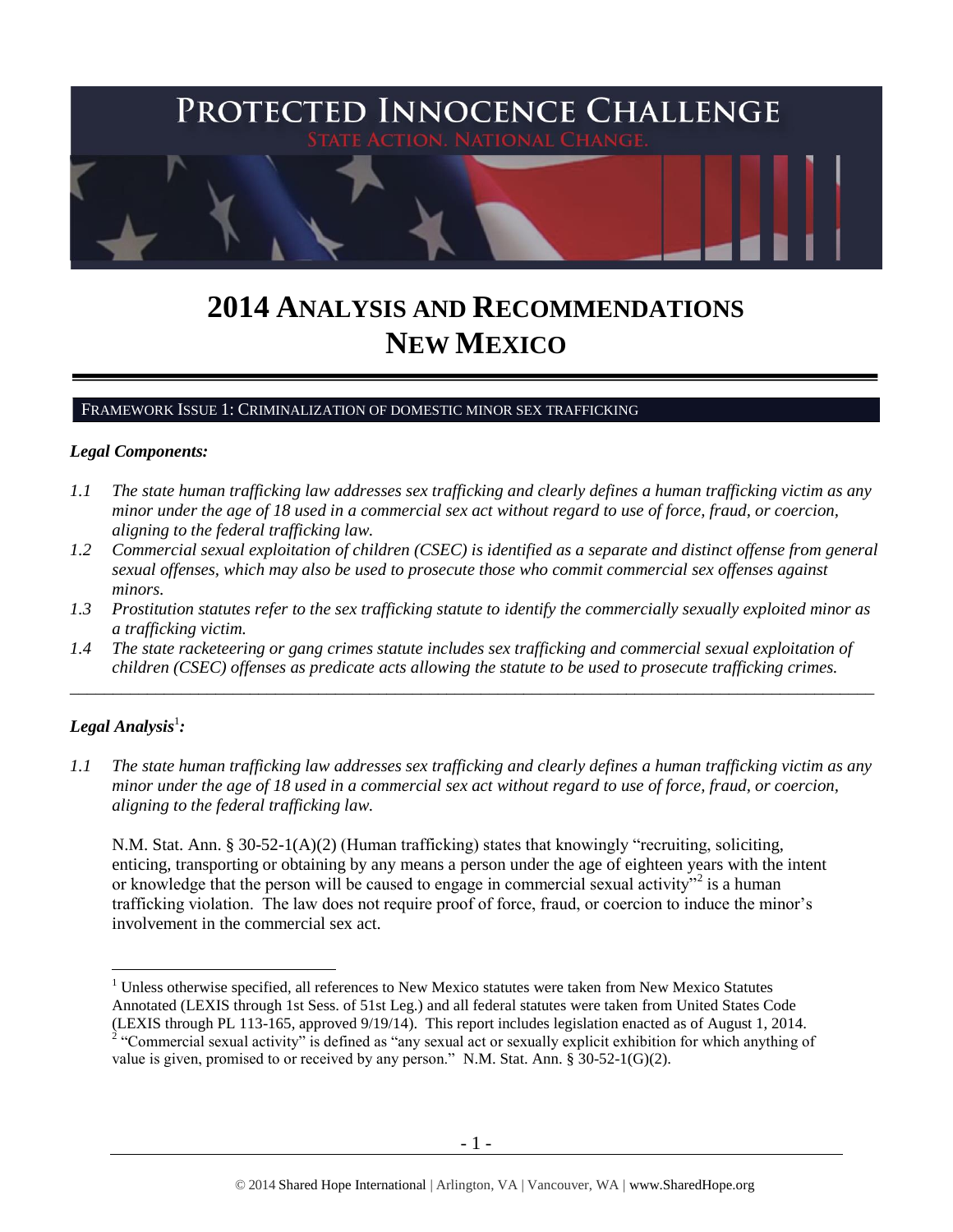In contrast, the provision applicable to facilitators, N.M. Stat. Ann. § 30-52-1(A)(3), does require proof of force, fraud, or coercion, regardless of the victim's age, and states that knowingly "benefiting, financially or by receiving anything of value, from the labor, services or commercial sexual activity of another person with the knowledge that force, fraud or coercion was used to obtain the labor, services, or commercial sexual activity" is human trafficking.

If the victim is 16–17, a conviction under N.M. Stat. Ann. § 30-52-1(A)(2) or (3), is punishable as a third degree felony by imprisonment for 3 years and a possible fine not to exceed \$5,000. N.M. Stat. Ann. §§  $30-52-1(C)$ ,  $31-18-15(A)(9)$ ,  $(E)(9)$ .<sup>3</sup> If the victim is 13–15, the offense increases to a second degree felony punishable by imprisonment for 9 years and a possible fine not to exceed \$10,000, and if the victim is under 13, the offense further increases to a first degree felony punishable by imprisonment for18 years and a possible fine not to exceed \$15,000. N.M. Stat. Ann. §§ 30-52-1(C)(1)–(2), 31-18-15(A)(3),  $(A)(6)$ ,  $(E)(3)$ ,  $(E)(6)$ . In addition to criminal penalties, N.M. Stat. Ann. § 30-52-1.1 (A) provides civil remedies for victims of trafficking discussed in detail in 5.10 and 5.11 below.

<span id="page-1-1"></span>*1.2 Commercial sexual exploitation of children (CSEC) is identified as a separate and distinct offense from general sexual offenses, which may also be used to prosecute those who commit commercial sex offenses against minors.*

The following statutes treat CSEC as distinct crimes:

 $\overline{a}$ 

1. N.M. Stat. Ann. § 30-6A-4 (Sexual exploitation of children by prostitution) criminalizes a wide range of conduct related to the commercial sexual exploitation of a child.

<span id="page-1-0"></span>Under N.M. Stat. Ann. § 30-6A-4(A), "Any person knowingly receiving any pecuniary profit as a result of a child under the age of sixteen engaging in a prohibited sexual act<sup>4</sup> with another is guilty of a second degree felony, unless the child is under the age of thirteen, in which event the person is guilty of a first degree felony." A second degree felony is punishable by imprisonment for 9 years and a possible fine not to exceed \$10,000. N.M. Stat. Ann.  $\S 31-18-15(A)(6)$ , (E)(6). A first degree felony is punishable by imprisonment for 18 years and a possible fine not to exceed \$15,000. N.M. Stat. Ann. § 31-18-15(A)(3),  $(E)(3)$ .

N.M. Stat. Ann. § 30-6A-4(B) states that "hiring or offering to hire a child over the age of thirteen and under the age of sixteen to engage in any prohibited sexual act" is punishable as a second degree felony by imprisonment for 9 years and a fine not to exceed \$10,000. N.M. Stat. Ann. §§ 30-6A-4(B), 31-18-  $15(A)(6)$ , (E)(6).

<sup>3</sup> N.M. Stat. Ann. § 31-18-15 varies the punishment level for second and third degree felonies based on whether the offense is a "sexual offense against a child." Unless the statute expressly states the offense is a "sexual offense against a child," this report assumes that the offense is not a "sexual offense against a child." This offense does not expressly state that it is a "sexual offense against a child." However, if it were considered a sexual offense against a child, a second degree felony sexual offense against a child is punishable by 15 years' imprisonment and a possible fine not to exceed \$12,500, and a third degree felony sexual offense against a child is punishable by 6 years' imprisonment and a possible fine not to exceed \$5,000. N.M. Stat. Ann. § 31-18-15(A)(5), (A)(8), (E)(5), (E)(8). In this report, unless the statute clearly states that it is a "sexual offense against a child," we will assume that it is not. <sup>4.4</sup>Prohibited sexual act" is defined as "(1) sexual intercourse, including genital-genital, oral-genital, anal-genital or oral-anal, whether between persons of the same or opposite sex; (2) bestiality; (3) masturbation; (4) sadomasochistic abuse for the purpose of sexual stimulation; or (5) lewd and sexually explicit exhibition with a focus on the genitals or pubic area of any person for the purpose of sexual stimulation." N.M. Stat. Ann. § 30-6A-2(A).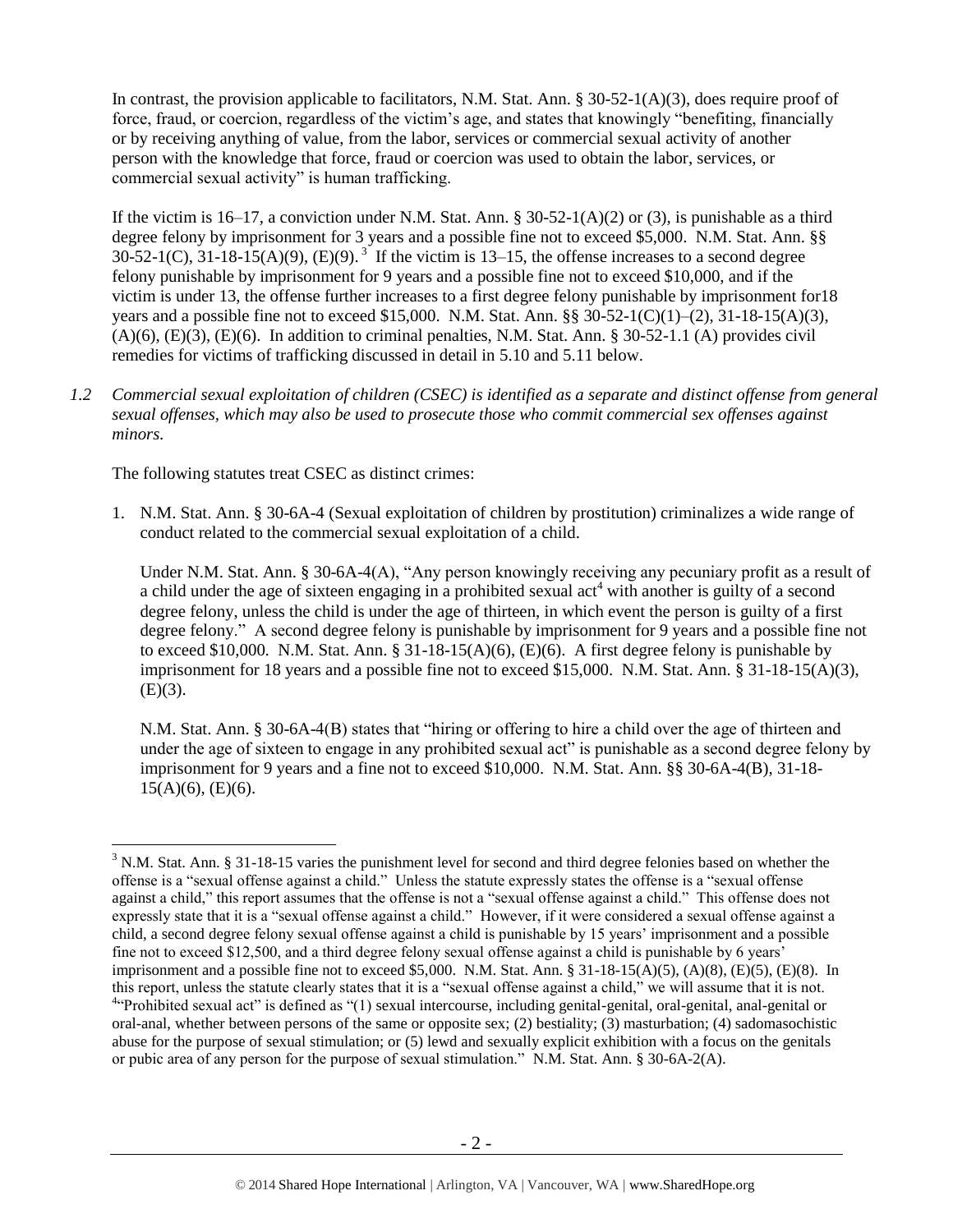Lastly, N.M. Stat. Ann.  $\S$  30-6A-4(C) states,

Any parent, legal guardian or person having custody or control of a child under sixteen years of age who knowingly permits that child to engage in or to assist any other person to engage in any prohibited sexual act or simulation of such an act for the purpose of producing any visual or print medium<sup>5</sup> depicting such an act is guilty of a third degree felony.

A third degree felony is punishable by imprisonment for 3 years and a possible fine not to exceed \$5,000. N.M. Stat. Ann. § 31-18-15(A)(9), (E)(9).

- 2. N.M. Stat. Ann. § 30-6A-3(C) (Sexual exploitation of children) states that it is illegal to "intentionally cause or permit a child under eighteen years of age to engage in any prohibited sexual act or simulation of such an act if that person knows, has reason to know or intends that the act may be recorded in any obscene visual or print medium or performed publicly."<sup>6</sup> A conviction under N.M. Stat. Ann. § 30-6A-3(C) is punishable as a third degree felony by imprisonment for 3 years and a possible fine not to exceed \$5,000; however, if the victim is under 13, the crime is a second degree felony punishable by imprisonment for 9 years and a possible fine not to exceed \$10,000. N.M. Stat. Ann. §§ 30-6A-3(C), 31-18-15(A)(6), (A)(9), (E)(6),  $(E)(9)$ .
- 3. Pursuant to N.M. Stat. Ann. § 30-9-1 (Enticement of child),

Enticement of child consists of:

<span id="page-2-0"></span>A. enticing, persuading or attempting to persuade a child under the age of sixteen years to enter any vehicle, building, room or secluded place with intent to commit an act which would constitute a crime under Article 9 [30-9-1 to 30-9-9 NMSA 1978]<sup>7</sup> of the Criminal Code; or B. having possession of a child under the age of sixteen years in any vehicle, building, room or secluded place with intent to commit an act which would constitute a crime under Article 9 of the Criminal Code.

Whoever commits enticement of child is guilty of a misdemeanor.

A misdemeanor is punishable by a definite term of less than 1 year in county jail, a fine not to exceed \$1,000, or both. N.M. Stat. Ann. § 31-19-1(A).

4. N.M. Stat. Ann. § 30-37-3.2(A) (Child solicitation by electronic communication device) states,

 $<sup>5</sup>$  N.M. Stat. Ann. 30-6A-2(B) defines "visual or print medium" as,</sup>

<sup>(1)</sup> any film, photograph, negative, slide, computer diskette, videotape, videodisc or any computer or electronically generated imagery; or

<sup>(2)</sup> any book, magazine or other form of publication or photographic reproduction containing or incorporating any film, photograph, negative, slide, computer diskette, videotape, videodisc or any computer generated or electronically generated imagery.

 $6$  N.M. Stat. Ann. 30-6A-2(C) defines "performed publically" as an action "performed in a place that is open to or used by the public."

<sup>&</sup>lt;sup>7</sup> Article 9 (Sexual offenses) includes, among others, N.M. Stat. Ann. § 30-9-1 (Enticement of child), § 30-9-2 (Prostitution), § 30-9-3 (Patronizing prostitutes), § 30-9-4 (Promoting prostitution), § 30-9-4.1 (Accepting earnings of a prostitute), § 30-9-8 (House of prostitution; public nuisance), § 30-9-11 (Criminal sexual penetration), § 30-9- 12 (Criminal sexual contact), and § 30-9-13 (Criminal sexual contact of a minor).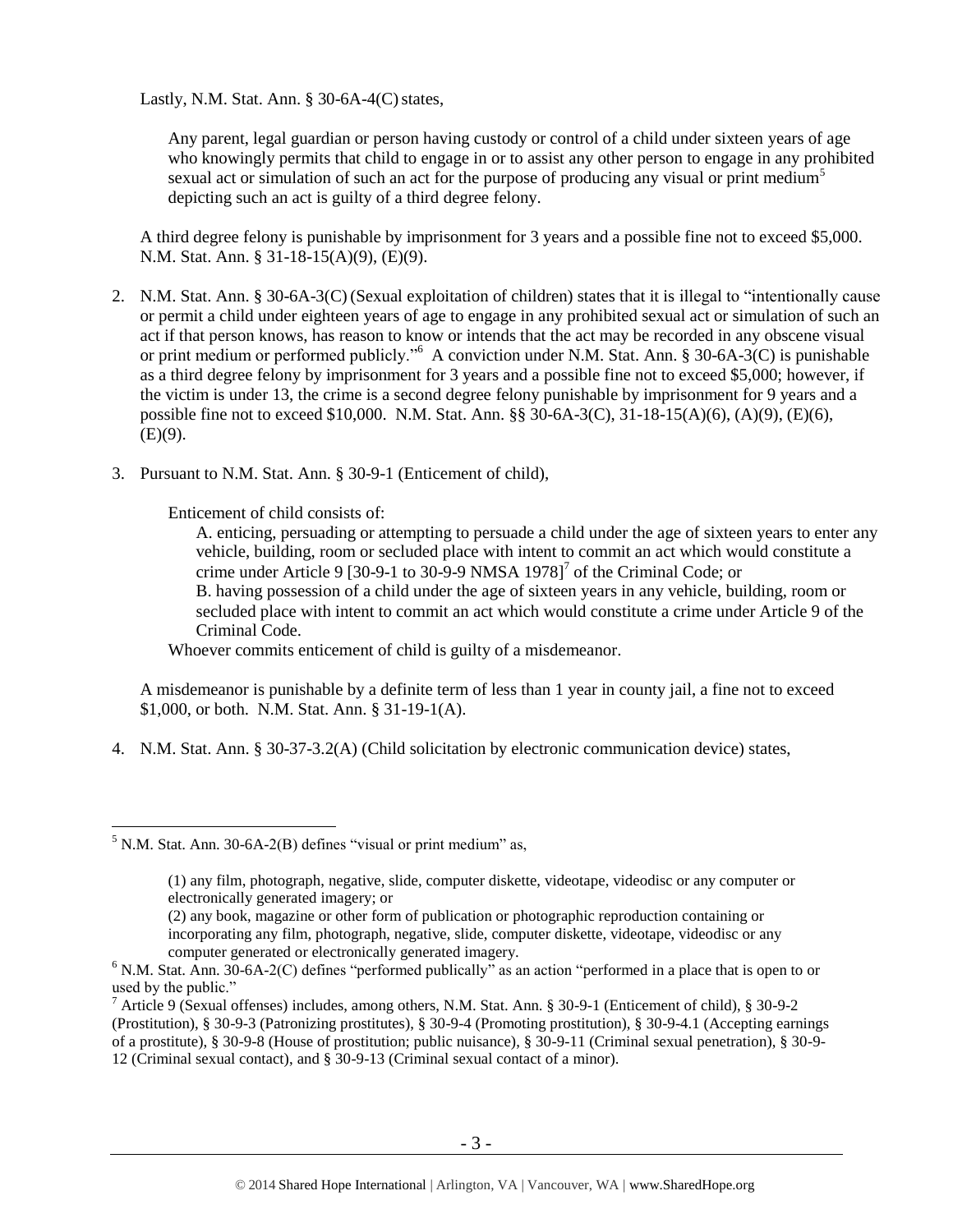<span id="page-3-0"></span>Child solicitation by electronic communication device<sup>8</sup> consists of a person knowingly<sup>9</sup> and intentionally soliciting a child under sixteen years of age, by means of an electronic communication device, to engage in sexual intercourse, sexual contact or in a sexual or obscene performance, or to engage in any other sexual conduct<sup>10</sup> when the perpetrator is at least four years older than the child.

Where the victim is 13–15 years old, a conviction under N.M. Stat. Ann. § 30-37-3.2(A) is punishable as a fourth degree felony by 18 months' imprisonment and a fine not to exceed \$5,000. If, however, the defendant "attends or is present at a meeting that the person arranged pursuant to the solicitation," the crime is punishable as a third degree felony by imprisonment for 3 years and a fine not to exceed \$5,000. N.M. Stat. Ann. §§ 30-37-3.2(B)(1), (C)(1), 31-18-15(A)(9), (A)(10), (E)(9). Where the victim is under 13, a conviction under N.M. Stat. Ann. § 30-37-3.2(A) is punishable as a third degree felony by imprisonment for 3 years and a fine not to exceed \$5,000, except that when the defendant "attends or is present at a meeting that the person arranged pursuant to the solicitation," the crime is punishable as a second degree felony by imprisonment for 9 years and a fine not to exceed \$10,000. N.M. Stat. Ann. §§ 30-37-3.2(B)(2), (C)(2), 31-  $18-15(A)(6),(A)(9), E(6),(E)(9).$ 

Although not specifically commercial, the following sexual offense laws could apply to CSEC in New Mexico:

1. N.M. Stat. Ann. § 30-9-11(A) (Criminal sexual penetration) defines "criminal sexual penetration," as "the unlawful and intentional causing of a person to engage in sexual intercourse, cunnilingus, fellatio or anal intercourse or the causing of penetration, to any extent and with any object, of the genital or anal openings of another, whether or not there is any emission."

A person is guilty of criminal sexual penetration in the first degree if the victim is under 13 or the defendant, regardless of the victim's age, uses "force or coercion that results in great bodily harm or great mental anguish to the victim." N.M. Stat. Ann. § 30-9-11(D). A conviction under N.M. Stat. Ann. § 30-9-11(D) is punishable as a first degree felony by imprisonment for 18 years and a possible fine not to exceed \$15,000. N.M. Stat. Ann. §§ 30-9-11(D), 31-18-15(A)(3), (E)(3).

A person is guilty of criminal sexual penetration in the second degree if the act involves, among other things, "the use of force or coercion on a child thirteen to eighteen years of age." N.M. Stat. Ann. § 30-9-11(E)(1).<sup>11</sup> A violation of N.M. Stat. Ann. § 30-9-11(E), as a second degree felony for a

 $\overline{a}$ 

(2) the age of the minor.

(1) the use of physical force or physical violence;

<sup>8</sup> N.M. Stat. Ann. 30-37-3.2(F) defines "electronic communication device" as "a computer, video recorder, digital camera, fax machine, telephone, cellular telephone, pager, audio equipment or any other device that can produce an electronically generated image, message or signal."

 $9$  N.M. Stat. Ann. 30-37-1(G) defines "knowingly" as,

<sup>[</sup>H]aving general knowledge of, or reason to know, or a belief or reasonable ground for belief which warrants further inspection or inquiry or both, of:

<sup>(1)</sup> the character and content of any material described herein, which is reasonably susceptible of examination by the defendant;

 $10$  N.M. Stat. Ann. § 30-37-1(C) defines "sexual conduct" as an "act of masturbation, homosexuality, sodomy, sexual intercourse or physical contact with a person's clothed or unclothed genitals, pubic area, buttocks or, if such person be female, breast[.]"

 $11$  N.M. Stat. Ann. § 30-9-10(A) (Definitions) defines "force or coercion" for purposes of Sections 30-9-10–30-9-16, in part as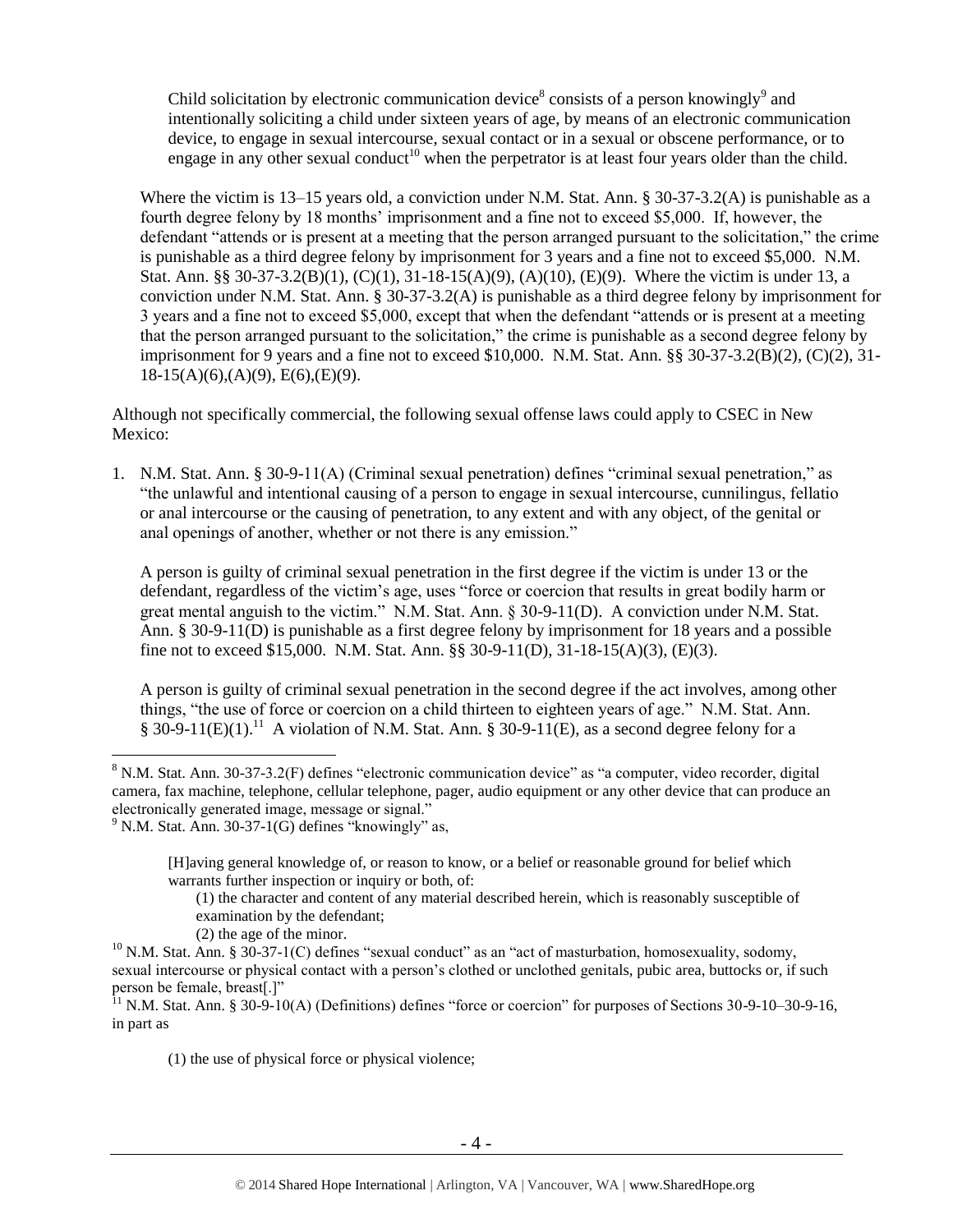sexual offense against a child, is punishable by imprisonment for 15 years, with a mandatory minimum term of 3 years that may not be "suspended or deferred," and a possible fine not to exceed \$12,500. N.M. Stat. Ann. §§ 30-9-11(E), 31-18-15(A)(5), (E)(5).

Criminal sexual penetration is a fourth degree felony when, among other things, it is "perpetrated on a child thirteen to sixteen years of age when the perpetrator is at least eighteen years of age and is at least four years older than the child" and criminal sexual penetration in the first through third degrees does not apply. N.M. Stat. Ann. § 30-9-11(G). A conviction under N.M. Stat. Ann. § 30-9-11(G) is punishable as a fourth degree felony by 18 months' imprisonment and a possible fine not to exceed \$5,000. N.M. Stat. Ann. §§ 30-9-11(G), 31-18-15 (A)(10), (E)(9).

- 2. N.M. Stat. Ann. § 30-9-13(A) (Criminal sexual contact of a minor) defines "Criminal sexual contact of a minor" as "the unlawful and intentional touching of or applying force to the intimate parts of a minor or the unlawful and intentional causing of a minor to touch one's intimate parts."<sup>12</sup> If the victim is 13–18 years old and certain aggravating conditions are present or anytime the victim is under 13, a violation is punishable as a third degree felony for a sexual offense against a child. N.M. Stat. Ann. § 30-9-13 $(C)$ .<sup>13</sup> However, if the minor's "intimate parts" are unclothed, the violation is punishable as a second degree felony for a sexual offense against a child. N.M. Stat. Ann. § 30-9- 13(B). A violation of N.M. Stat. Ann. § 30-9-13(B) is punishable by imprisonment for 15 years, with a mandatory minimum term of 3 years that may not be "suspended or deferred," and a possible fine not to exceed \$12,500. N.M. Stat. Ann. §§ 30-9-13(B), 31-18-15(A)(5), (E)(5). A violation of N.M. Stat. Ann. § 30-9-13(C) is punishable by imprisonment for 6 years and possible a fine not to exceed \$5,000. N.M. Stat. Ann. §§ 30-9-13(C), 31-18-15(A)(8), (E)(8).
- 3. Lastly, criminal sexual contact is a fourth degree felony if, among other things, force or coercion was used on a 13–18 year old victim and none of the specifications listed in N.M. Stat. Ann. § 30-9-13(B), (C) apply. N.M. Stat. Ann. § 30-9-13(D). A violation of N.M. Stat. Ann.§ 30-9-13(D) is punishable by 18 months' imprisonment and a possible fine not to exceed \$5,000. N.M. Stat. Ann. § 31-18-  $15(A)(10)$ ,  $(E)(9)$ .
- *1.3 Prostitution statutes refer to the sex trafficking statute to identify the commercially sexually exploited minor as a trafficking victim*

N.M. Stat. § 30-9-2 (Prostitution) does not refer to § 30-52-1 (Human trafficking) when the person charged is minor.

(2) the use of threats to use physical violence or physical force against the victim or another when the victim believes that there is a present ability to execute the threats;

(3) the use of threats, including threats of physical punishment, kidnapping, extortion or retaliation directed against the victim or another when the victim believes that there is an ability to execute the threats;

. . . . <sup>12</sup> "'[I]ntimate parts' means the primary genital area, groin, buttocks, anus or breast." N.M. Stat. Ann. § 30-9-13(A). <sup>13</sup> The conditions listed in N.M. Stat. Ann. § 30-9-13(C)(2) include when

(a) the perpetrator is in a position of authority over the child and uses that authority to coerce the child to submit;

- (b) the perpetrator uses force or coercion that results in personal injury to the child;
- (c) the perpetrator uses force or coercion and is aided or abetted by one or more persons; or
- (d) the perpetrator is armed with a deadly weapon.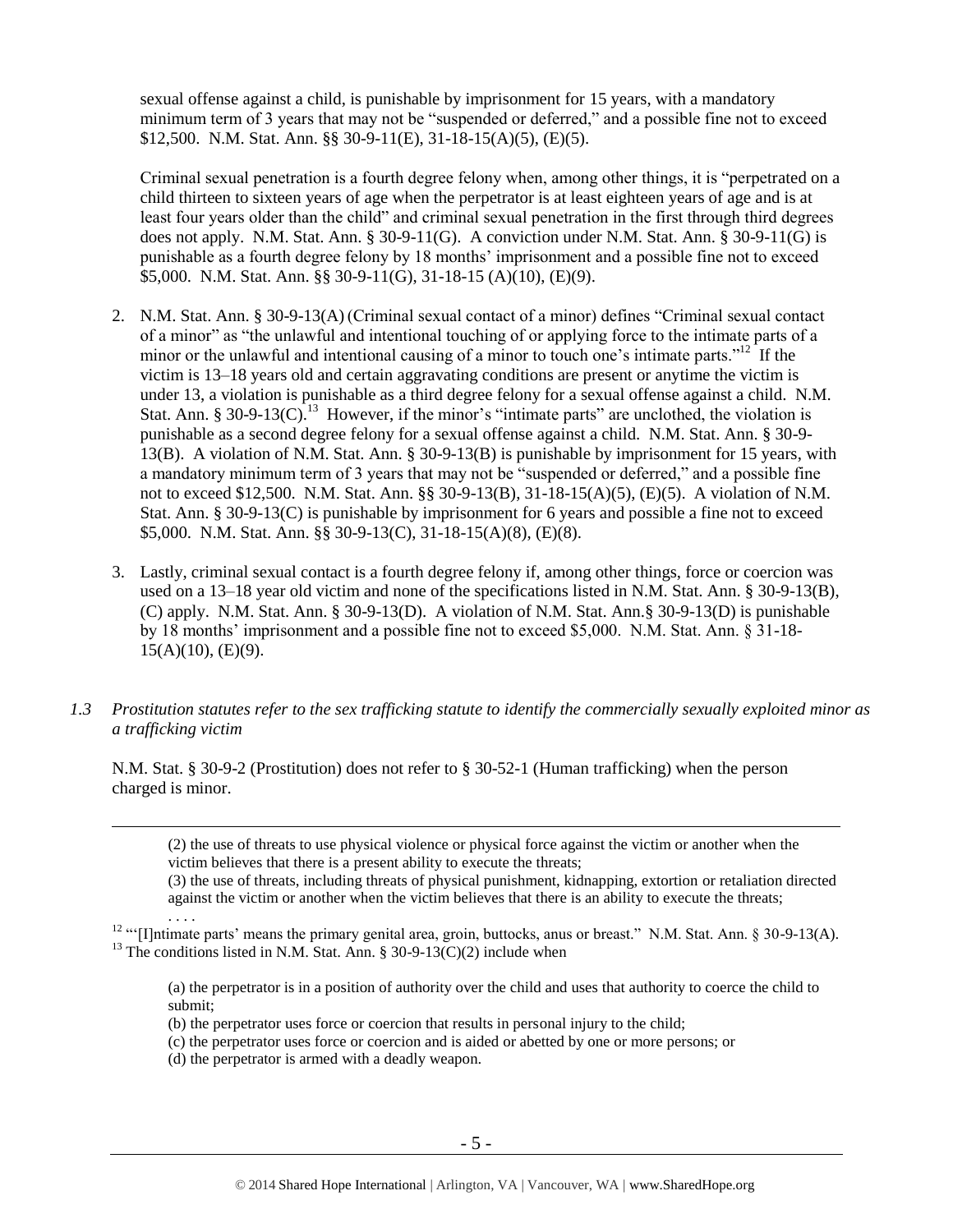- 1.3.1 Recommendation: Amend N.M. Stat. Ann. § 30-9-2 (Prostitution) when the person charged is a minor, to refer to N.M. Stat. Ann. § 30-52-1 (Human trafficking) to ensure that CSEC victims are properly identified as trafficking victims.
- *1.4 The state racketeering or gang crimes statute includes sex trafficking and commercial sexual exploitation of children (CSEC) offenses as predicate acts allowing the statute to be used to prosecute trafficking crimes.*

N.M. Stat. Ann. § 30-42-4 (Prohibited activities; penalties), New Mexico's racketeering statute, provides in part,

A. It is unlawful for any person who has received any proceeds derived, directly or indirectly, from a pattern of racketeering activity in which the person has participated, to use or invest, directly or indirectly, any part of the proceeds or the proceeds derived from the investment or use thereof in the acquisition of any interest in, or the establishment or operation of, any enterprise. . . .

B. It is unlawful for any person to engage in a pattern of racketeering activity in order to acquire or maintain, directly or indirectly, any interest in or control of any enterprise. . . .

C. It is unlawful for any person employed by or associated with any enterprise to conduct or participate, directly or indirectly, in the conduct of the enterprise's affairs by engaging in a pattern of racketeering activity. . . .

. . . .

 $\overline{a}$ 

N.M. Stat. Ann. § 30-42-3(D) defines "pattern of racketeering activity" as,

[E]ngaging in at least two incidents of racketeering with the intent of accomplishing any of the prohibited activities set forth in Subsections A through D of Section 30-42-4 NMSA 1978; provided at least one of the incidents occurred after February 28, 1980 and the last incident occurred within five years after the commission of a prior incident of racketeering.

N.M. Stat. Ann. § 30-42-3(A)(15) defines "racketeering" as "any act that is chargeable or indictable under the laws of New Mexico and punishable by imprisonment for more than one year, involving," certain listed offenses, including a violation of N.M. Stat. Ann. § 30-9-4 (Promoting prostitution), which does not expressly address prostituted minors.

A violation of N.M. Stat. Ann. § 30-42-4(A)–(C) (Prohibited activities; penalties) constitutes a second degree felony and carries a fine not to exceed \$10,000. N.M. Stat. Ann. §§ 30-42-4(A)–(C), 31-18- 15(E)(5). A defendant who violates N.M. Stat. Ann. § 30-42-4 may be liable to "[a] person who sustains injury to his person, business or property" for three times the actual damages. N.M. Stat. Ann. § 30-42- 6(A). Additionally, a defendant who violates N.M. Stat. Ann. § 30-42-4( $\overline{A}$ )–(D)<sup>14</sup> will be required to forfeit assets under N.M. Stat. Ann. § 30-42-4(E), which states that a violator "shall forfeit to the state of New Mexico:

(1) any interest acquired or maintained in violation of the Racketeering Act [30-42-1 NMSA 1978]; and

<sup>&</sup>lt;sup>14</sup> N.M. Stat. Ann. § 30-42-4(D) states, "It is unlawful for any person to conspire to violate any of the provisions of Subsections A through C of this section. Whoever violates this subsection is guilty of a third degree felony."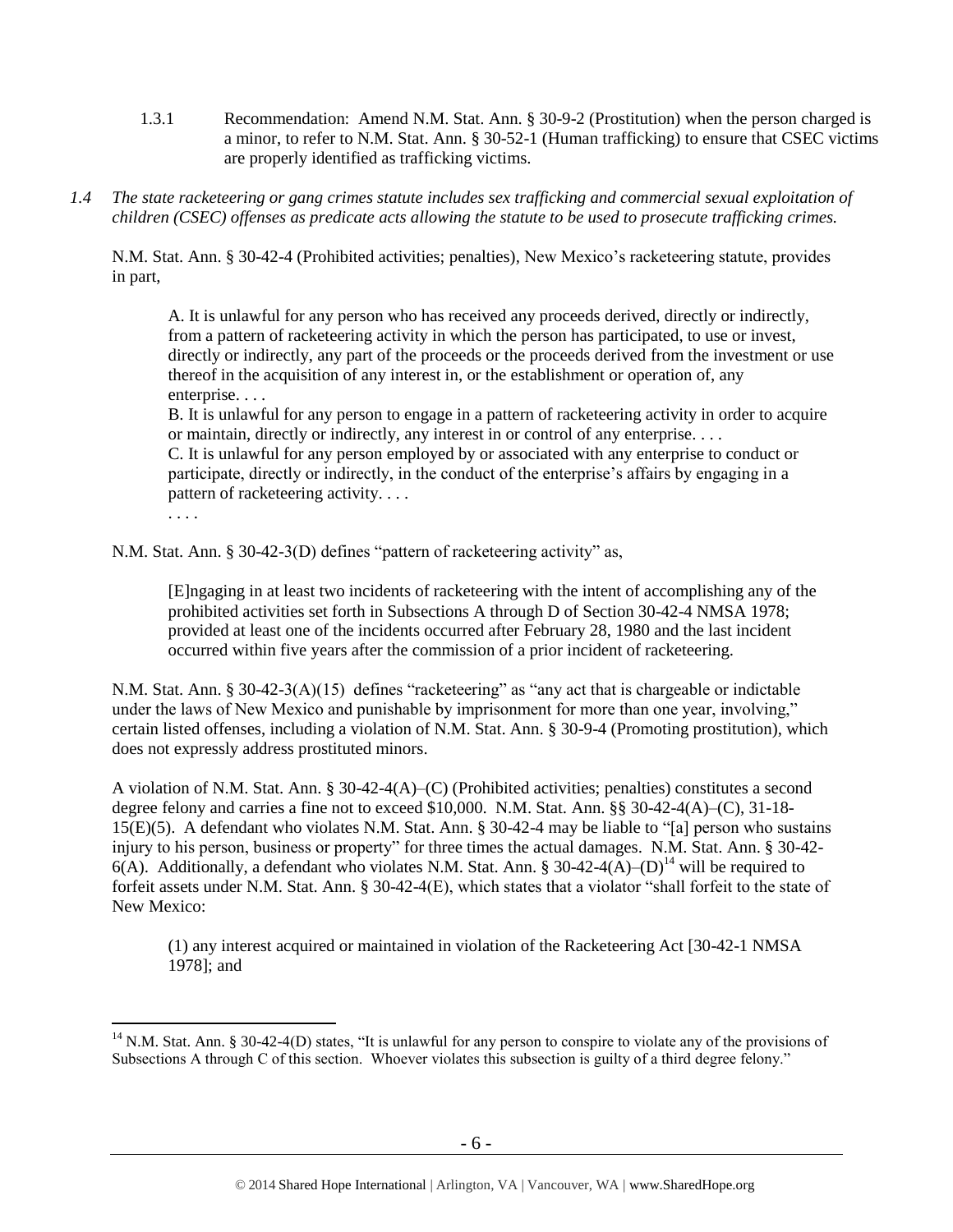(2)any interest in, security of, claim against or property or contractual right of any kind affording a source of influence over any enterprise that he has established, operated, controlled, conducted or participated in the conduct of in violation of the Racketeering Act [30-42-1 NMSA 1978]."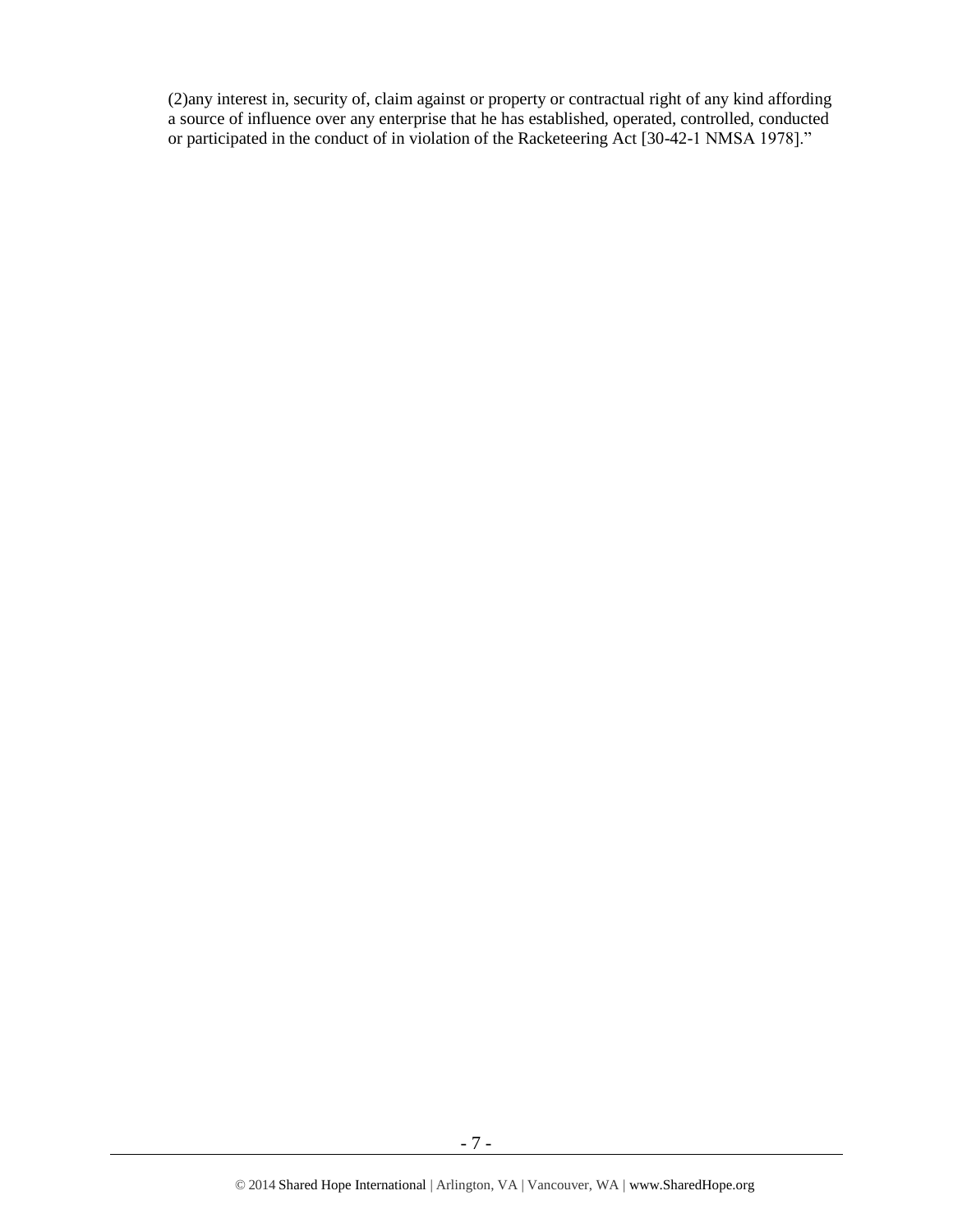#### *Legal Components:*

- *2.1 The state sex trafficking law can be applied to the buyers of commercial sex acts with a victim of domestic minor sex trafficking.*
- *2.2 Buyers of commercial sex acts with a minor can be prosecuted under commercial sexual exploitation of children (CSEC) laws.*
- *2.3 Solicitation laws differentiate buying sex acts with an adult and buying sex acts with a minor under 18.*
- *2.4 Penalties for buyers of commercial sex acts with minors are as high as federal penalties.*
- *2.5 Using the Internet to lure, entice, or purchase, or attempt to lure, entice, or purchase commercial sex acts with a minor is a separate crime or results in an enhanced penalty for buyers.*
- *2.6 No age mistake defense is permitted for a buyer of commercial sex acts with any minor under 18.*
- *2.7 Base penalties for buying sex acts with a minor under 18 are sufficiently high and not reduced for older minors.*
- *2.8 Financial penalties for buyers of commercial sex acts with minors are sufficiently high to make it difficult for buyers to hide the crime.*
- *2.9 Buying and possessing child pornography carries penalties as high as similar federal offenses.*
- *2.10 Convicted buyers of commercial sex acts with minors and child pornography are required to register as sex offenders.*

\_\_\_\_\_\_\_\_\_\_\_\_\_\_\_\_\_\_\_\_\_\_\_\_\_\_\_\_\_\_\_\_\_\_\_\_\_\_\_\_\_\_\_\_\_\_\_\_\_\_\_\_\_\_\_\_\_\_\_\_\_\_\_\_\_\_\_\_\_\_\_\_\_\_\_\_\_\_\_\_\_\_\_\_\_\_\_\_\_\_\_\_\_\_

#### *Legal Analysis:*

 $\overline{a}$ 

*2.1 The state sex trafficking law can be applied to the buyers of commercial sex acts with a victim of domestic minor sex trafficking.*

N.M. Stat. Ann. § 30-52-1(A)(2) can apply to buyers of sex with minors following federal precedent through the term "obtain."<sup>15</sup> N.M. Stat. Ann. § 30-52-1(A)(2) (Human trafficking) prohibits a person from "recruiting, soliciting, enticing, transporting or obtaining by any means a person under the age of eighteen years with the intent or knowledge that the person will be caused to engage in commercial sexual activity."

In addition, the term "soliciting" in N.M. Stat. Ann. §  $30-52-1(A)(2)$  may also be used to apply the statute to buyers of sex with a victim of domestic minor sex trafficking.

2.1.1 Recommendation: Amend N.M. Stat. Ann. § 30-52-1(A)(2) (Human trafficking) to include those who purchase sex with a minor to apply the human trafficking statute to the conduct of buyers.

<sup>&</sup>lt;sup>15</sup> *See* United States v. Jungers, 702 F.3d 1066 ( $8<sup>th</sup>$  Cir. 2013). In this case, the Eighth Circuit specifically addressed whether the federal sex trafficking law, 18 U.S.C. § 1591 (Sex trafficking of children or by force, fraud, or coercion) applies to buyers when it reversed a District of South Dakota ruling that Congress did not intend the string of verbs constituting criminal conduct under 18 U.S.C. § 1591(a)(1) ("recruits, entices, harbors, transports, provides, obtains, or maintains") to reach the conduct of buyers. United States v. Jungers, 834 F. Supp. 2d 930, 931 (D.S.D. 2011). Holding that the conduct of buyers who obtain a child for commercial sex can violate 18 U.S.C. § 1591(a)(1), the Eighth Circuit illustrated through hypothetical buyer scenarios that, under certain circumstances, most of the terms in the string of verbs constituting criminal conduct under 18 U.S.C. § 1591(a)(1) could apply to buyers. While other terms may apply to buyers' conduct under state law as well, the analysis here focuses on the term "obtains" which is most likely to apply in the majority of buyer cases. United States v. Jungers establishes persuasive authority for state courts interpreting the same language used under state law to the extent such interpretation does not conflict with the state constitution.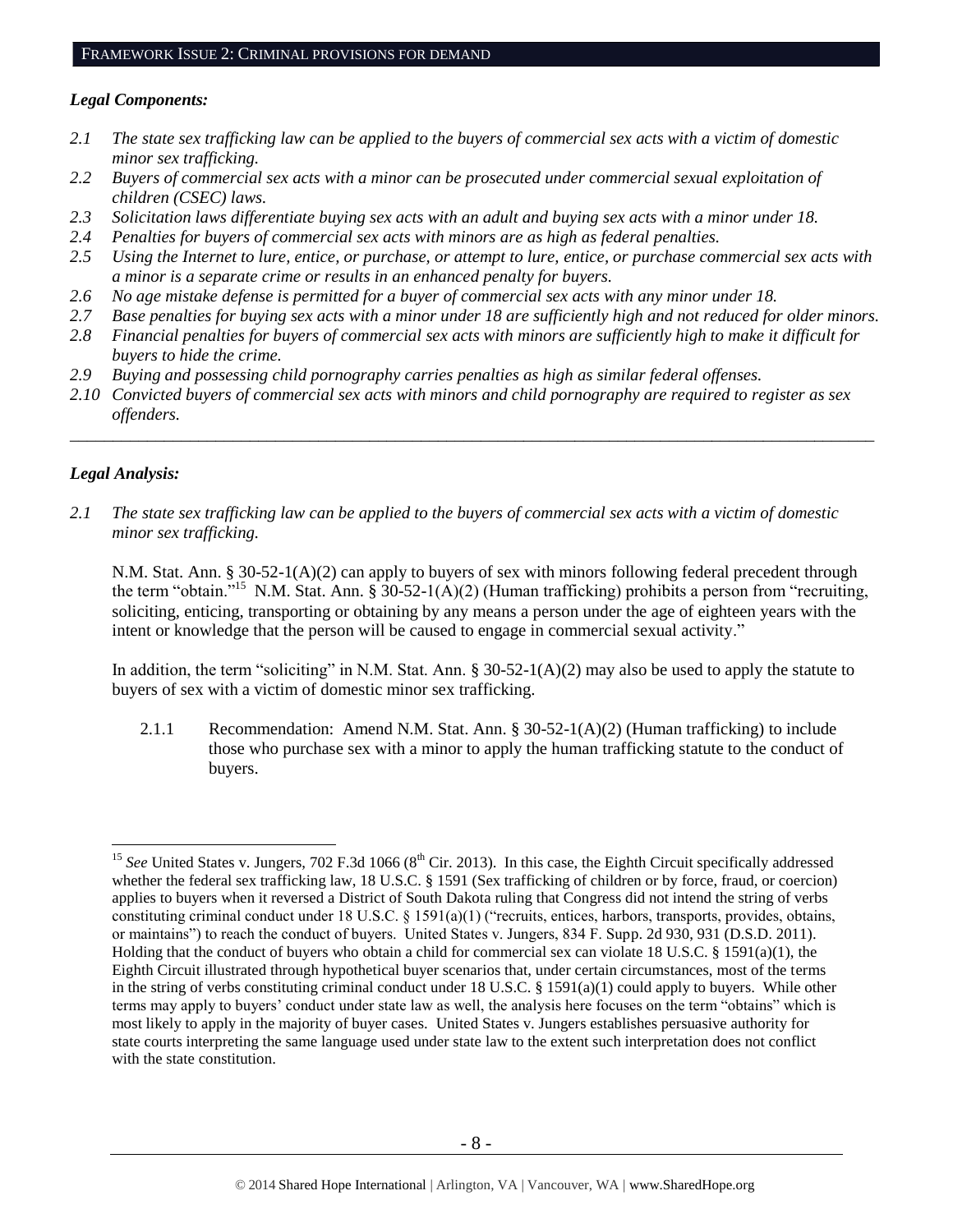*2.2 Buyers of commercial sex acts with a minor can be prosecuted under commercial sexual exploitation of children (CSEC) laws.* 16 

N.M. Stat. Ann. § 30-6A-4(B) (Sexual exploitation of children by prostitution) states that "hiring or offering to hire a child over the age of thirteen and under the age of sixteen to engage in any prohibited sexual act<sup>"17</sup> is a second degree felony, punishable by imprisonment for 9 years and a possible fine not to exceed \$10,000. N.M. Stat. Ann. §§ 30-6A-4(B), 31-18-5(A)(6), (E)(6).

N.M. Stat. Ann. § 30-9-1(B) (Enticement of child) may be used to prosecute buyers "having possession of a child under the age of sixteen years in any vehicle, building, room or secluded place with intent to commit an act which would constitute a crime under Article 9 [Sexual offenses] of the Criminal Code."<sup>18</sup> A conviction under N.M. Stat. Ann. § 30-9-1 is punishable as a misdemeanor by a definite term of less than 1 year in county jail, a fine not to exceed \$1,000, or both. N.M. Stat. Ann. §§ 30-9-1, 31-19-1(A).

Several sexual offenses could be used to prosecute certain buyers of commercial sex acts with a minor but do not specifically criminalize the commercial sexual exploitation of a child and do not refer to the human trafficking statute to bring these criminal offenses within the ambit of human trafficking under N.M. Stat. Ann. § 30-52-1(A)(2) (Human trafficking).<sup>19</sup>

*2.3 Solicitation laws differentiate buying sex acts with an adult and buying sex acts with a minor under 18.*

New Mexico differentiates between buying sex with an adult and buying sex with minors who are 14 or 15 by making each a separate crime. Under N.M. Stat. Ann. § 30-6A-4(B) (Sexual exploitation of children by prostitution), buying sex with a minor age 14–15 years old is a second degree felony punishable by imprisonment for 9 years and a possible fine not to exceed \$10,000. N.M. Stat. Ann. §§ 30-6A-4(B), 31-18-5(A)(6), (E)(6). Although no statute expressly prohibits patronizing a prostituted child under the age of 14, it is likely that N.M. Stat. Ann. § 30-9-11 (Criminal sexual penetration) and § 30-9-13 (Criminal sexual contact of a minor) would be used to prosecute such cases.

In contrast, hiring a person 16 or older to perform an act of prostitution under N.M. Stat. Ann. § 30-9-3 (Patronizing prostitutes) is a petty misdemeanor punishable by up to 6 months in county jail, a fine not to exceed \$500, or both, unless the buyer has a prior conviction, in which case it is a misdemeanor punishable by less than 1 year in county jail, a fine not to exceed \$1,000, or both. N.M. Stat. Ann. §§ 30-9-3, 31-19-1(A), (B).

2.3.1 Recommendation: Close the gap between N.M. Stat. Ann. § 30-6A-4(B) and § 30-9-11(D)(1) and  $\S 30-9-13(B)(1)$  that leaves children who are 13 years old and younger unprotected, except when there is force or coercion under certain provisions in § 30-9-13 and § 30-9-11 that apply to minors aged 13-18.

<sup>16</sup> *See* discussion of the relevant text of the statutes listed in this section *supra* Section 1.2.

<sup>&</sup>lt;sup>17</sup> See supra note [4](#page-1-0) for the definition of "prohibited sexual act."

<sup>18</sup> *See supra* note [7](#page-2-0) for a list of offenses included in Article 9.

<sup>&</sup>lt;sup>19</sup> See discussion of relevant provisions *supra*, Section 1[.2](#page-1-1) for a full description of the sexual offense laws that may apply to certain buyers.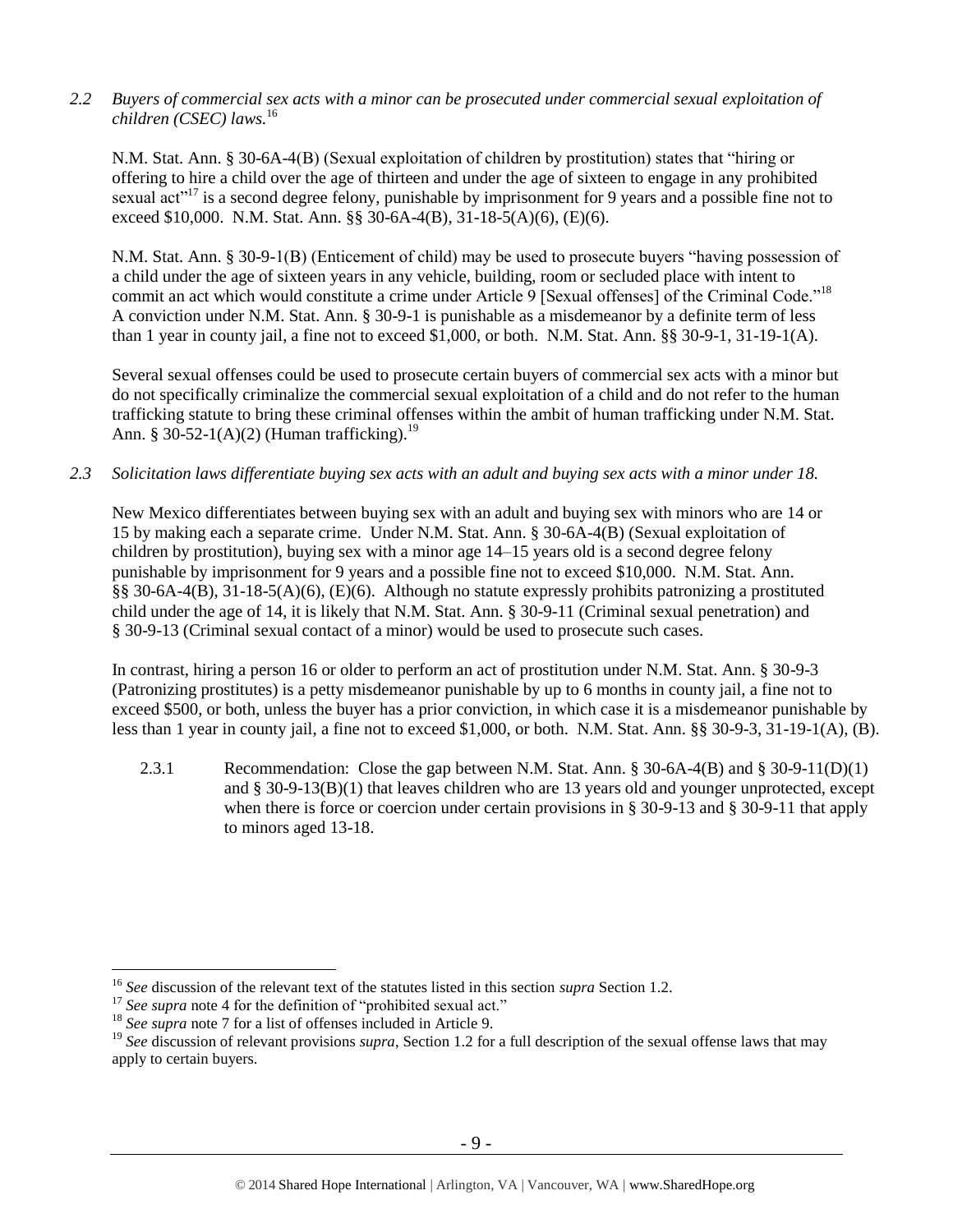# *2.4 Penalties for buyers of commercial sex acts with minors are as high as federal penalties.<sup>20</sup>*

A conviction under N.M. Stat. Ann. § 30-52-1(A)(2) (Human trafficking) if the victim is 16–17, is punishable as a third degree felony by imprisonment for 3 years and a possible fine not to exceed \$5,000. N.M. Stat. Ann. §§ 30-52-1(C), 31-18-15(A)(9), (E)(9). If the victim is 13–15 years old, human trafficking is punishable as a second degree felony by imprisonment for 9 years and a possible fine not to exceed \$10,000. N.M. Stat. Ann. §§ 30-52-1(C)(1), 31-18-15(A)(6), (E)(6). If the victim is under 13, the violation further increases to a first degree felony punishable by imprisonment for 18 years and a possible fine not to exceed \$15,000. N.M. Stat. Ann. §§ 30-52-1(C)(2), 31-18-15(A)(3), (E)(3).

N.M. Stat. Ann. § 30-6A-4(B) (Sexual exploitation of children by prostitution) is a second degree felony punishable by imprisonment for 9 years and a possible fine not to exceed \$10,000. N.M. Stat. Ann. §§ 30-6A-4(B), 31-18-15 (A)(6), (E)(6). N.M. Stat. Ann. § 30-6A-3(A) (Sexual exploitation of children) is a fourth degree felony punishable by 18 months' imprisonment and a possible fine not to exceed \$5,000. N.M. Stat. Ann. §§ 30-6A-3(A), 31-18-15(A)(10), (E)(9). N.M. Stat. Ann. § 30-9-1 (Enticement of child) is a misdemeanor punishable by a definite term of less than 1 year in county jail, a possible fine not to exceed \$1,000, or both. N.M. Stat. Ann. §§ 30-9-1, 31-19-1(A). In contrast, a buyer convicted of N.M. Stat. Ann. § 30-9-3 (Patronizing prostitutes), a petty misdemeanor, may be punished for a first offense by up to 6 months in county jail, a fine not to exceed \$500, or both. N.M. Stat. Ann. §§ 30-9-3, 31-19-1(B).

A buyer who habitually commits any of the above stated noncapital felonies faces enhanced penalties pursuant to N.M. Stat. Ann. § 31-18-17 (Habitual offenders; alteration of basic sentence). A defendant's sentence is increased 1 year if he has 1 prior felony conviction,  $^{21}$  4 years if he has 2 prior felony convictions, and 8 years if he has 3 prior felony convictions. N.M. Stat. Ann. § 31-18-17(A)–(C). In all three cases, the prior felonies had to be "parts of separate transactions or occurrences." N.M. Stat. Ann. § 31-18-17(A)-(C). The 1 year enhancement can be suspended or deferred if "the court makes a specific finding that the prior felony conviction and the instant felony conviction are both for nonviolent felony offenses<sup>22</sup> and that justice will not be served by imposing a mandatory sentence of imprisonment and that there are substantial and compelling reasons, stated on the record, for departing from the sentence imposed pursuant to this subsection." N.M. Stat. Ann. § 31-18-17(A). The other two enhancements "shall not be suspended or deferred." N.M. Stat. Ann. § 31-18-17(B), (C).

<sup>20</sup> *See* discussion of the relevant text of the statutes listed in this section *supra* Section 1[.2.](#page-1-1)

 $21$  N.M. Stat. Ann. § 31-18-17(D) defines "prior felony conviction" as

<sup>(1)</sup> a conviction, when less than ten years have passed prior to the instant felony conviction since the person completed serving his sentence or period of probation or parole for the prior felony, whichever is later, for a prior felony committed within New Mexico whether within the Criminal Code [30-1-1 NMSA 1978] or not, but not including a conviction for a felony pursuant to the provisions of Section 66-8-102 NMSA 1978; or

<sup>(2)</sup> a prior felony, when less than ten years have passed prior to the instant felony conviction since the person completed serving his sentence or period of probation or parole for the prior felony, whichever is later, for which the person was convicted other than an offense triable by court martial if:

<sup>(</sup>a) the conviction was rendered by a court of another state, the United States, a territory of the United States or the commonwealth of Puerto Rico;

<sup>(</sup>b) the offense was punishable, at the time of conviction, by death or a maximum term of imprisonment of more than one year; or

<sup>(</sup>c) the offense would have been classified as a felony in this state at the time of conviction. <sup>22</sup> "As used in this section, 'nonviolent felony offense' means application of force, threatened use of force or a deadly weapon was not used by the offender in the commission of the offense." N.M. Stat. Ann. § 31-18-17(E).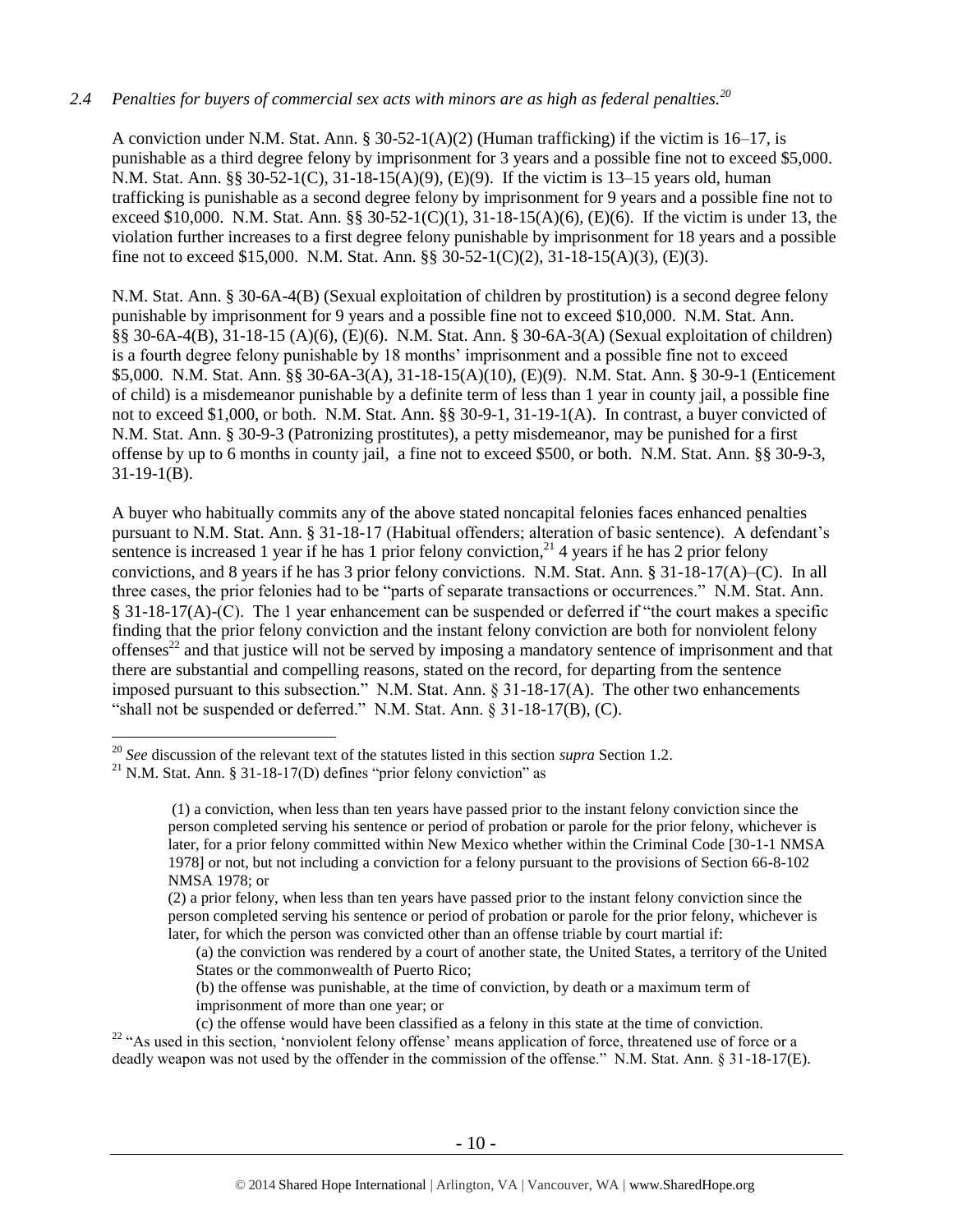Additionally, the base sentences discussed throughout this report will be increased to life imprisonment subject to parole "[w]hen a defendant is convicted of a second violent sexual offense.<sup>23</sup> and each violent sexual offense conviction is part of a separate transaction or occurrence, and at least the second violent sexual offense conviction is in New Mexico." N.M. Stat. Ann. § 31-18-25(A). If the victim of both offenses was under 13 at the time of the offense, the enhanced punishment is "life imprisonment without the possibility of parole." N.M. Stat. Ann. § 31-18-25(B).

<span id="page-10-0"></span>In comparison, if the victim is under the age of 14, a conviction under the TVPA for child sex trafficking is punishable by 15 years to life imprisonment and a fine not to exceed \$250,000. 18 U.S.C. §§ 1591(b)(1), 3559(a)(1), 3571(b)(3). If the victim is between the ages of 14–17, a conviction is punishable by 10 years to life imprisonment and a fine not to exceed \$250,000. 18 U.S.C. §§ 1591(b)(2),  $3559(a)(1)$ ,  $3571(b)(3)$ . A conviction is punishable by mandatory life imprisonment, however, if the buyer has a prior conviction for a federal sex offense<sup>24</sup> against a minor. 18 U.S.C. § 3559(e)(1). To the extent buyers can be prosecuted under other federal CSEC laws,<sup>25</sup> a conviction is punishable by penalties ranging from a fine not to exceed \$250,000 to life imprisonment and a fine not to exceed \$250,000.<sup>26</sup>

# *2.5 Using the Internet to lure, entice, or purchase, or attempt to lure, entice, or purchase commercial sex acts with a minor is a separate crime or results in an enhanced penalty for buyers.*

Although not limited in application to commercial sex acts, the use of the Internet to solicit sexual contact with a child under 16 years of age is illegal under N.M. Stat. Ann. § 30-37-3.2(A) (Child solicitation by electronic communication device), which states that it is a crime to "knowingly and intentionally solicit[] a child under sixteen years of age, by means of an electronic communication device, $^{27}$  to engage in sexual intercourse, sexual

<sup>25</sup> 18 U.S.C. §§ 2251A(b) (Selling or buying of children), 2251(a) (Sexual exploitation of children), 2423(a) (Transportation of a minor with intent for minor to engage in criminal sexual activity), 2422(a) (Coercion and enticement), 2252(a)(2), (a)(4) (Certain activities relating to material involving the sexual exploitation of minors). <sup>26</sup> 18 U.S.C. §§ 2251A(b) (conviction punishable by imprisonment for 30 years to life and a fine), 2251(e) (conviction punishable by imprisonment for 15–30 years and a fine), 2423(a) (conviction punishable by imprisonment for 10 years to life and a fine), 2422(a) (conviction punishable by a fine, imprisonment up to 20 years, or both),  $2252(a)(2)$ , (4) (stating that a conviction under subsection (a)(2) is punishable by imprisonment for  $5-20$ years and a fine, while a conviction under subsection (a)(4) is punishable by imprisonment up to 10 years, a fine, or both.); *see also* 18 U.S.C §§ 3559(a)(1) (classifying all of the above listed offenses as felonies), 3571(b)(3) (providing a fine up to \$250,000 for any felony conviction).

<sup>27</sup> "Electronic communication device" is defined in N.M. Stat. Ann. § 30-37-3.2(F) as "a computer, video recorder, digital camera, fax machine, telephone, cellular telephone, pager, audio equipment or any other device that can produce an electronically generated image, message or signal."

 $\overline{a}$ <sup>23</sup> "Violent sexual offense" is defined in N.M. Stat. Ann. § 31-18-25(F) as "(1) criminal sexual penetration in the first degree, as provided in Subsection C [D] of Section 30-9-11 NMSA 1978; or (2) criminal sexual penetration in the second degree, as provided in Subsection D [E] of Section 30-9-11 NMSA 1978." <sup>24</sup> Pursuant to 18 U.S.C. § 3559(e)(2), "federal sex offense" is defined as

an offense under section 1591 [18 USCS § 1591] (relating to sex trafficking of children), 2241 [18 USCS § 2241] (relating to aggravated sexual abuse), 2242 [18 USCS § 2242] (relating to sexual abuse),  $2244(a)(1)$  [18 USCS §  $2244(a)(1)$ ] (relating to abusive sexual contact),  $2245$  [18 USCS § 2245] (relating to sexual abuse resulting in death), 2251 [18 USCS § 2251] (relating to sexual exploitation of children), 2251A [18 USCS § 2251A] (relating to selling or buying of children), 2422(b) [18 USCS § 2422(b)] (relating to coercion and enticement of a minor into prostitution), or  $2423(a)$  [18 USCS § 2423(a)] (relating to transportation of minors).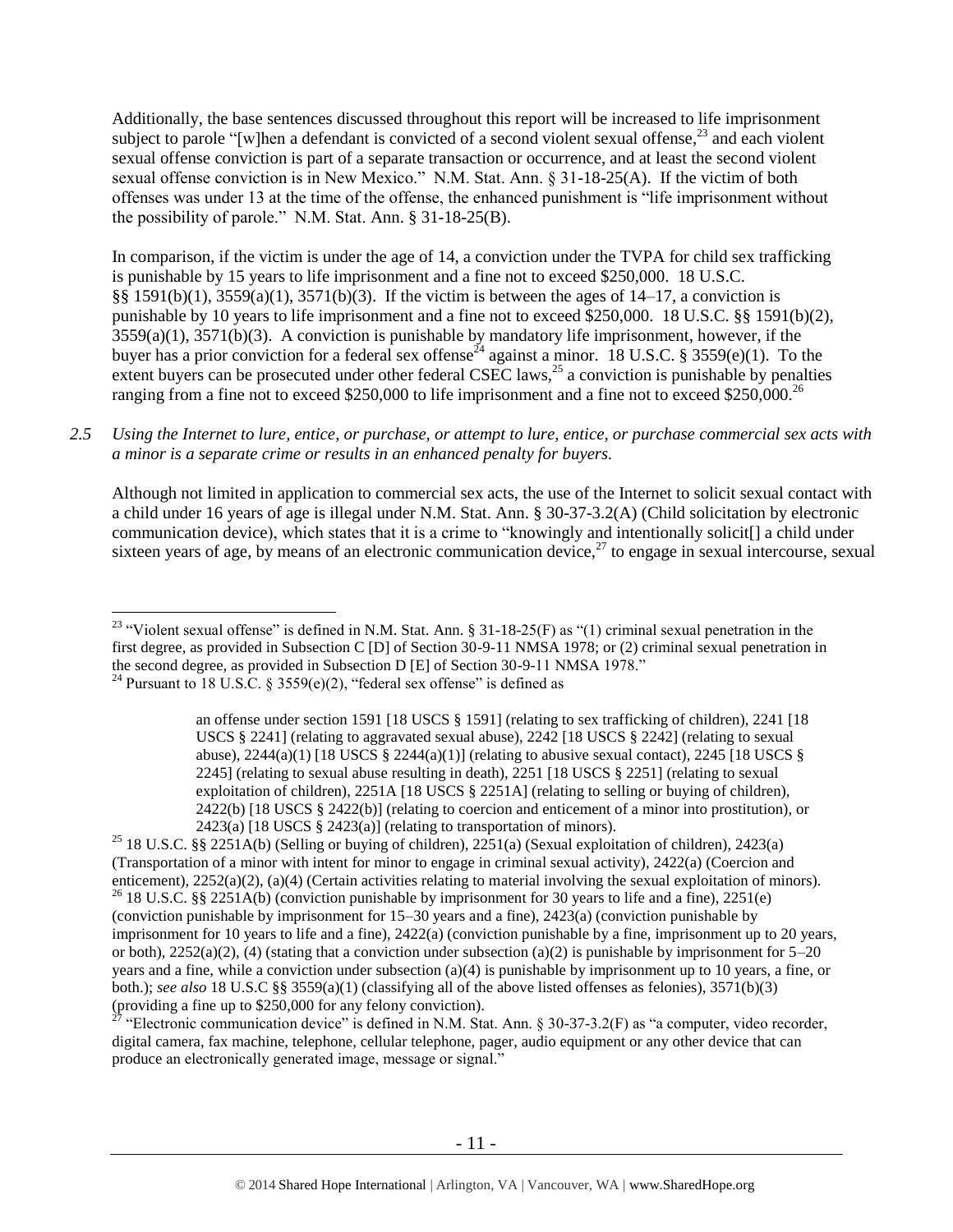contact or in a sexual or obscene performance, or to engage in any other sexual conduct when the perpetrator is at least four years older than the child."

If the victim is  $13-15$ , a conviction under N.M. Stat. Ann. §  $30-37-3.2(B)(1)$  is punishable as a fourth degree felony by 18 months' imprisonment and a possible fine not to exceed \$5,000. N.M. Stat. Ann. §§ 30-37- 3.2(B)(1), 31-18-15(A)(10), (E)(9). If the victim is under 13, a violation of N.M. Stat. Ann. § 30-72-3.2(B)(2) increases to a third degree felony punishable by imprisonment for 3 years and a fine not to exceed \$5,000. N.M. Stat. Ann. §§ 30-37-3.2(B)(2), 31-18-15(A)(9), (E)(9). However, if the buyer "also appears for, attends or is present at a meeting that the person arranged pursuant to the solicitation," a violation of N.M. Stat. Ann. § 30-  $37-3.2(C)(1)$  where the victim is  $13-15$  years old increases to a third degree felony punishable by imprisonment for 3 years and a possible fine not to exceed \$5,000, and where the victim is under 13, a violation of N.M. Stat. Ann. § 30-37-3.2(C)(2) increases to a second degree felony punishable by imprisonment for 9 years and a possible fine not to exceed \$10,000. N.M. Stat. Ann. §§ 30-37-3.2(C), 31-18-15(A)(6), (A)(9), (E)(6), (E)(9).

- 2.5.1 Recommendation: Amend N.M. Stat. Ann. § 30-37-3.2 to apply to the electronic solicitation of all minors under 18.
- *2.6 No age mistake defense is permitted for a buyer of commercial sex acts with any minor under 18.*

Nothing in N.M. Stat. Ann. § 30-52-1(A)(2) (Human trafficking), § 30-6A-4(B) (Sexual exploitation of children by prostitution), § 30-6A-3(A) (Sexual exploitation of children), or § 30-9-1 (Enticement of child), expressly prohibits a defendant from using the defense of mistake of age.

- 2.6.1 Recommendation: Amend N.M. Stat. Ann. § 30-6A-4(B) (Sexual exploitation of children by prostitution), § 30-6A-3(A) (Sexual exploitation of children), § 30-9-1 (Enticement of child), and  $\S 30-52-1(A)(2)$  (Human trafficking) to expressly prohibit the use of the defense of mistake of age.
- *2.7 Base penalties for buying sex acts with a minor under 18 are sufficiently high and not reduced for older minors.*

Penalties under N.M. Stat. Ann. § 30-52-1(A)(2) (Human trafficking) vary based on the age of the minor victim. When the minor is 16–17 years old, a violation of N.M. Stat. Ann. § 30-52-1(A)(2) is a third degree felony punishable by imprisonment for 3 years and a possible fine not to exceed \$5,000. N.M. Stat. Ann. §§ 30-52-1(C), 31-18-15 (A)(9), (E)(9). When the minor is 13–15 years old, a violation of N.M. Stat. Ann. § 30-52-1(A)(2) is a second degree felony punishable by imprisonment for 9 years and a possible fine not to exceed \$10,000. N.M. Stat. Ann. §§ 30-52-1(C)(1), 31-18-15 (A)(6), (E)(6). When the minor is under 13, a violation of N.M. Stat. Ann. § 30-52-1(A)(2) is a first degree felony punishable by imprisonment for 18 years and a possible fine not to exceed \$15,000. N.M. Stat. Ann. §§ 30-52-  $1(C)(2)$ ,  $31-18-15(A)(3)$ ,  $(E)(3)$ .

Buyer-applicable CSEC statutes do not criminalize purchasing a commercial sex act with a minor over 16. Specifically, N.M. Stat. Ann. § 30-6A-4(B) (Sexual exploitation of children by prostitution) only applies when the victim is 14–15 years old, and a violation is punishable as a second degree felony by imprisonment for 9 years and a possible fine not to exceed \$10,000. N.M. Stat. Ann. §§ 30-6A-4(A), 31- 18-15(A)(6), (E)(6). Similarly, N.M. Stat. Ann. § 30-9-1 (Enticement of child) only applies if the victim is under 16, and a violation is a misdemeanor punishable by up to 1 year in county jail, a fine not to exceed \$1,000, or both. N.M. Stat. Ann. §§ 30-9-1, 31-19-1(A). The statute that could be used to prosecute buyers of commercial sex with children 16–17 years old would likely be N.M. Stat. Ann. § 30- 9-3 (Patronizing Prostitutes). A first violation of N.M. Stat. Ann. § 30-9-3 is generally punishable as a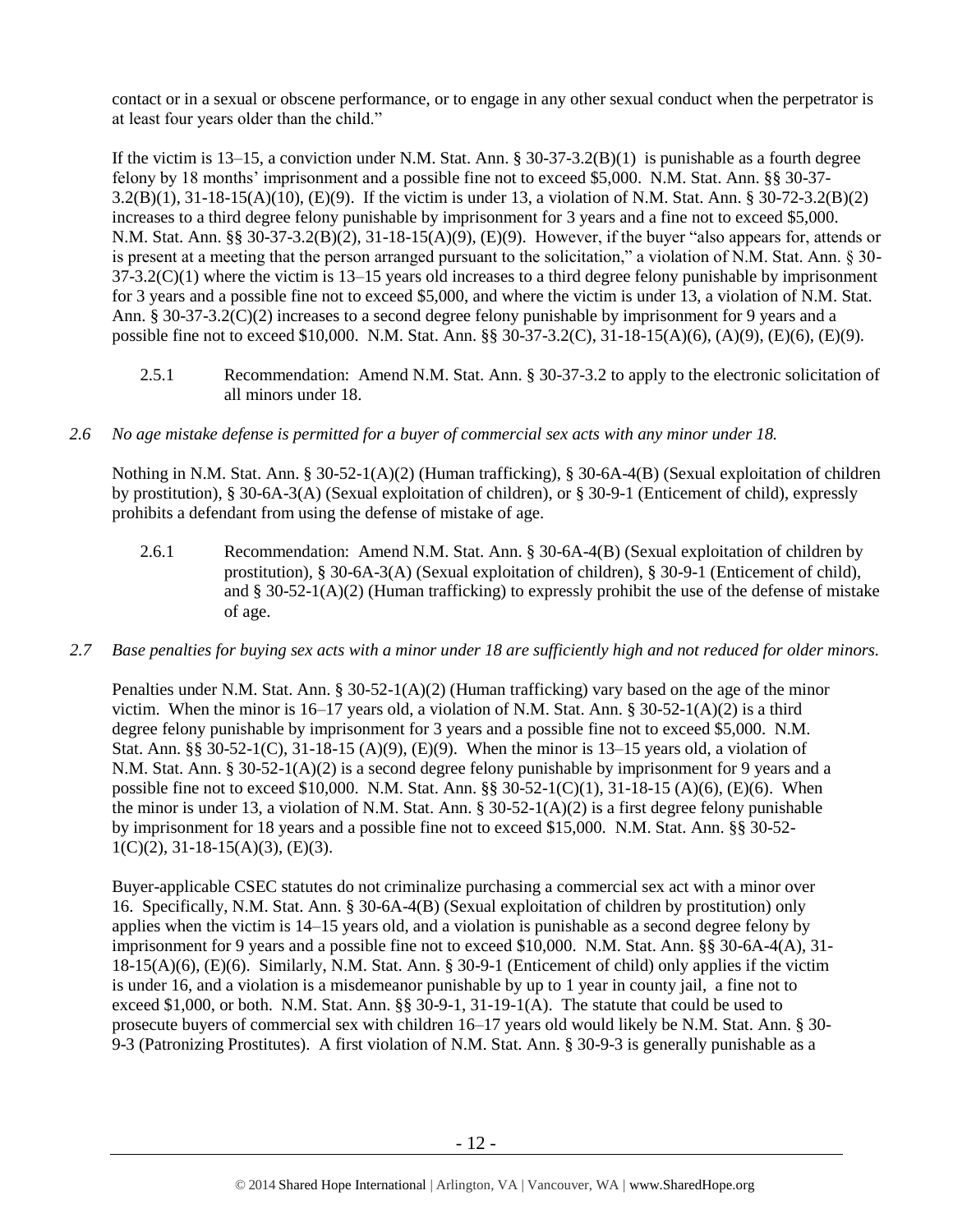petty misdemeanor by up to 6 months in county jail, a fine not to exceed \$500, or both. N.M. Stat. Ann. §  $31-19-1(A)$ , (B).

- 2.7.1 Recommendation: Amend N.M. Stat. Ann. § 30-52-1(C) (Human trafficking), § 30-6A-4 (Sexual exploitation of children by prostitution), and § 30-9-1 (Enticement of child) to provide substantial base penalties for all violations against minors under the age of 18.
- *2.8 Financial penalties for buyers of commercial sex acts with minors are sufficiently high to make it difficult for buyers to hide the crime.*

Buyers convicted under N.M. Stat. Ann. § 30-52-1(A) (Human trafficking), New Mexico's CSEC laws and sexual offense laws may be required to pay fines ranging from \$500–\$15,000. Under N.M. Stat. Ann. § 30-52-1(C) (Human trafficking), a buyer may be required to pay a fine not to exceed \$5,000– \$15,000, depending on the age of the victim. N.M. Stat. Ann. § 30-52-1(C), 13-18-15(E)(3),(6),(9). A buyer convicted of violating N.M. Stat. Ann. § 30-6A-4(B) (Sexual exploitation of children by prostitution) may be required to pay a fine of \$10,000. N.M. Stat. Ann. §§ 30-6A-4(B), 31-18-15(E)(6). A buyer convicted of violating N.M. Stat. Ann. § 30-9-1 (Enticement of child) may be required to pay a fine of \$1,000. N.M. Stat. Ann. §§ 30-9-1, 31-19-1(A), 31-18-15(E)(9). In the absence of force or other listed circumstances, a buyer convicted of violating N.M. Stat. Ann. § 30-9-11 (Criminal sexual penetration) may be required to pay a fine not to exceed \$5,000 if the minor is 13–16 or \$15,000 if the minor is under 13. N.M. Stat. Ann. §§ 30-9-11(D)(1), (G)(1), 31-18-15(E)(3), (E)(9). Also in the absence of force or other listed circumstances, a buyer convicted of violating N.M. Stat. Ann. § 30-9-13 (Criminal sexual contact of a minor) may be required to pay a fine not to exceed \$12,500 if the minor is under 13 and unclothed. N.M. Stat. Ann. §§ 30-9-13(B)(1), 31-18-15(E)(5).

<span id="page-12-0"></span>Under N.M. Stat. Ann. § 30-52-1(A) (Human trafficking), the buyer will be required "to make restitution<sup>28</sup> to the victim<sup>29</sup> for the gross income or value of the victim's labor or services and any other actual damages<sup>30</sup> in accordance with Section 31-17-1 NMSA 1978 [Victim restitution]." N.M. Stat. Ann.  $$30-52-1(F).$ 

- <span id="page-12-2"></span><span id="page-12-1"></span>2.8.1 Recommendation: Amend N.M. Stat. Ann. § 30-52-1 (Human trafficking), § 30-6A-3 (Sexual exploitation of children), § 30-6A-4 (Sexual exploitation of children by prostitution), and § 30- 9-1 (Enticement of child) to require mandatory minimum fines and asset forfeiture in connection with these offenses.
- *2.9 Buying and possessing child pornography carries penalties as high as similar federal offenses.*

 $\overline{a}$ 

N.M. Stat. Ann. § 30-6A-3(A) (Sexual exploitation of children) criminalizes the possession of child pornography, stating,

It is unlawful for a person to intentionally possess any obscene visual or print medium depicting any prohibited sexual act or simulation of such an act if that person knows or has reason to know that the

<sup>&</sup>lt;sup>28</sup> "Restitution" is defined in N.M. Stat. Ann. § 31-17-1(4) as "full or partial payment of actual damages to a victim."

<sup>&</sup>lt;sup>29</sup> "Victim" is defined in N.M. Stat. Ann. § 31-17-1(1) as "any person who has suffered actual damages as a result of the defendant's criminal activities."

 $30$  "Actual damages" is defined in N.M. Stat. Ann. § 31-17-1(2) as "all damages which a victim could recover against the defendant in a civil action arising out of the same facts or events, except punitive damages and damages for pain, suffering, mental anguish and loss of consortium. Without limitation, 'actual damages' includes damages for wrongful death."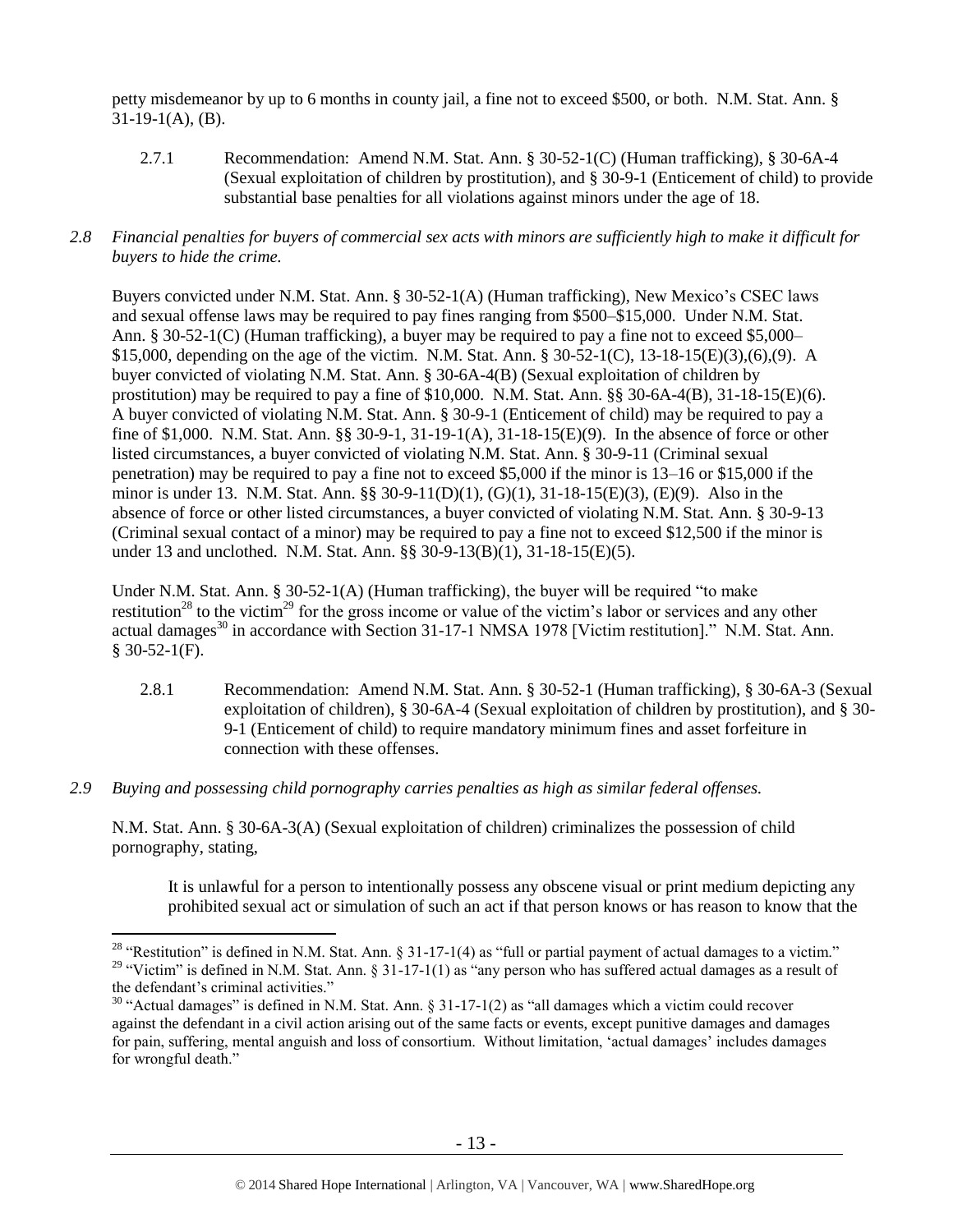obscene medium depicts any prohibited sexual act or simulation of such act and if that person knows or has reason to know that one or more of the participants in that act is a child under eighteen years of age. . . .

A violation of N.M. Stat. Ann. § 30-6A-3(A) is punishable as a fourth degree felony by 18 months' imprisonment and a possible fine not to exceed \$5,000. N.M. Stat. Ann. §§ 30-6A-3(A), 31-18-15(A)(10),  $(E)(9)$ .

In comparison, a federal conviction for possession of child pornography $31$  is generally punishable by imprisonment for 5–20 years and a fine not to exceed  $$250,000.<sup>32</sup>$  Subsequent convictions, however, are punishable by imprisonment up to 40 years and a fine not to exceed \$250,000.<sup>33</sup>

- 2.9.1 Recommendation: Amend N.M. Stat. Ann. § 30-6A-3(A) to criminalize the buying of child pornography and raise the penalty for both crimes to parallel the federal penalties.
- *2.10 Convicted buyers of commercial sex acts with minors and child pornography are required to register as sex offenders*.

Pursuant to N.M. Stat. Ann. § 29-11A-4(A) (Registration of sex offenders; information required; verification; criminal penalty for noncompliance), "A sex offender residing in this state shall register with the county sheriff for the county in which the sex offender resides." N.M. Stat. Ann. § 29-11A-3(H) defines "sex offender" to include certain persons who have been convicted of a "sex offense." N.M. Stat. Ann. § 29-11A-3(I) (Definitions) defines "sex offense" to include the following crimes:

(1) aggravated criminal sexual penetration or criminal sexual penetration in the first, second, third or fourth degree, as provided in Section 30-9-11 NMSA 1978;

. . . (3) criminal sexual contact of a minor in the second, third or fourth degree, as provided in Section 30-9-

13 NMSA 1978;

 $\overline{a}$ 

(4) sexual exploitation of children, as provided in Section 30-6A-3 NMSA 1978;

(5) sexual exploitation of children by prostitution, as provided in Section 30-6A-4 NMSA 1978;

(6) kidnapping, as provided in Section 30-4-1 NMSA 1978, when committed with the intent to inflict a sexual offense;

 $31$  18 U.S.C. §§ 2252(a)(2), (a)(4) (Certain activities relating to material involving the sexual exploitation of minors),  $2252A(a)(2)$ –(3) (Certain activities relating to material constituting or containing child pornography), 1466A(a), (b) (Obscene visual representations of the sexual abuse of children).

 $32$  18 U.S.C. §§ 2252(b) (stating that a conviction under subsection (a)(2) is punishable by imprisonment for 5–20 years and a fine, while a conviction under subsection (a)(4) is punishable by imprisonment up to 10 years, a fine, or both), 2252A(b)(1) (a conviction is punishable by imprisonment for 5–20 years and a fine), 1466A(a), (b) (stating that a conviction under subsection (a) is "subject to the penalties provided in section  $2252A(b)(1)$ ," imprisonment for 5–20 years and a fine, while a conviction under subsection (b) is "subject to the penalties provided in section 2252A(b)(2)," imprisonment up to 10 years, a fine, or both); *see also* 18 U.S.C §§ 3559(a)(1) (classifying all of the above listed offenses as felonies), 3571(b)(3) (providing a fine up to \$250,000 for any felony conviction).

 $33$  18 U.S.C. §§ 2252(b) (stating if a person has a prior conviction under subsection (a)(2), or a list of other statutes, a conviction is punishable by a fine and imprisonment for 15–40 years, but if a person has a prior conviction under subsection (a)(4), or a list of other statutes, a conviction is punishable by a fine and imprisonment for  $10-20$  years),  $2252A(b)(1)$  (stating if a person has a prior conviction under subsection (a)(2), (a)(3), or a list of other statutes, a conviction is punishable by a fine and imprisonment for  $15-40$  years),  $1466A(a)$ , (b) (stating that the penalty scheme for section 2252A(b) applies); *see also* 18 U.S.C §§ 3559(a)(1) (classifying all of the above listed offenses as felonies), 3571(b)(3) (providing a fine up to \$250,000 for any felony conviction).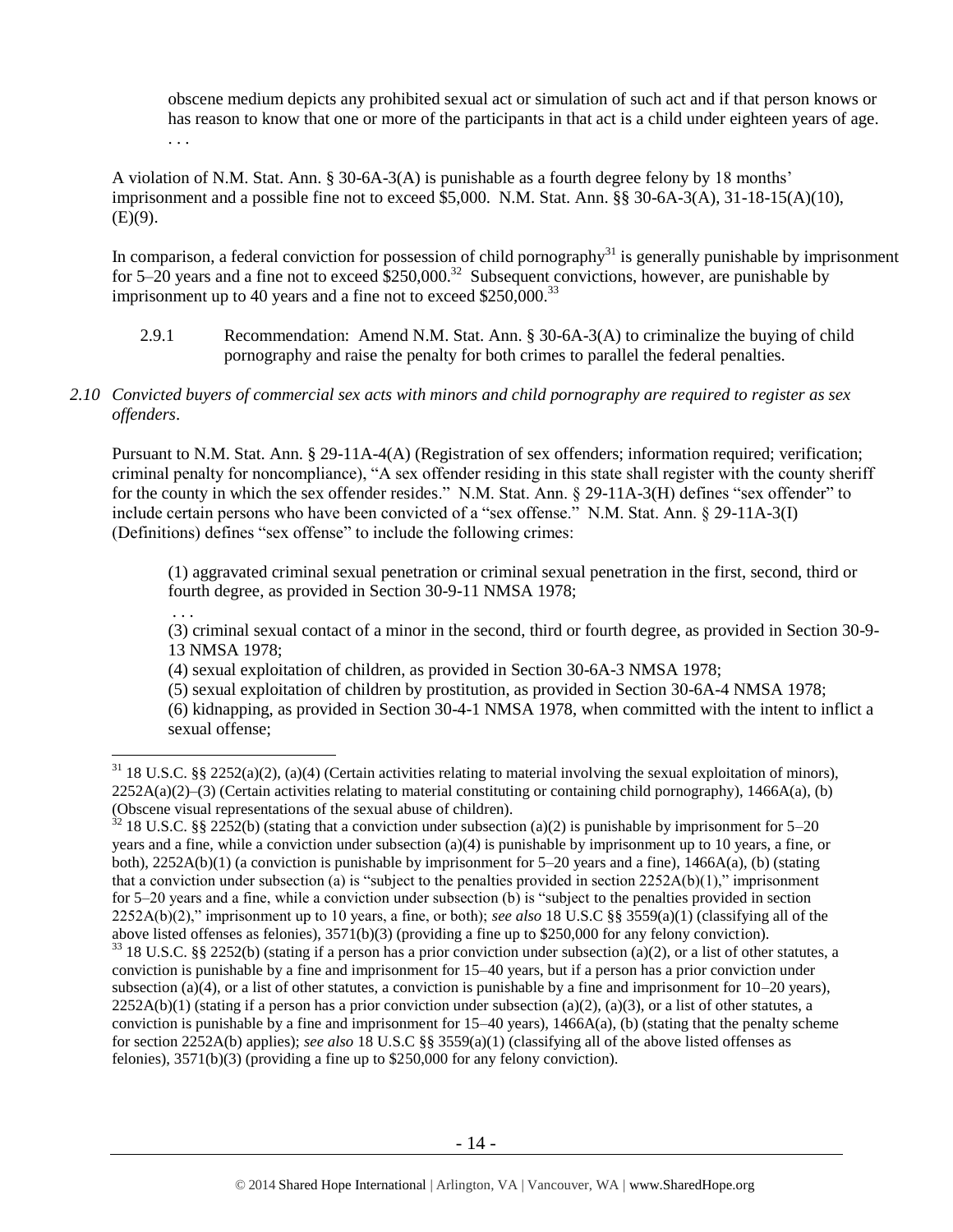(7) false imprisonment, as provided in Section 30-4-1 NMSA 1978, when committed with the intent to inflict a sexual offense;

(9) enticement of child, as provided in Section 30-9-1 NMSA 1978;

. . .

 $\overline{a}$ 

. . . (11) child solicitation by electronic communication device, as provided in Section 30-37-3.2 NMSA 1978, for convictions occurring on or after July 1, 2013;

(12) solicitation to commit criminal sexual contact of a minor in the second, third or fourth degree, as provided in Sections 30-9-13 and 30-28-3 NMSA 1978; or

(13) attempt to commit any of the sex offenses set forth in Paragraphs (1) through (10) of this subsection, as provided in Section 30-28-1 NMSA 1978.<sup>34</sup>

N.M. Stat. Ann. § 29-11A-3(I) does not, however, include violations of N.M. Stat. Ann. § 30-52-1 (Human trafficking) in its definition of "sex offense."

2.10.1 Recommendation: Amend N.M. Stat. Ann. § 29-11A-3(I) to include violations of N.M. Stat. Ann. § 30-52-1 (Human trafficking).

<sup>&</sup>lt;sup>34</sup> N.M. Stat. § 30-28-1 (Attempt to commit a felony) states in part, "Attempt to commit a felony consists of an overt act in furtherance of and with intent to commit a felony and tending but failing to effect its commission."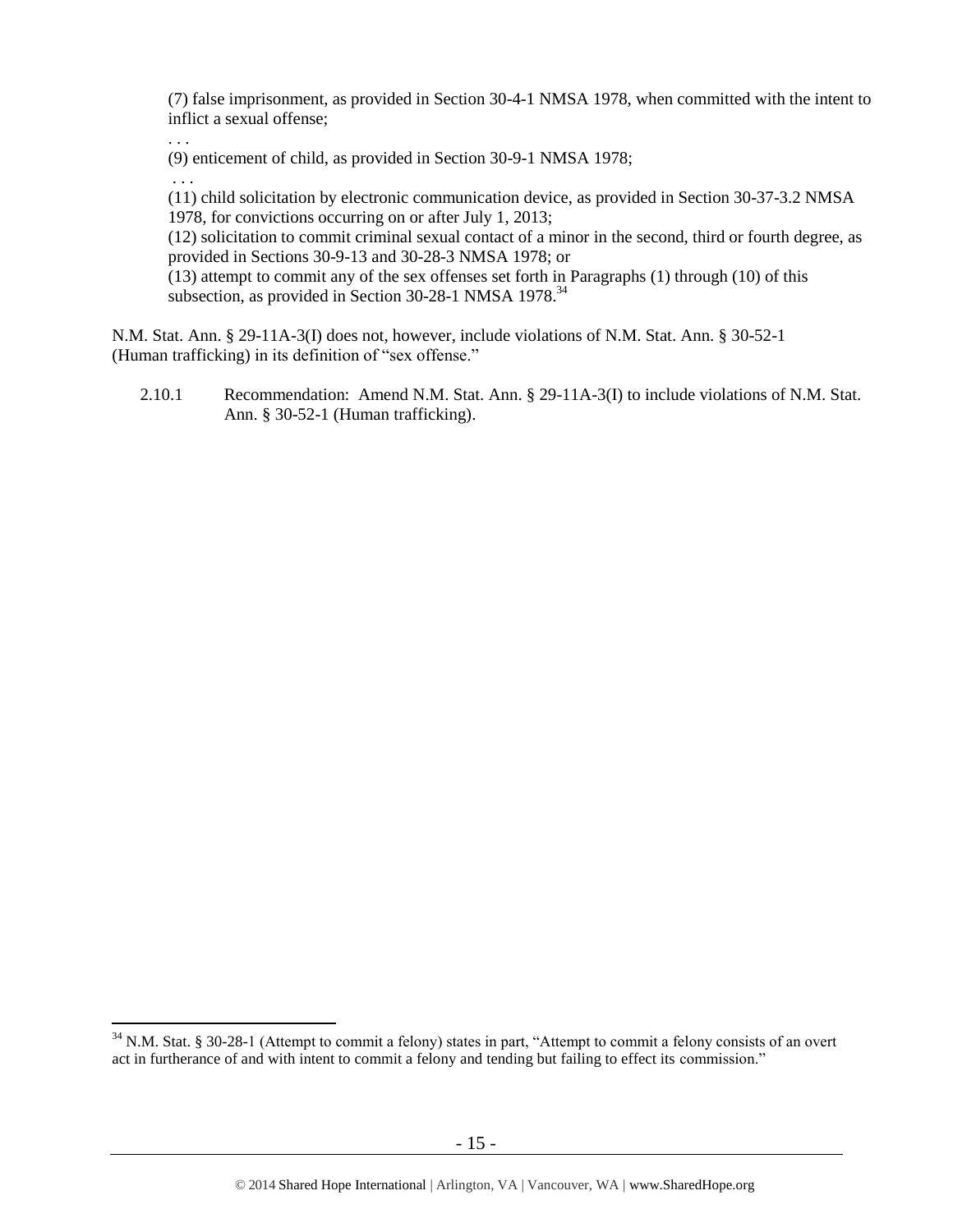#### FRAMEWORK ISSUE 3: CRIMINAL PROVISIONS FOR TRAFFICKERS

#### *Legal Components:*

- *3.1 Penalties for trafficking a child for sexual exploitation are as high as federal penalties.*
- *3.2 Creating and distributing child pornography carries penalties as high as similar federal offenses.*
- *3.3 Using the Internet to lure, entice, recruit or sell commercial sex acts with a minor is a separate crime or results in an enhanced penalty for traffickers.*
- *3.4 Financial penalties for traffickers, including asset forfeiture, are sufficiently high.*
- *3.5 Convicted traffickers are required to register as sex offenders.*
- *3.6 Laws relating to termination of parental rights for certain offenses include sex trafficking or commercial sexual exploitation of children (CSEC) offenses in order to remove the children of traffickers from their control and potential exploitation.*

*\_\_\_\_\_\_\_\_\_\_\_\_\_\_\_\_\_\_\_\_\_\_\_\_\_\_\_\_\_\_\_\_\_\_\_\_\_\_\_\_\_\_\_\_\_\_\_\_\_\_\_\_\_\_\_\_\_\_\_\_\_\_\_\_\_\_\_\_\_\_\_\_\_\_\_\_\_\_\_\_\_\_\_\_\_\_\_\_\_\_\_\_\_\_*

# *Legal Analysis:*

*3.1 Penalties for trafficking a child for sexual exploitation are as high as federal penalties.<sup>35</sup>*

Traffickers convicted under N.M. Stat. Ann. § 30-52-1(A)(2) (Human trafficking), if the victim is 16–17 years old, may be convicted of a third degree felony punishable by imprisonment for 3 years and a possible fine not to exceed \$5,000. N.M. Stat. Ann. §§ 30-52-1(C), 31-18-15(A)(9), (E)(9). If the victim is 13–15, the penalty increases to a second degree felony punishable by imprisonment for 9 years and a possible fine not to exceed \$10,000. N.M. Stat. Ann. §§ 30-52-1(C)(1), 31-18-15(A)(6), (E)(6). If the victim is under 13, the penalty further increases to a first degree felony punishable by imprisonment for 18 years and a possible fine not to exceed \$15,000. N.M. Stat. Ann. §§ 30-52-1(C)(2), 31-18-15(A)(3),  $(E)(3)$ .

Traffickers may also be prosecuted under N.M. Stat. Ann. § 30-6A-4(A) (Sexual exploitation of children by prostitution). If the minor is 13–15, a violation of N.M. Stat. Ann. § 30- 6A-4(A) is punishable as a second degree felony by imprisonment for 9 years and a possible fine not to exceed \$10,000. N.M. Stat. Ann. §§ 30-6A-4(A),  $31-18-15(A)(6)$ , (E)(6). However, if the child is under 13, the penalty increases to a first degree felony punishable by imprisonment for18 years and a possible fine not to exceed \$15,000. N.M. Stat. Ann. §§ 30-6A-4(A), 31-18-15(A)(3), (E)(3).

N.M. Stat. Ann. § 30-9-1 (Enticement of a child) could also be used to prosecute traffickers. A violation of N.M. Stat. Ann. § 30-9-1 is a misdemeanor punishable by a definite term of less than 1 year in county jail, a possible fine not to exceed \$1,000, or both. N.M. Stat. Ann. §§ 30-9-1, 31-19-1(A).

In comparison, if the victim is under the age of 14, a conviction under the Trafficking Victims Protection Act (TVPA) for child sex trafficking is punishable by 15 years to life imprisonment and a fine not to exceed \$250,000. 18 U.S.C. §§ 1591(b)(1), 3559(a)(1), 3571(b)(3). If the victim is between the ages of 14–17, a conviction is punishable by 10 years to life imprisonment and a fine not to exceed \$250,000. 18 U.S.C. §§ 1591(b)(2), 3559(a)(1), 3571(b)(3). A conviction is punishable by mandatory life imprisonment, however, if the trafficker has a prior conviction for a federal sex offense<sup>36</sup> against a minor.

3.1.1 Recommendation: Amend the definition of "racketeering" in N.M. Stat. Ann. § 30-42-3(A) to

<sup>35</sup> *See* discussion of the relevant text of the statutes listed in this section *supra* Section [1.2.](#page-1-1)

<sup>36</sup> *See supra* note [24.](#page-10-0)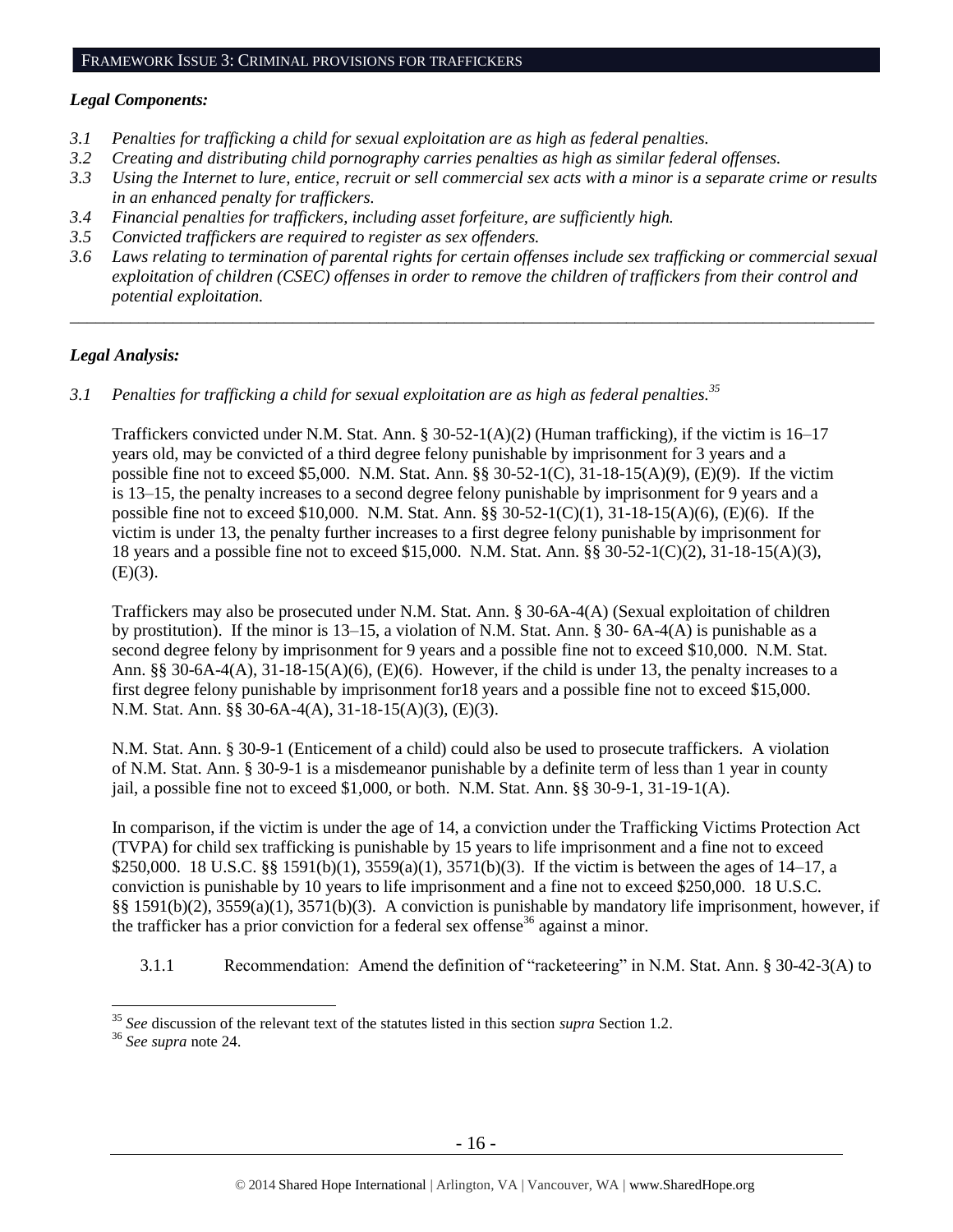include violations of N.M. Stat. Ann. § 30-52-1 (Human trafficking of a minor), § 30-6A-4 (Sexual exploitation of children by prostitution), § 30-37-3.2 (Child solicitation by electronic communication device), and § 30-6A-3 (Sexual exploitation of children).

# *3.2 Creating and distributing child pornography carries penalties as high as similar federal offenses*.

N.M. Stat. Ann. § 30-6A-3(C)–(E) (Sexual exploitation of children) criminalize the creation and manufacturing of child pornography. N.M. Stat. Ann. § 30-6A-3(C) states,

It is unlawful for a person to intentionally cause or permit a child under eighteen years of age to engage in any prohibited sexual act or simulation of such an act if that person knows, has reason to know or intends that the act may be recorded in any obscene visual or print medium or performed publicly. A person who violates the provisions of this subsection is guilty of a third degree felony, unless the child is under the age of thirteen, in which event the person is guilty of a second degree felony.

# N.M. Stat. Ann. § 30-6A-3(D) states,

It is unlawful for a person to intentionally manufacture any obscene visual or print medium depicting any prohibited sexual act or simulation of such an act if one or more of the participants in that act is a child under eighteen years of age. A person who violates the provisions of this subsection is guilty of a second degree felony.

Second degree felonies are punishable by imprisonment for 9 years and a possible fine not to exceed  $$10,000.$  N.M. Stat. Ann.  $§ 31-18-15(A)(6), (E)(6).$  A third degree felony is punishable by imprisonment for 3 years and a possible fine not to exceed of \$5,000. N.M. Stat. Ann. § 31-18-15(A)(9), (E)(9).

N.M. Stat. Ann. § 30-6A-3(E) states,

It is unlawful for a person to intentionally manufacture any obscene visual or print medium depicting any prohibited sexual act or simulation of such an act if that person knows or has reason to know that the obscene medium depicts a prohibited sexual act or simulation of such an act and if that person knows or has reason to know that a real child under eighteen years of age, who is not a participant, is depicted as a participant in that act. . . .

A violation of N.M. Stat. Ann. § 30-6A-3(E) is punishable as a fourth degree felony by 18 months' imprisonment and a possible fine not to exceed \$5,000. N.M. Stat. Ann. §§ 30-6A-3(E), 31-18-15(A)(10),  $(E)(9)$ .

In comparison, if the victim is under the age of 14, a conviction under the TVPA for child sex trafficking is punishable by 15 years to life imprisonment and a fine not to exceed \$250,000. 18 U.S.C. §§ 1591(b)(1),  $3559(a)(1)$ ,  $3571(b)(3)$ . If the victim is between the ages of  $14-17$ , a conviction is punishable by 10 years to life imprisonment and a fine not to exceed \$250,000. 18 U.S.C. §§ 1591(b)(2), 3559(a)(1), 3571(b)(3). A conviction is punishable by mandatory life imprisonment, however, if the trafficker has a prior conviction for a federal sex offense<sup>37</sup> against a minor. Additionally, a federal conviction for distribution of child pornography<sup>38</sup>

<sup>37</sup> *See supra* note [24.](#page-10-0)

 $38\,18\,$  U.S.C. §§ 2252(a)(1), (a)(2), (a)(3) (Certain activities relating to material involving the sexual exploitation of minors),  $2252A(a)(2)$ ,  $(a)(3)$  (Certain activities relating to material constituting or containing child pornography), 1466A(a) (Obscene visual representations of the sexual abuse of children).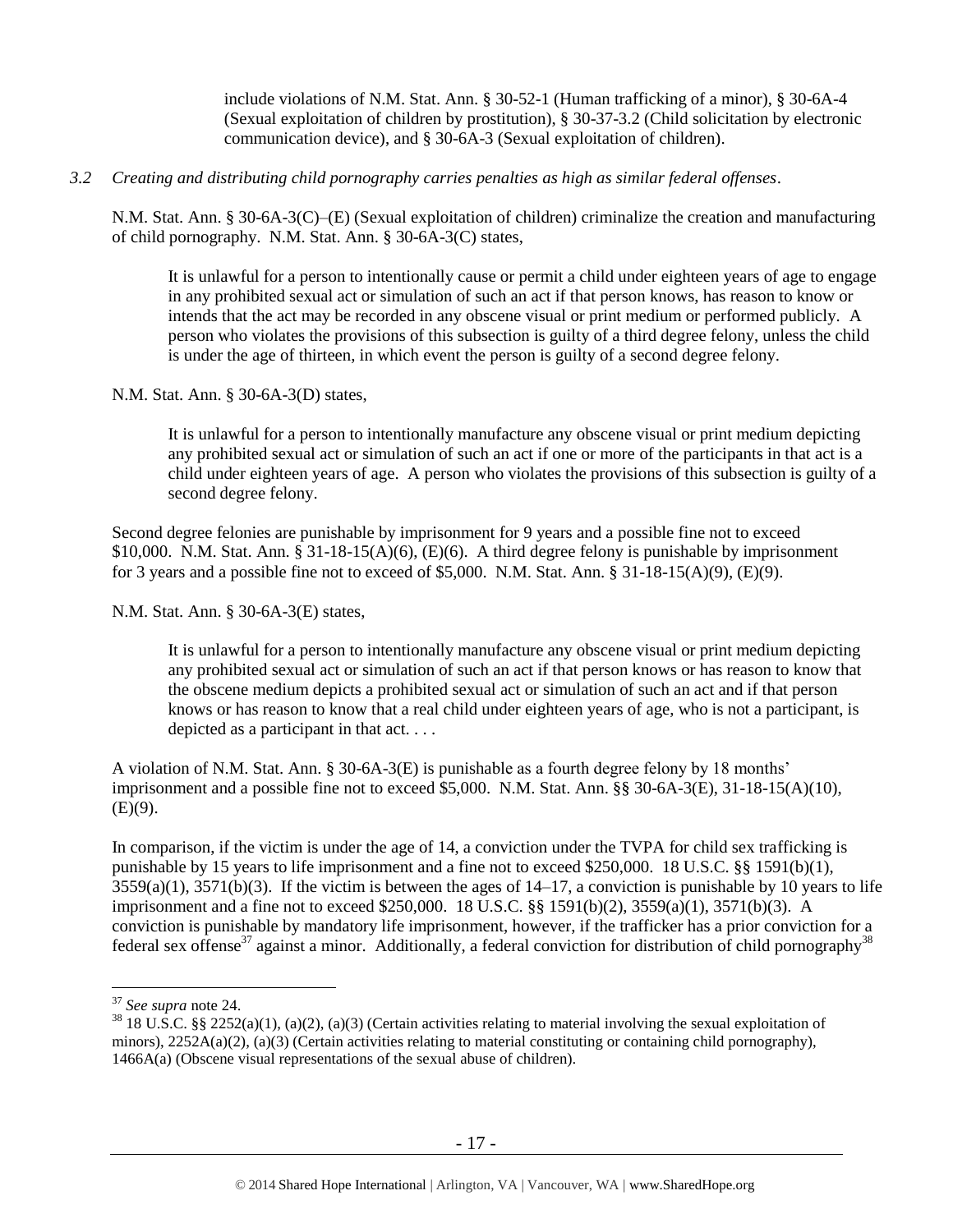is generally punishable by imprisonment for  $5-20$  years and a fine not to exceed \$250,000.<sup>39</sup> Subsequent convictions, however, are punishable by imprisonment up to 40 years and a fine not to exceed \$250,000.<sup>40</sup>

# *3.3 Using the Internet to lure, entice, recruit or sell commercial sex acts with a minor is a separate crime or results in an enhanced penalty for traffickers.*

While not limited to commercial sex acts, the use of the Internet to solicit sexual contact with a child under 16 is illegal under N.M. Stat. Ann. § 30-37-3.2 (Child solicitation by electronic communication device). N.M. Stat. Ann. § 30-37-3.2(A) applies to the act of "knowingly and intentionally soliciting a child under sixteen years of age, by means of an electronic communication device, $41$  to engage in sexual intercourse, sexual contact or in a sexual or obscene performance, or to engage in any other sexual conduct when the perpetrator is at least four years older than the child."

3.3.1 Recommendation: Amend N.M. Stat. Ann. § 30-37-3.2 (Child solicitation by electronic communication device) to apply to the electronic solicitation of all minors under 18.

# *3.4 Financial penalties for traffickers, including asset forfeiture, are sufficiently high*.

Traffickers convicted of committing an offense related to their involvement in domestic minor sex trafficking face a number of financial penalties, including fines, restitution, forfeiture and civil damages.

Traffickers convicted under N.M. Stat. Ann. § 30-52-1 (Human trafficking) and New Mexico's CSEC laws may be required to pay fines ranging from \$1,000–\$15,000. Specifically, a trafficker convicted under N.M. Stat. Ann.  $\S 30-52-1(C)$  may be required to pay a fine not to exceed \$5,000–\$15,000, depending on the victim's age. N.M. Stat. Ann. §§ 30-52-1(C), 13-18-15(E)(3), (E)(6), (E)(9). A trafficker convicted of violating N.M. Stat. Ann. § 30-6A-4 (Sexual exploitation of children by prostitution) may be required to pay a fine of \$10,000–\$15,000 depending on the age of the victim. N.M. Stat. Ann. §§ 30-6A-4(A), 31-18-15(E)(3),(6). A trafficker convicted of N.M. Stat. Ann. § 30-9-1 (Enticement of child) may be required to pay a fine not to exceed \$1,000. N.M. Stat. Ann. §§ 30-9-1, 31- 19-1(A), 31-18-15(E)(9).

Traffickers may also be required "to make restitution<sup>42</sup> to the victim<sup>43</sup> for the gross income or value of the victim's labor or services and any other actual damages<sup>44</sup> in accordance with Section 31-17-1 NMSA

<sup>&</sup>lt;sup>39</sup> 18 U.S.C. §§ 2252(b) (stating that a conviction under subsection (a)(1), (a)(2), or (a)(3) is punishable by imprisonment for  $5-20$  years and a fine),  $2252A(b)(1)$  (a conviction is punishable by imprisonment for  $5-20$  years and a fine), 1466A(a), (b) (stating that a conviction under subsection (a) is "subject to the penalties provided in section 2252A(b)(1)," imprisonment for 5–20 years and a fine, while a conviction under subsection (b) is "subject to the penalties provided in section 2252A(b)(2)," imprisonment up to 10 years, a fine, or both); *see also* 18 U.S.C §§  $3559(a)(1)$  (classifying all of the above listed offenses as felonies),  $3571(b)(3)$  (providing a fine up to \$250,000 for any felony conviction).

<sup>&</sup>lt;sup>40</sup> 18 U.S.C. §§ 2252(b) (stating if a person has a prior conviction under subsection (a)(1), (a)(2), or (a)(3) or a list of other statutes, a conviction is punishable by a fine and imprisonment for 15–40 years), 2252A(b)(1) (stating if a person has a prior conviction under subsection (a)(2), (a)(3), or a list of other statutes, a conviction is punishable by a fine and imprisonment for  $15-40$  years),  $1466A(a)$ , (b) (stating that the penalty scheme for section  $2252A(b)$ applies); *see also* 18 U.S.C §§ 3559(a)(1) (classifying all of the above listed offenses as felonies), 3571(b)(3) (providing a fine up to  $$250,000$  for any felony conviction).

See supra note [8](#page-3-0) for the definition of "electronic communication device."

<sup>42</sup> *See* the definition of "restitution" *supra* note [28.](#page-12-0)

<sup>43</sup> *See* definition of "victim" *supra* not[e29.](#page-12-1)

<sup>44</sup> *See* definition of "actual damages" *supra* note [30.](#page-12-2)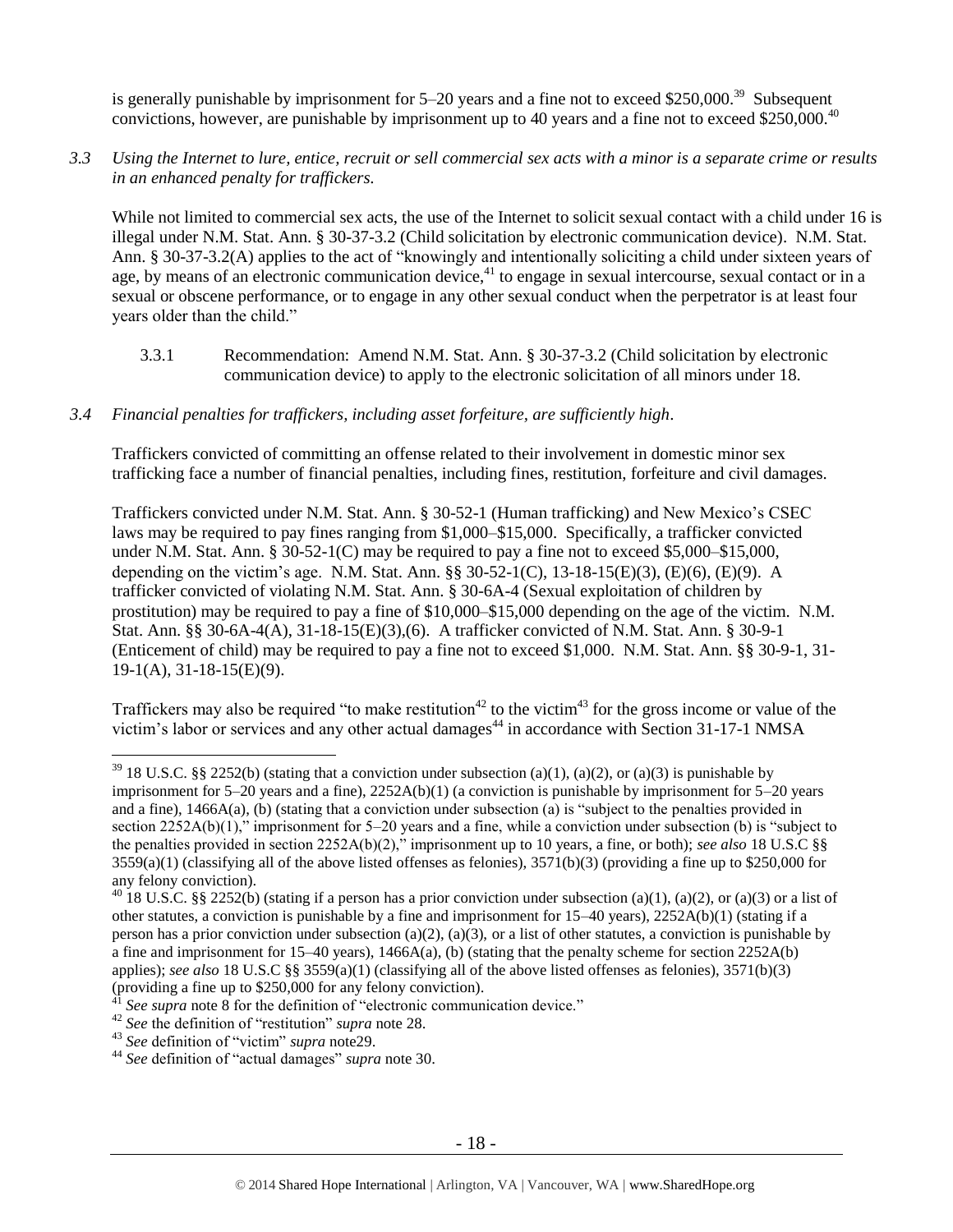1978 [Victim restitution], which states "It is the policy of this state that restitution be made by each violator . . . to the victims of his criminal activities to the extent that the defendant is reasonably able to do so." N.M. Stat. Ann. § 30-52-1(F). Restitution is mandatory for traffickers who violate N.M. Stat. Ann. § 30-52-1(F) (Human trafficking), which states,

A person convicted of human trafficking shall, in addition to any other punishment, be ordered to make restitution to the victim for the gross income or value of the victim's labor or services and any other actual damages in accordance with Section 31-17-1 NMSA 1978

Traffickers may face forfeiture of property under the nuisance laws. N.M. Stat. Ann. § 30-8-8.1(B) (Abatement of house of prostitution) provides that "two or more convictions of any person or persons occurring at least one week apart within a period of one year for violation of either Section 30-9-2 [Prostitution] or 30-9-3 [Patronizing prostitutes] NMSA 1978 arising out of conduct engaged in at the place described in an abatement action creates a presumption that the place is a house of prostitution. However, this presumption shall not arise unless the person against whom the abatement action is brought is shown to have had actual knowledge or to have received written notice from law enforcement officials of the convictions upon which the presumption is based." Pursuant to N.M. Stat. Ann. § 30-8-8.1(C),

If, in an abatement action brought under Section 30-8-8 [Abatement of a public nuisance] NMSA 1978, a binding admission is made by the defendant or the court concludes that a house of prostitution exists at the location alleged, the court may, as part of its judgment:

(1) direct the removal from the house of prostitution all movable personal property used in conducting the house of prostitution and shall direct the sale of that property in the same manner as personal property is sold when seized under a writ of execution; and (2) order the closing of the house of prostitution for a period of one year and prohibit any person entering it except under conditions specified in the order.

3.4.1 Recommendation: Amend New Mexico's human trafficking and CSEC laws to provide for mandatory minimum fines and asset forfeiture in connection with these offenses.

# *3.5 Convicted traffickers are required to register as sex offenders.*

Pursuant to N.M. Stat. Ann. § 29-11A-4(A) (Registration of sex offenders; information required; Verification; criminal penalty for noncompliance), "A sex offender residing in this state shall register with the county sheriff for the county in which the sex offender resides." The sex offender must register within 5 days of arriving in the state and provide detailed registration information pursuant to N.M. Stat. Ann. 29-11-A-4(B). N.M. Stat. Ann. § 29-11A-3(H) defines "sex offender" to include certain persons who have been convicted of a "sex offense." Pursuant to N.M. Stat. Ann. § 29-11A-3(I) (Definitions), the definition of "sex offense" includes the following crimes:

(4) sexual exploitation of children, as provided in Section 30-6A-3 NMSA 1978;

(5) sexual exploitation of children by prostitution, as provided in Section 30-6A-4 NMSA 1978;

(6) kidnapping, as provided in Section 30-4-1 NMSA 1978, when committed with the intent to inflict a sexual offense ;

(7) false imprisonment, as provided in Section 30-4-3 NMSA 1978, when committed with the intent to inflict a sexual offense ;

. . .

(9) enticement of child, as provided in Section 30-9-1 NMSA 1978;

. . .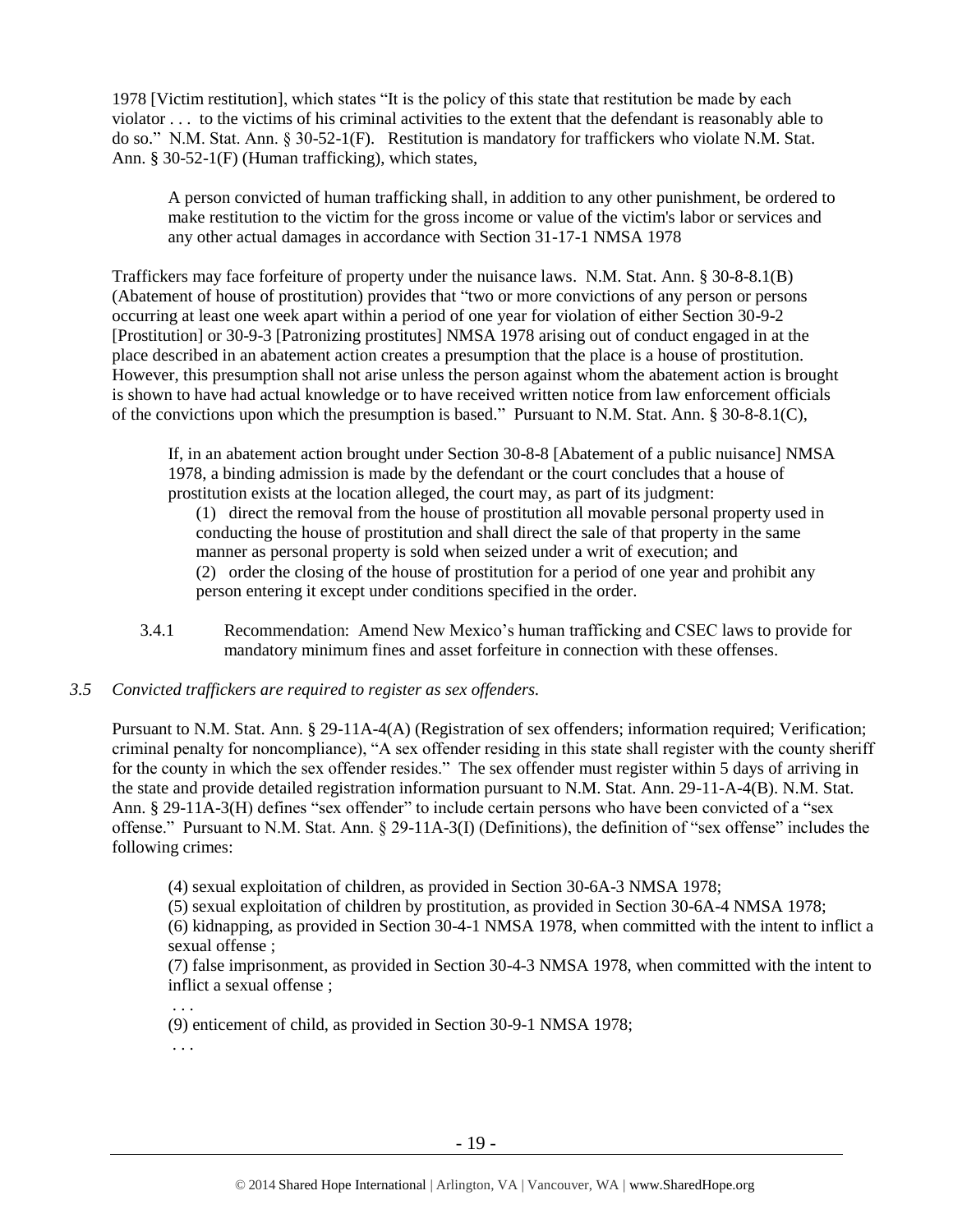(11) child solicitation by electronic communication device, as provided in Section 30-37-3.2 NMSA 1978, for convictions occurring on or after July 1, 2013;

(12) solicitation to commit criminal sexual contact of a minor in the second, third or fourth degree, as provided in Sections 30-9-13 and 30-28-3 NMSA 1978; or

(13) attempt to commit any of the sex offenses set forth in Paragraphs (1) through (10) of this subsection, as provided in Section 30-28-1 NMSA 1978; ....

N.M. Stat. Ann. § 29-11A-3(I) does not, however, include violations of N.M. Stat. Ann. § 30-52-1 (Human trafficking) in its definition of "sex offense."

- 3.5.1 Recommendation: Amend N.M. Stat. Ann. § 29-11A-3(I) to include violations of N.M. Stat. Ann. § 30-52-1 (Human trafficking) when the victim is a minor, in its definition of "sex offense" for purposes of requiring registration as a sex offender
- *3.6 Laws relating to termination of parental rights for certain offenses include sex trafficking or commercial sexual exploitation of children (CSEC) offenses in order to remove the children of traffickers from their control and potential exploitation.*

A violation of N.M. Stat. Ann. § 30-52-1 (Human Trafficking) is not explicitly included as grounds under N.M. Stat. Ann. § 32A-4-28(B) (Termination of parental rights; adoption decree) for authorizing the termination of parental rights, although it appears to fall under the definition of "abused child." Pursuant to N.M. Stat. Ann.  $§$  32A-4-28(B),<sup>45</sup>

The court shall terminate parental rights with respect to a child when:

(1) there has been an abandonment of the child by his parents;

 $(2)$  the child has been a neglected or abused<sup>46</sup> child as defined in the Abuse and Neglect Act [32A-4-1 NMSA 1978] and the court finds that the conditions and causes of the neglect and abuse are unlikely to change in the foreseeable future despite reasonable efforts by the department or other appropriate agency to assist the parent in adjusting the conditions that render the parent unable to properly care for the child. The court may find in some cases that efforts by the department or another agency are unnecessary, when:

<span id="page-19-0"></span>(a) there is a clear showing that the efforts would be futile; or

(b) the parent has subjected the child to aggravated circumstances;  $47$  or

<sup>&</sup>lt;sup>45</sup> N.M. Stat. Ann. § 32A-4-28(A) states, "In proceedings to terminate parental rights, the court shall give primary consideration to the physical, mental and emotional welfare and needs of the child, including the likelihood of the child being adopted if parental rights are terminated."

 $46$  An "abused child" is defined in N.M. Stat. Ann. § 32A-4-2(B) as including one "who has suffered sexual abuse or sexual exploitation inflicted by the child's parent, guardian or custodian." "'Sexual abuse' includes, but is not limited to criminal sexual contact, incest or criminal sexual penetration, as those acts are defined by state law." N.M. Stat. Ann. § 32A-4-2(G). "Sexual exploitation" is defined as including "(1) allowing, permitting or encouraging a child to engage in prostitution; (2) allowing, permitting, encouraging or engaging a child in obscene or pornographic photographing; or (3) filming or depicting a child for obscene or pornographic commercial purposes, as those acts are defined by state law." N.M. Stat. Ann. § 32A-4-2(H).

 $^{47}$  N.M. Stat. Ann. § 32A-4-2(C) defines "aggravated circumstances" as,

<sup>[</sup>T]hose circumstances in which the parent, guardian or custodian has:

<sup>(1)</sup> attempted, conspired to cause or caused great bodily harm to the child or great bodily harm or death to the child's sibling;

<sup>(2)</sup> attempted, conspired to cause or caused great bodily harm or death to another parent, guardian or custodian of the child;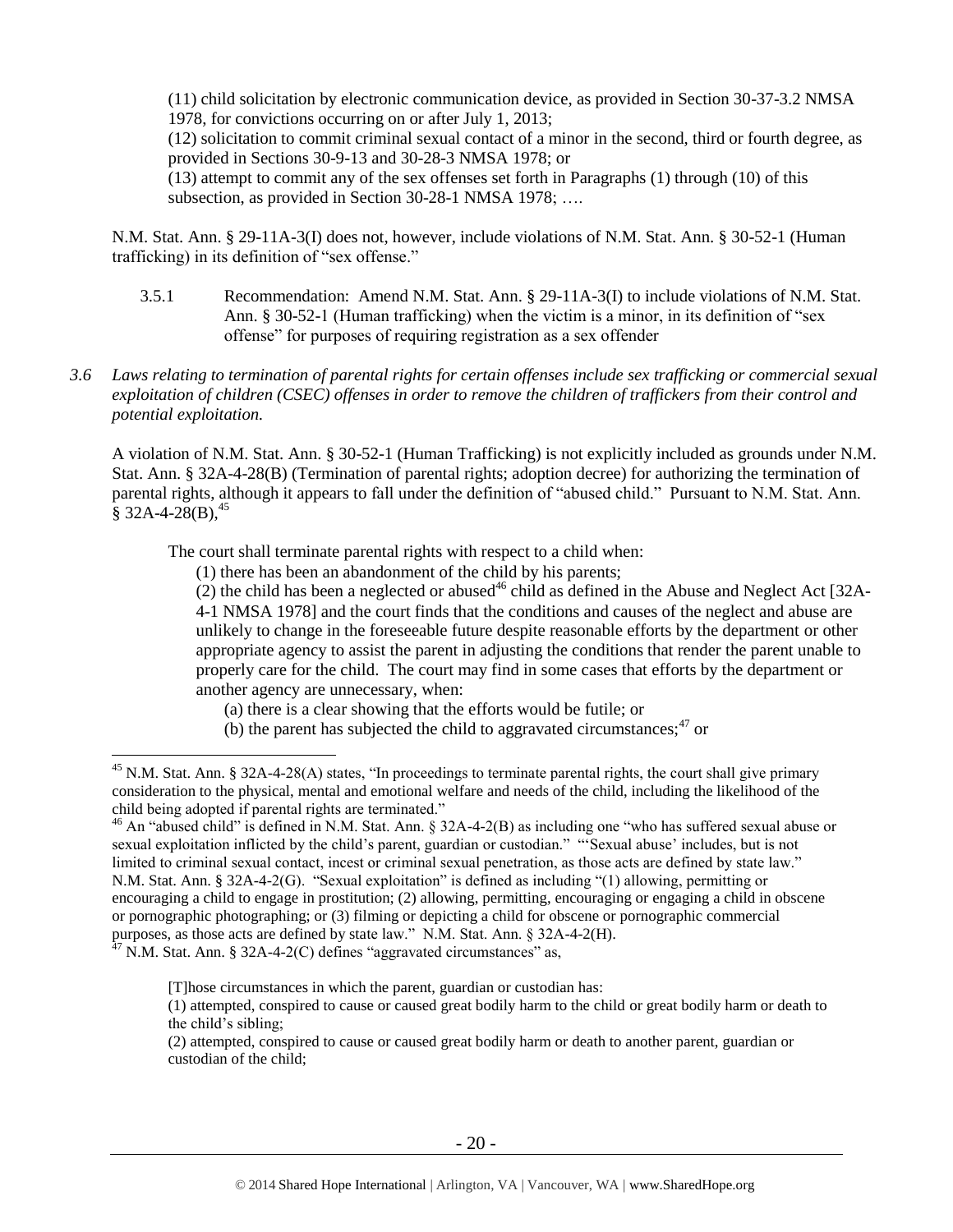(3) attempted, conspired to subject or has subjected the child to torture, chronic abuse or sexual abuse; or (4) had parental rights over a sibling of the child terminated involuntarily.

. . . .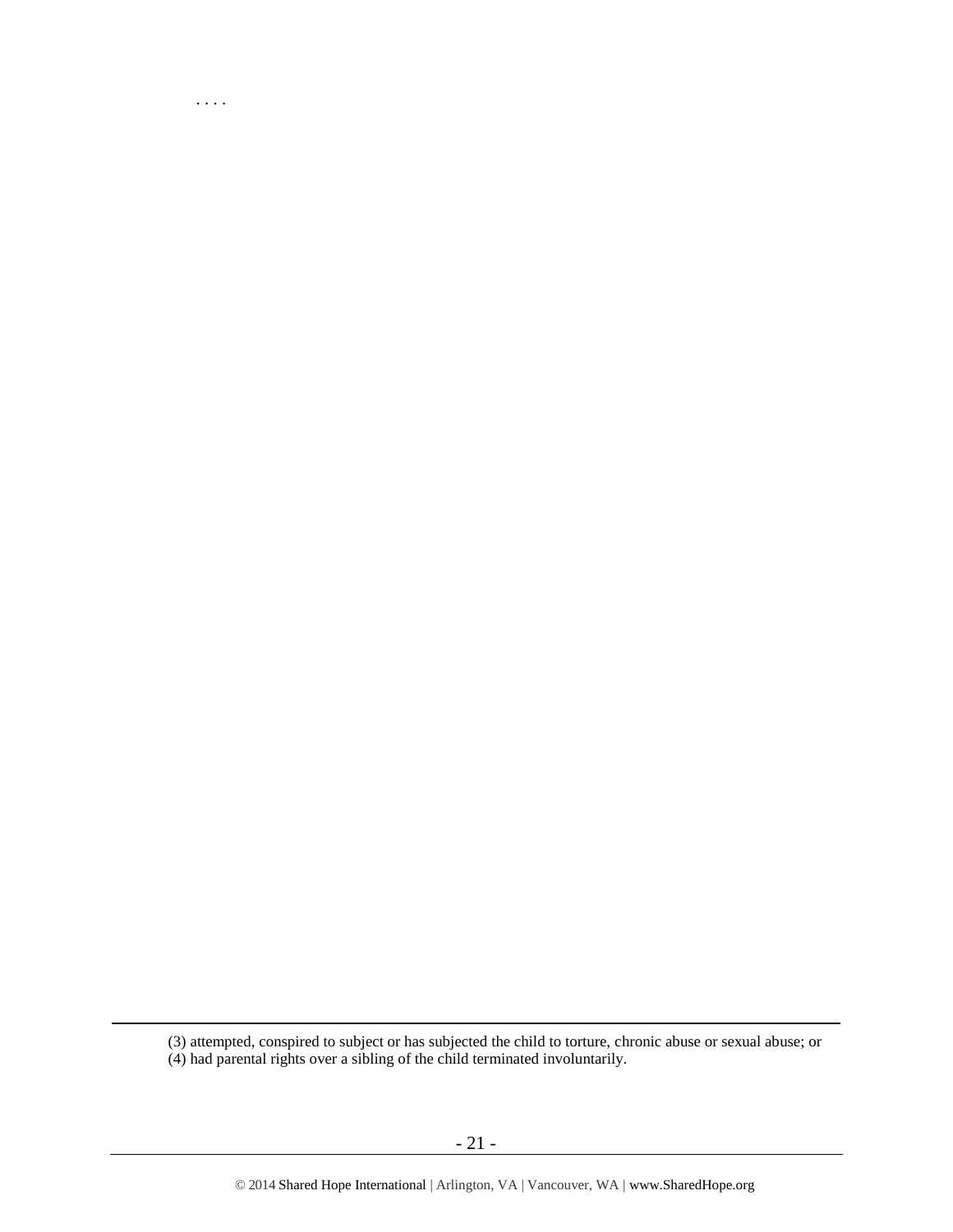#### *Legal Components:*

- *4.1 The acts of assisting, enabling, or financially benefitting from child sex trafficking are included as criminal offenses in the state sex trafficking statute.*
- *4.2 Financial penalties, including asset forfeiture laws, are in place for those who benefit financially from or aid and assist in committing domestic minor sex trafficking.*

*\_\_\_\_\_\_\_\_\_\_\_\_\_\_\_\_\_\_\_\_\_\_\_\_\_\_\_\_\_\_\_\_\_\_\_\_\_\_\_\_\_\_\_\_\_\_\_\_\_\_\_\_\_\_\_\_\_\_\_\_\_\_\_\_\_\_\_\_\_\_\_\_\_\_\_\_\_\_\_\_\_\_\_\_\_\_\_\_\_\_\_\_\_\_*

- *4.3 Promoting and selling child sex tourism is illegal.*
- *4.4 Promoting and selling child pornography is illegal.*

# *Legal Analysis:*

 $\overline{a}$ 

*4.1 The acts of assisting, enabling, or financially benefitting from child sex trafficking are included as criminal offenses in the state sex trafficking statute*.

Although it is not limited to minor victims, N.M. Stat. Ann.  $\S 30-52-1(A)(3)$  (Human trafficking) forbids "benefiting, financially or by receiving anything of value, from the labor, services or commercial sexual activity of another person with the knowledge that force, fraud or coercion was used to obtain the labor, services or commercial sexual activity."<sup>48</sup> Facilitators convicted under N.M. Stat. Ann.§ 30-52-1(A)(3), if the victim is 16 or older, will be guilty of a third degree felony punishable by imprisonment for 3 years and a possible fine not to exceed \$5,000. N.M. Stat. Ann. §§ 30-52-1(C), 31-18-15(A)(9), (E)(9). If the victim is 13–15 the penalty increases to a second degree felony punishable by imprisonment for 9 years and a possible fine not to exceed \$10,000. N.M. Stat. Ann. §§ 30-52-1(C)(1), 31-18-15(A)(6), (E)(6). If the victim is under 13, the penalty further increases to a first degree felony punishable by imprisonment for 18 years and a possible fine not to exceed \$15,000. N.M. Stat. Ann. §§ 30-52-1(C)(2), 31-18-15(A)(3), (E)(3).

Facilitators may also be prosecuted under N.M. Stat. Ann. § 30-6A-4(A) (Sexual exploitation of children by prostitution).<sup>49</sup> If the minor is 13–15 years old, a violation of N. M. Stat. Ann.  $\S$  30-6A-4(A) is punishable as a second degree felony by imprisonment for 9 years and a possible fine not to exceed \$10,000. N.M. Stat. Ann. §§ 30-6A-4(A),31-18-15(A)(6), (E)(6). However, if the child is under 13, the violation increases to first degree felony punishable by imprisonment for18 years and a possible fine not to exceed \$15,000. N.M. Stat. Ann. §§ 30-6A-4(A), 31-18-15(A)(3), (E)(3).

*4.2 Financial penalties, including asset forfeiture laws, are in place for those who benefit financially from or aid and assist in committing domestic minor sex trafficking.*

Facilitators convicted of an offense related to their involvement in domestic minor sex trafficking face a number of financial penalties, including fines, restitution, forfeiture and civil damages.

Facilitators convicted under N.M. Stat. Ann. § 30-52-1 (Human trafficking) and New Mexico's CSEC laws may be required to pay fines ranging from \$1,000–\$15,000. Specifically, a facilitator convicted under N.M. Stat. Ann. § 30-52-1(C) may be required to pay a fine not to exceed \$5,000–\$15,000, depending on the victim's age. N.M. Stat. Ann. §§ 30-52-1(C), 13-18-15(E)(3), (E)(6), (E)(9). A facilitator convicted of violating N.M. Stat. Ann. § 30-6A-4(A) (Sexual exploitation of children by prostitution) may be required to pay a fine not to exceed \$10,000–\$15,000, depending on the victim's age. N.M. Stat. Ann. §§ 30-6A-4(A), 31-18-15(E)(3), (E)(6).

<sup>48</sup> *See* definition of "commercial sexual activity" *supra* not[e 2.](#page-0-0)

<sup>49</sup> *See* discussion of N.M. Stat. Ann. § 30-6A-4 *supra* Section 1[.2.](#page-1-1)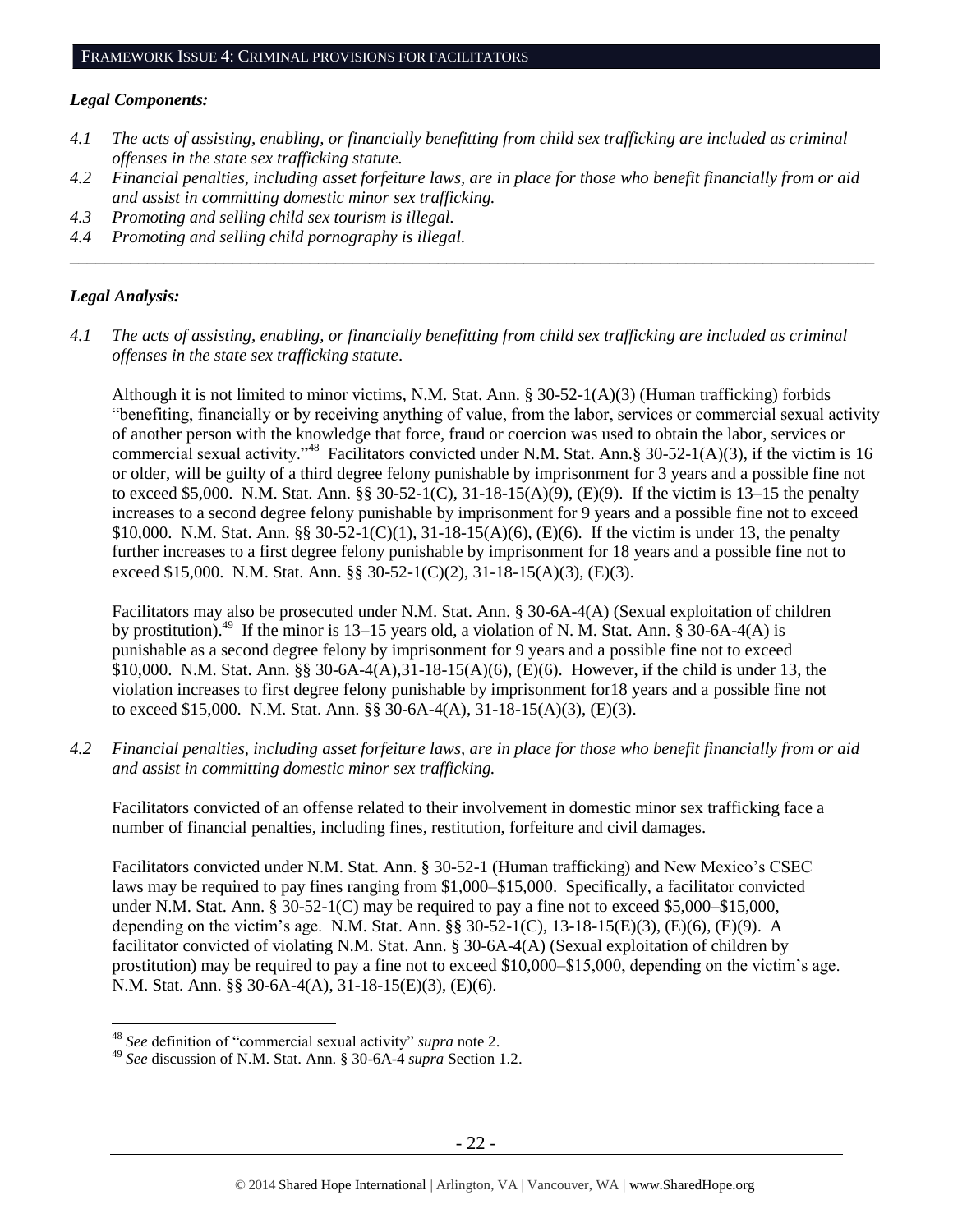A facilitator convicted of violating N.M. Stat. Ann. § 30-52-1(A)(3) shall also be required "to make restitution<sup>50</sup> to the victim<sup>51</sup> for the gross income or value of the victim's labor or services and any other actual damages<sup>52</sup> in accordance with Section 31-17-1 NMSA 1978 [Victim restitution]." N.M. Stat. Ann. § 30-52-1(F). A facilitator convicted of violating N.M. Stat. Ann. § 30-6A-4(A) (Sexual exploitation of children by prostitution) may be required to pay restitution pursuant to N.M. Stat. Ann. § 31-17-1, which states "It is the policy of this state that restitution be made by each violator of the Criminal Code . . . to the victims of his criminal activities to the extent that the defendant is reasonably able to do so."

Facilitators who allow their property to be used for commercial sexual exploitation of minors may face forfeiture of personal property under the nuisance laws. N.M. Stat. Ann. § 30-8-8.1(B) (Abatement of house of prostitution) provides that "two or more convictions of any person or persons occurring at least one week apart within a period of one year for violation of either Section 30-9-2 [Prostitution] or 30-9-3 [Patronizing prostitutes] NMSA 1978 arising out of conduct engaged in at the place described in an abatement action creates a presumption that the place is a house of prostitution. However, this presumption shall not arise unless the person against whom the abatement action is brought is shown to have had actual knowledge or to have received written notice from law enforcement officials of the convictions upon which the presumption is based." Pursuant to N.M. Stat. Ann. § 30-8-8.1(C),

If, in an abatement action brought under Section 30-8-8 [Abatement of a public nuisance] NMSA 1978, a binding admission is made by the defendant or the court concludes that a house of prostitution exists at the location alleged, the court may, as part of its judgment:

(1) direct the removal from the house of prostitution all movable personal property used in conducting the house of prostitution and shall direct the sale of that property in the same manner as personal property is sold when seized under a writ of execution; and (2) order the closing of the house of prostitution for a period of one year and prohibit any person entering it except under conditions specified in the order.

*4.3 Promoting and selling child sex tourism is illegal*.

There is no specific provision in the New Mexico code prohibiting child sex tourism.

- 4.3.1 Recommendation: Enact a law that prohibits selling or offering to sell travel services that include or facilitate travel for the purpose of engaging in commercial sexual exploitation of a minor or prostitution of a minor, if the offer, sale, or travel occurs in New Mexico.
- *4.4 Promoting and selling child pornography is illegal*.

N.M. Stat. Ann. § 30-6A-3(B) and (F) criminalize the distribution of child pornography. N.M. Stat. Ann. § 30- 6A-3(B) states in part,

It is unlawful for a person to intentionally distribute any obscene visual or print medium depicting any prohibited sexual act or simulation of such an act if that person knows or has reason to know that the obscene medium depicts any prohibited sexual act or simulation of such act and if that person knows or has reason to know that one or more of the participants in that act is a child under eighteen years of age.

<sup>50</sup> *See* the definition of "restitution" *supra* note [28](#page-12-0)

<sup>51</sup> *See* definition of "victim" *supra* not[e29.](#page-12-1)

<sup>52</sup> *See* definition of "actual damages" *supra* note [30.](#page-12-2)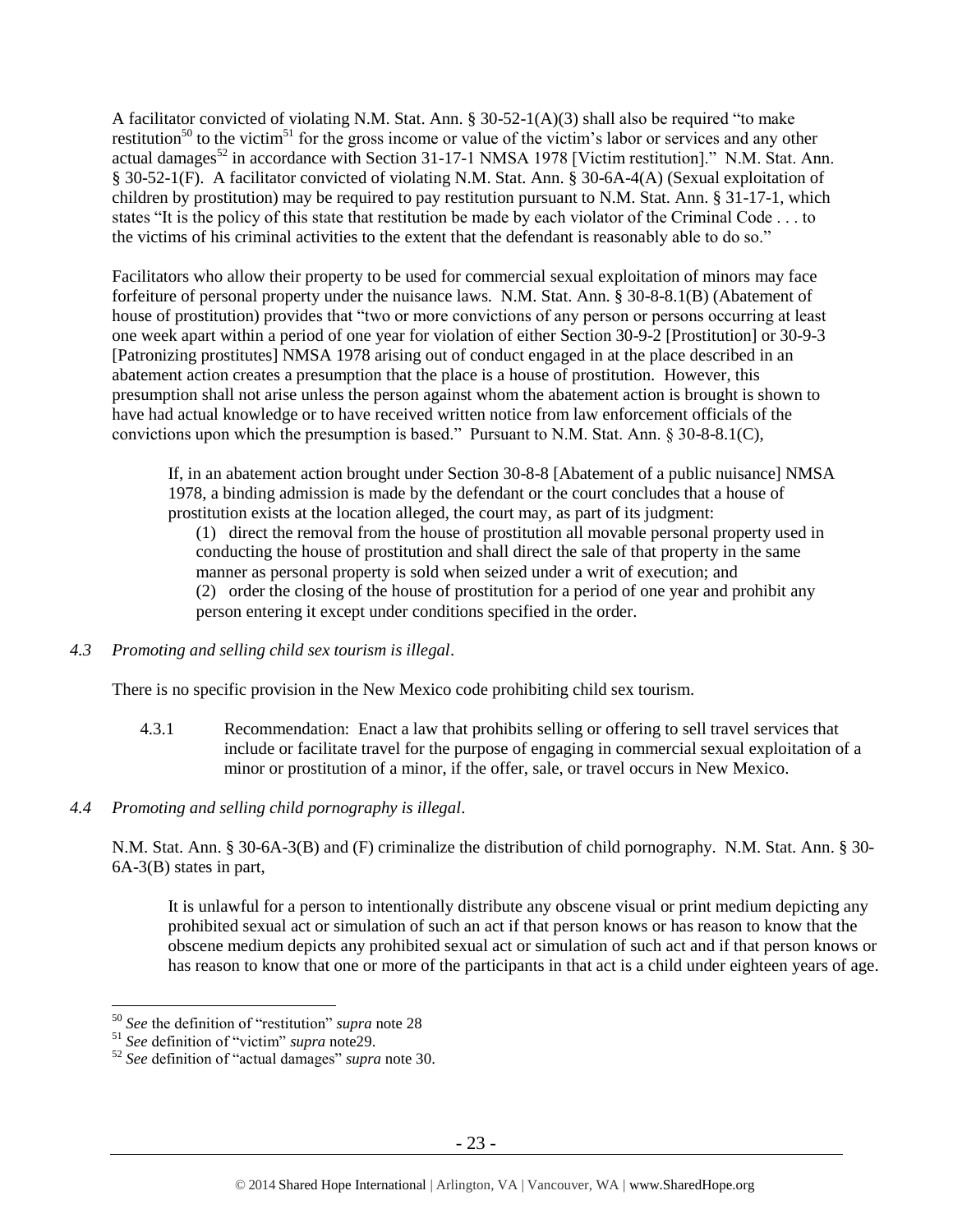Similarly, N.M. Stat. Ann. § 30-6A-3(F) states,

It is unlawful for a person to intentionally distribute any obscene visual or print medium depicting any prohibited sexual act or simulation of such an act if that person knows or has reason to know that the obscene medium depicts a prohibited sexual act or simulation of such an act and if that person knows or has reason to know that a real child under eighteen years of age, who is not a participant, is depicted as a participant in that act. . . .

A violation of either N.M. Stat. Ann. § 30-6A-3(B) or (F) is a third degree felony punishable by imprisonment for 3 years and a possible fine of \$5,000. N.M. Stat. Ann. §§ 30-6A-3(B), (F), 31-18-15(A)(9), (E)(9).

4.4.1 Recommendation: Amend N.M. Stat. Ann. § 30-6A-3(B) and (F) to expressly criminalize the promotion and sale of child pornography.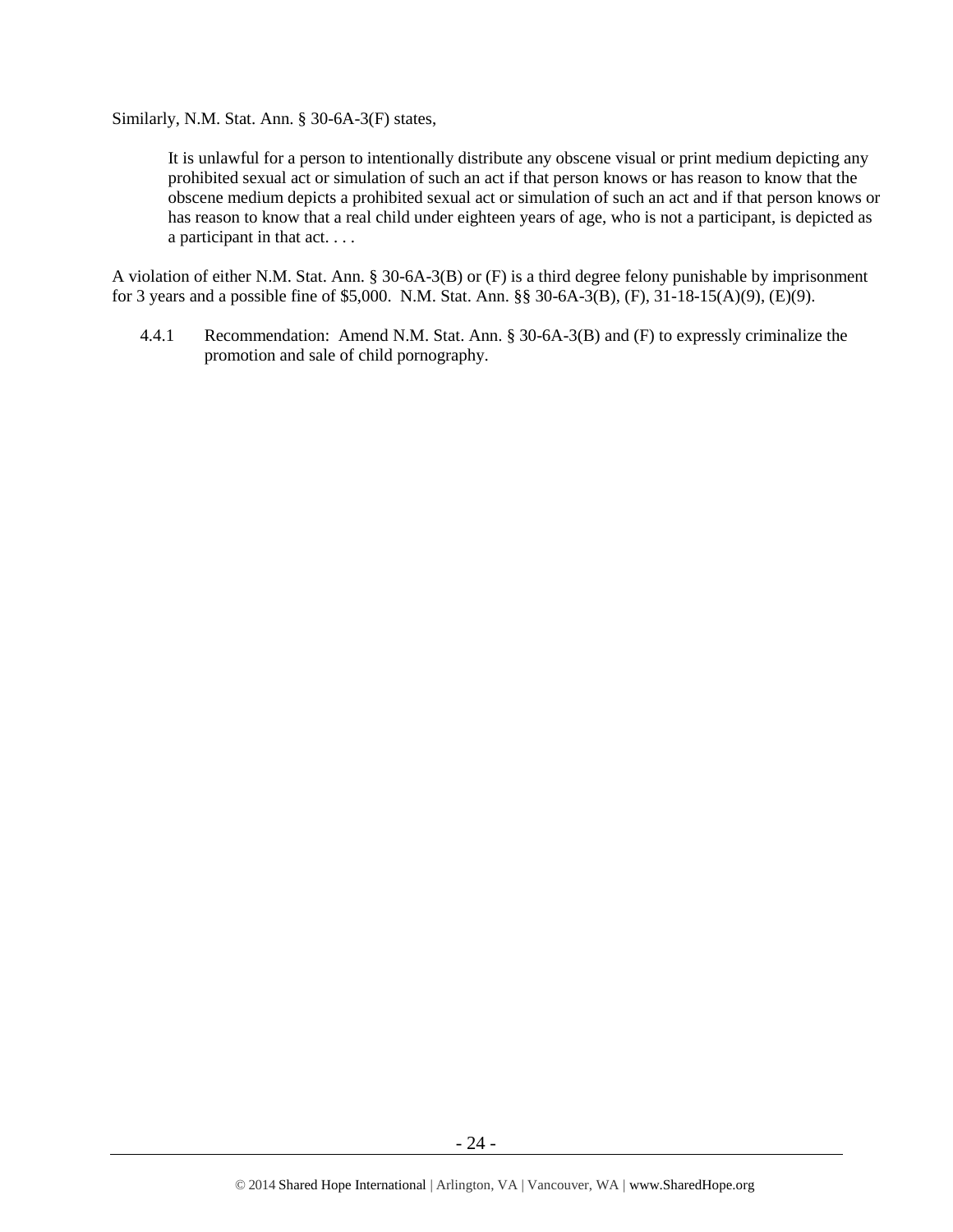# *Legal Components:*

- *5.1 Statutorily-mandated victim services define "victim" to specifically include victims of domestic minor sex trafficking or commercial sexual exploitation of children (CSEC) to ensure prompt identification and access to victims' rights and services.*
- *5.2 The state sex trafficking statute expressly prohibits a defendant from raising consent of the minor to the commercial sex acts as a defense.*
- *5.3 Prostitution laws apply only to adults, making minors under 18 specifically immune from this offense.*
- *5.4 Child victims of sex trafficking or commercial sexual exploitation are provided with a child protection response, including specialized shelter and services, and are not detained in juvenile detention facilities.*
- *5.5 Commercial sexual exploitation is identified as a type of abuse and neglect within child protection statutes.*
- *5.6 The definition of "caregiver" (or similar term) in the child welfare statutes is broad enough to include a trafficker who has custody or control of a child in order to bring a trafficked child into protection of child protective services.*
- *5.7 Crime victims' compensation is specifically available to a child victim of sex trafficking or commercial sexual exploitation of children (CSEC) without regard to ineligibility factors.*
- *5.8 Victim-friendly procedures and protections are provided in the trial process for minors under 18.*
- *5.9 Expungement or sealing of juvenile delinquency records resulting from arrests or adjudications for prostitution-related offenses committed as a result of, or in the course of, the commercial sexual exploitation of a minor is available within a reasonable time after turning 18.*
- *5.10 Victim restitution and civil remedies for victims of domestic minor sex trafficking or commercial sexual exploitation of children (CSEC) are authorized by law.*
- *5.11 Statutes of limitations for civil and criminal actions for child sex trafficking or commercial sexual exploitation of children (CSEC) offenses are eliminated or lengthened sufficiently to allow prosecutors and victims a realistic opportunity to pursue criminal action and legal remedies.*

*\_\_\_\_\_\_\_\_\_\_\_\_\_\_\_\_\_\_\_\_\_\_\_\_\_\_\_\_\_\_\_\_\_\_\_\_\_\_\_\_\_\_\_\_\_\_\_\_\_\_\_\_\_\_\_\_\_\_\_\_\_\_\_\_\_\_\_\_\_\_\_\_\_\_\_\_\_\_\_\_\_\_\_\_\_\_\_\_\_\_\_\_\_\_*

# *Legal Analysis:*

*5.1 Statutorily-mandated victim services define "victim" to specifically include victims of domestic minor sex trafficking or commercial sexual exploitation of children (CSEC) to ensure prompt identification and access to victims' rights and services.* 

N.M. Stat. Ann. § 30-52-2(B) (Human trafficking; benefits and services for human trafficking victims) defines a human trafficking victim as "a person subjected to human trafficking by a person charged in New Mexico with the crime of human trafficking." Since the crime of human trafficking includes "recruiting, soliciting, enticing, transporting or obtaining by any means a person under the age of eighteen years with the intent or knowledge that the person will be caused to engage in commercial sexual activity," a child subjected to this action would be considered a victim for purposes of N.M. Stat. Ann. § 30-52-2. N.M. Stat. Ann. § 30-52-1(A)(2).

N.M. Stat. Ann. § 30-52-2(A) also recognizes the victim status of trafficking victims by stating, "human trafficking victims found in the state shall be eligible for benefits and services from the state until the victim qualifies for benefits and services authorized by the federal Victims of Trafficking and Violence Protection Act of 2000 [Pub. L. No. 106-386, § 2002];" However, this provision of benefits is not unconditional. The statute allows access to benefits only if "the victim cooperates in the investigation or prosecution of the person charged with the crime of human trafficking. Benefits and services shall be provided to eligible human trafficking victims as quickly as can reasonably be arranged regardless of immigration status."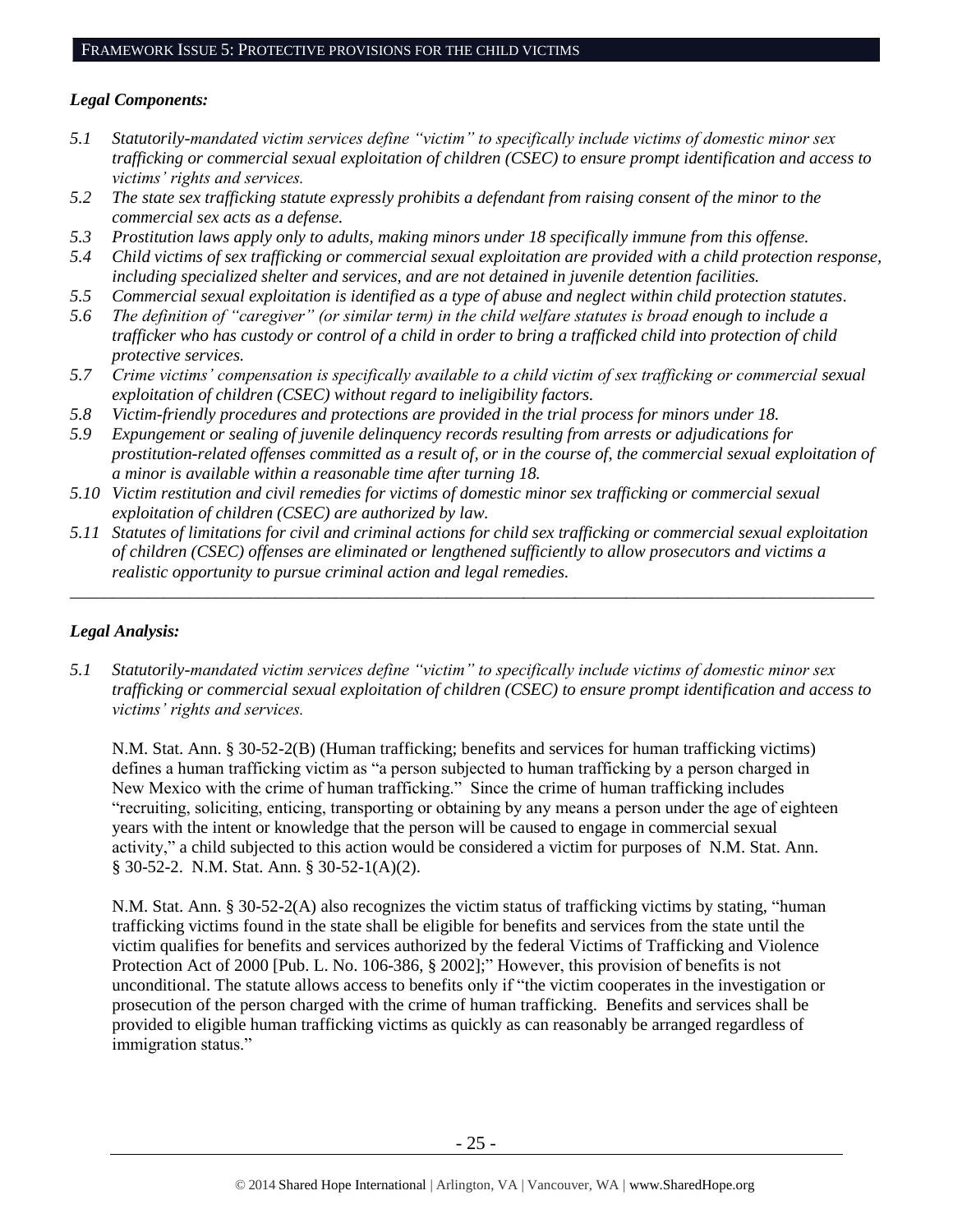Additionally, N.M. Stat. Ann. § 31-17-1(A)(1) (Victim restitution) defines "victim" as "any person who has suffered actual damages<sup>53</sup> as a result of the defendant's criminal activities." "Criminal activities" includes "any crime for which there is a plea of guilty or verdict of guilty, upon which a judgment may be rendered and any other crime committed after July 1, 1977 which is admitted or not contested by the defendant." N.M. Stat. Ann. § 31-17-1(A)(3).

For purposes of Chapter 31, Article 22 (Crime Victims Reparations), a "victim" is defined in part in N.M. Stat. Ann. § 31-22-3(I) as

<span id="page-25-0"></span>(1) a person in New Mexico who is injured or killed by any act or omission of any other person that is a crime enumerated in Section 31-22-8 <sup>54</sup> [Crimes enumerated] NMSA 1978; [or] (2) a resident of New Mexico who is injured or killed by such a crime occurring in a state other than New Mexico if that state does not have an eligible crime victims compensation program; . . . . . . .

The crimes enumerated in N.M. Stat. Ann. § 31-22-8 include human trafficking but not CSEC offenses. N.M. Stat. Ann. § 31-22-8 (A) (10), (11), (16). The statute does include § 30-9-11 (criminal sexual penetration), and § 30-9-13 (criminal sexual contact of a minor). However, the requirement of a showing of injury or death may preclude some victims of these latter crimes from obtaining reparations.

Lastly, for the purposes of New Mexico's Victims of Crime Act, in New Mexico's criminal procedure chapter, a "victim" is defined in part as "an individual against whom a criminal offense is committed." N.M. Stat. Ann. § 31-26-3(F). The definition of "criminal offense" includes violations of N.M. Stat. Ann. § 30-9-11 (Criminal sexual penetration) and § 30-9-13 (Criminal sexual contact of a minor). N.M. Stat. Ann. § 31-26-3(B)(11), (12).

*5.2 The state sex trafficking statute expressly prohibits a defendant from raising consent of the minor to the commercial sex acts as a defense.*

Many of the trafficking and CSEC statutes neither expressly state that consent is a defense nor do they expressly prohibit raising such a defense. These statutes include N.M. Stat. Ann. § 30-52-1 (Human trafficking), § 30- 6A-4 (Sexual exploitation of children by prostitution), and § 30-6A-3 (Sexual exploitation of children).

5.2.1. Recommendation: Amend N.M. Stat. Ann. § 30-52-1 (Human trafficking), § 30-6A-4 (Sexual exploitation of children by prostitution), and § 30-6A-3(Sexual exploitation of children), to expressly provide that a minor's consent to a commercial sex act is no defense to the crime.

<sup>53</sup> *See supra* note [30](#page-12-2) for the definition of "actual damages."

<sup>&</sup>lt;sup>54</sup> "Injury" is defined in N.M. Stat. Ann. § 31-22-3(F) as "actual bodily harm or disfigurement and includes pregnancy and extreme mental distress." Also, the same section defines "extreme mental distress" as "a substantial personal disorder of emotional processes, thought or cognition that impairs judgment, behavior or ability to cope with the ordinary demands of life."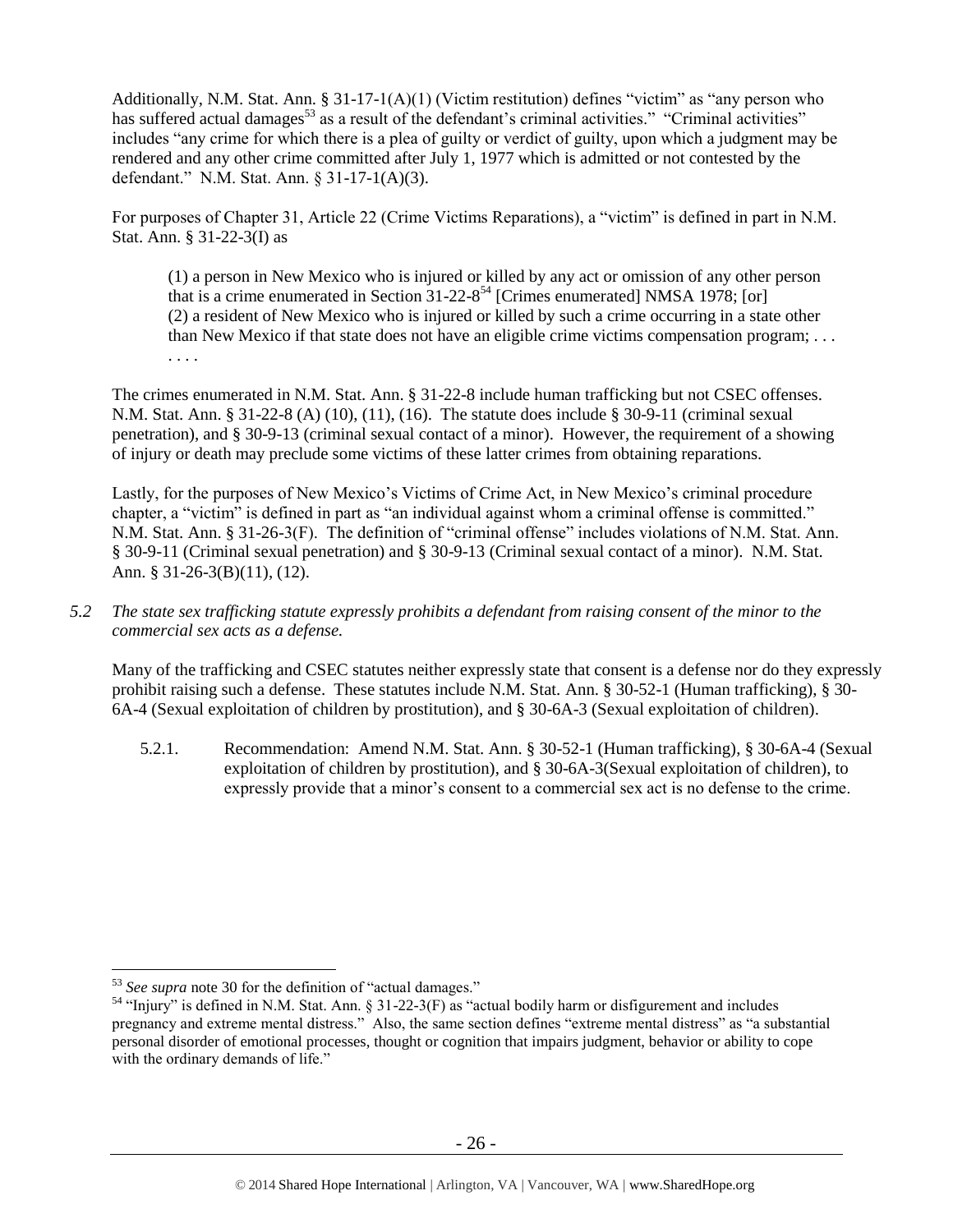# *5.3 Prostitution laws apply only to adults, making minors under 18 specifically immune from this offense*

N.M. Stat. Ann. § 30-9-2 (Prostitution) is age-neutral, stating, "Whoever commits prostitution is guilty of a petty misdemeanor." N.M. Stat. Ann. § 30-9-2 further states that "[p]rostitution consists of knowingly engaging in or offering to engage in a sexual act for hire." A minor charged with the petty misdemeanor of prostitution may be punished by up to 6 months in county jail, a fine not to exceed \$500, or both. N.M. Stat. Ann. §§ 30-9- 2,31-19-1(B). Moreover, if the minor has a prior conviction, a violation would be a misdemeanor punishable by a definite term of up to 1 year in county jail, a fine of \$1,000, or both. N.M. Stat. Ann. §§ 30-9-2, 31-19-1(A). But, a human trafficking victim pursuant to § 30-52-1 (E) may not be charged as an accessory to the crime of human trafficking or with crimes committed as a result of coercion by the trafficker.

- 5.3.1 Recommendation: Amend N.M. Stat. Ann. § 30-9-2 to make minors expressly immune from prosecution for prostitution and identify all minors engaged in prostitution as victims of human trafficking under N.M. Stat. Ann. § 30-52-1 (Human trafficking).
- *5.4 Child victims of sex trafficking or commercial sexual exploitation are provided with a child protection response ,including specialized shelter and services, and are not detained in juvenile detention facilities.*

Domestic minor sex trafficking victims may be provided with services by being certified as a victim of human trafficking, or they may be taken into custody through either the juvenile justice system or through the child protection system.

# **Child Certified as a Victim of Human Trafficking**

A minor certified as a victim of human trafficking has access to services through an alternative process that does not necessitate taking the child into custody, or make physical placement of the child mandatory.

- *I. Initial Custody*
	- a. Authority for Initial Custody

Domestic minor sex trafficking victims in New Mexico do not need to be taken into custody to access social services. N.M. Stat. Ann. § 30-52-2(A) states, "[h]uman trafficking victims found in the state shall be eligible for benefits and services from the state until the victim qualifies for benefits and services authorized by the federal Victims of Trafficking and Violence Protection Act of 2000; provided that the victim cooperates in the investigation or prosecution of the person charged with the crime of human trafficking." However, N.M. Stat. Ann. § 30-52-2(D) provides that a victim can continue to receive services if a court finds that he or she is unable to cooperate, and that "[a] victim who is younger than eighteen years of age is eligible for benefits and services without a finding by the court" that the victim is unable to cooperate.

b. Placement

In order to receive services under this statute, law enforcement must "certify to the human services department and the children, youth and families department that a person is a victim of human trafficking." N.M. Stat. Ann.  $$30-52-2(C).$ 

*II. Process Following Initial Custody of Abused/Neglected Child*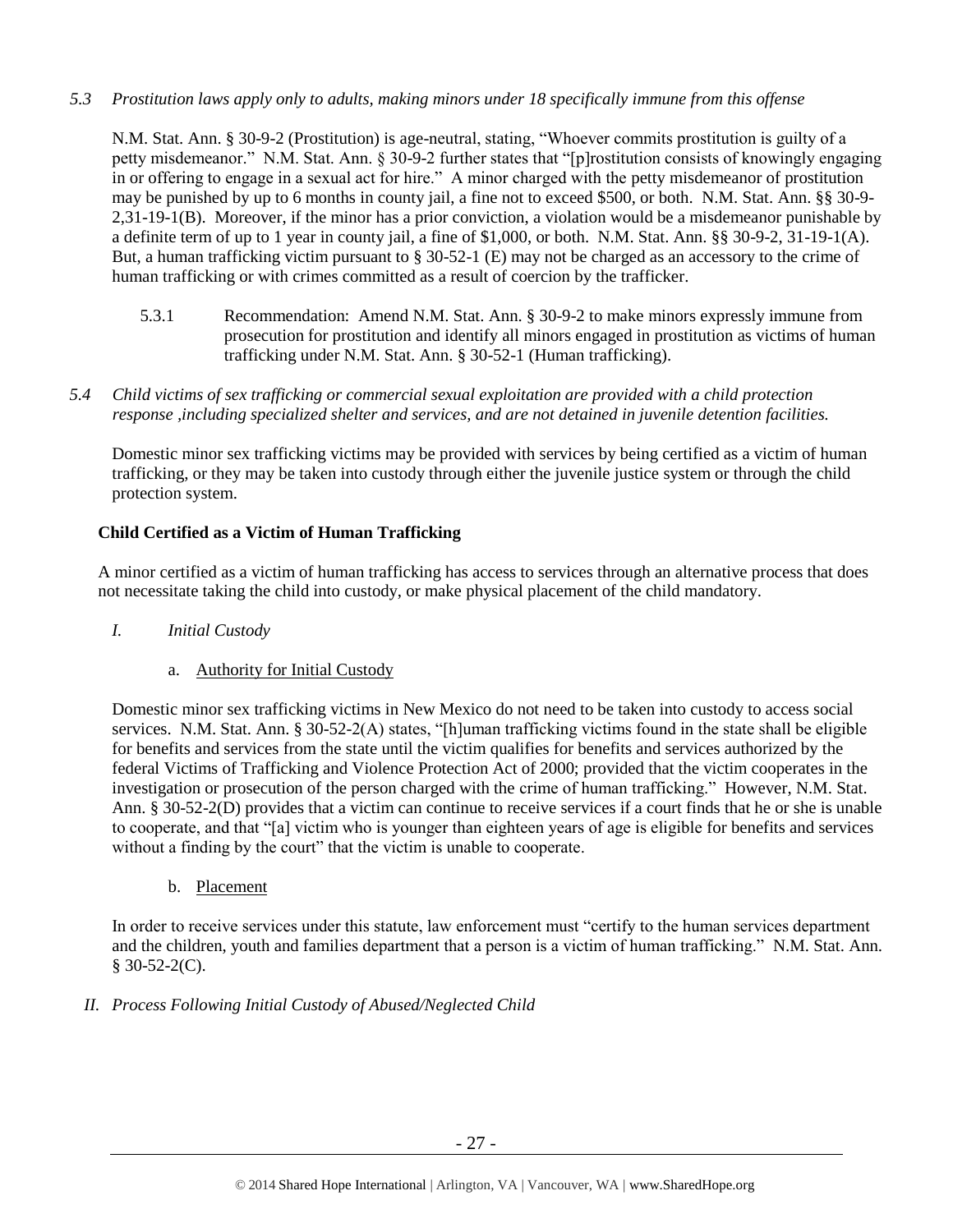While this process does not require actual physical custody or placement of the child, once certified as a trafficking victim, the minor shall be provided benefits and services "as quickly as can reasonably be arranged regardless of immigration status and shall include, when appropriate to a particular case:

- (1) case management;
- (2) emergency temporary housing
- (3) health care;
- (4) mental health counseling;
- (5) drug addiction screening and treatment;
- (6) language interpretation, translation services and English language instruction;
- (7) job training, job placement assistance and post-employment services for job retention;
- (8) child care;
- (9) advocacy services;
- (10) state-funded cash assistance;
- (11) food assistance;
- (12) services to assist the victim and the victim's family members; and
- (13) other general assistance services and benefits as determined by the children, youth and families department or the human services department.

#### *III. Placement Process Pending Adjudication/Investigation*

This section is not applicable to this process. Once certified as a victim of human trafficking by law enforcement, no further adjudication is required.

*IV. Adjudication* 

This section is not applicable to this process. Once certified as a victim of human trafficking by law enforcement, no further adjudication is required.

*V. Outcomes*

Outcomes under this section will depend on the needs of individual survivors, since benefits and services will be provided depending on what is "appropriate to a particular case." N.M. Stat. Ann. § 30-52-2(A).

# **Child Identified as Abused/Neglected<sup>55</sup>**

*VI. Initial Custody*

 $\overline{a}$ 

a. Authority for Initial Custody

A child protection response may be provided to domestic minor sex trafficking victims who are considered abused or neglected. As used in Chapter 32A, Article 4 (Child Abuse and Neglect), an "abused child" is defined in N.M. Stat. Ann. § 32A-4-2(B) as a child

<sup>55</sup> Pursuant to N.M. Stat. Ann. § 32A-4-2(B), a sexually exploited child is likely to be identified as abused or neglected. If a child is identified as abused or neglected under N.M. Stat. Ann. § 32A-4-2(B), the definition of custodian under N.M. Stat. Ann. § 32A-1-4(E) (Definitions)] is sufficiently broad to involve Child Protective Services in investigations where the child is in the custody or control of a non-family trafficker.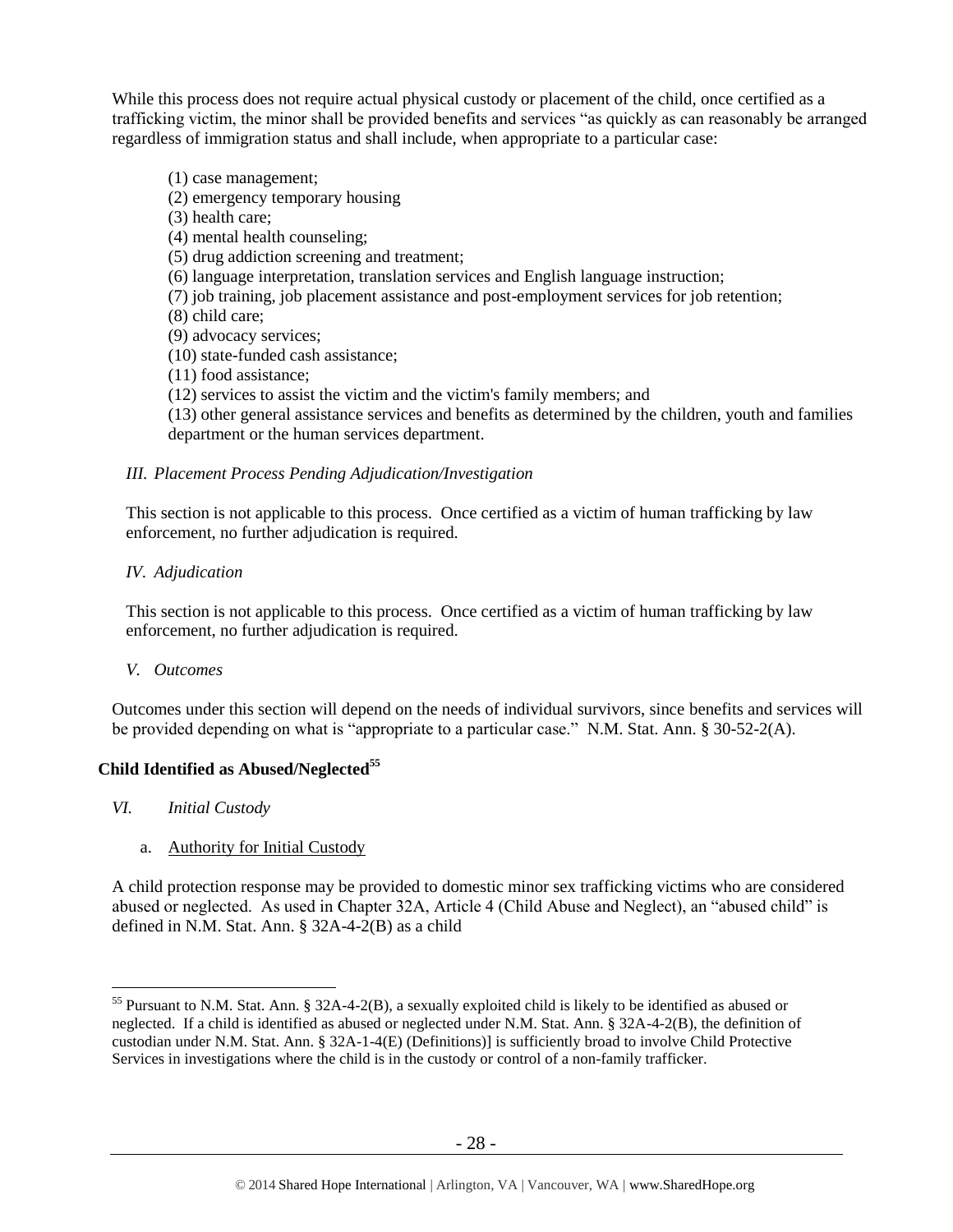(1) who has suffered or who is at risk of suffering serious harm because of the action or inaction of the child's parent, guardian or custodian;

(2) who has suffered physical abuse, emotional abuse or psychological abuse inflicted or caused by the child's parent, guardian or custodian;

(3) who has suffered sexual abuse<sup>56</sup> or sexual exploitation<sup>57</sup> inflicted by the child's parent, guardian or custodian;

(4) whose parent, guardian or custodian has knowingly, intentionally or negligently placed the child in a situation that may endanger the child's life or health; or

(5) whose parent, guardian or custodian has knowingly or intentionally tortured, cruelly confined or cruelly punished the child.

N.M. Stat. Ann. § 32A-4-2(E) defines "neglected child" in part, as "a child . . . (3) who has been physically or sexually abused, when the child's parent, guardian or custodian knew or should have known of the abuse and failed to take reasonable steps to protect the child from further harm; ...."

Under N.M. Stat. Ann. § 32A-4-6(A) (Taking into custody; penalty),A child may be held or taken into custody:

(1) by a law enforcement officer when the officer has evidence giving rise to reasonable grounds to believe that the child is abused or neglected and that there is an immediate threat to the child's safety; provided that the law enforcement officer contacts the department to enable the department to conduct an on-site safety assessment to determine whether it is appropriate to take the child into immediate custody, except that a child may be taken into custody by a law enforcement officer without a protective services assessment being conducted if:

(a) the child's parent, guardian or custodian has attempted, conspired to cause or caused great bodily harm to the child or great bodily harm or death to the child's sibling;

(b) the child's parent, guardian or custodian has attempted, conspired to cause or caused great bodily harm or death to another parent, guardian or custodian of the child;

(c) the child has been abandoned;

(d) the child is in need of emergency medical care;

. . . ; or

(f) the child is in imminent risk of abuse.

# b. Placement

N.M. Stat. Ann § 32A-4-7(A) (Release or delivery from custody) requires that a child taken into custody be released to his or her "parent, guardian or custodian" and given a "verbal counsel or warning as may be appropriate" or delivered "to the department" or a medical facility if the child needs treatment. Under N.M. Stat. Ann § 32A-4-7(B), "When an alleged neglected or abused child is delivered to the department, a department caseworker shall review the need for placing the child in custody and shall release the child from custody unless custody is appropriate or has been ordered by the court."

N.M. Stat. Ann. § 32A-4-8 (Place of temporary custody) states,

Unless a child alleged to be neglected or abused is also alleged or adjudicated delinquent, the child shall not be held in a jail or other facility intended or used for the incarceration of adults charged with criminal offenses or

<sup>56</sup> *See supra* note [46.](#page-19-0)

<sup>57</sup> *See supra* note [46.](#page-19-0)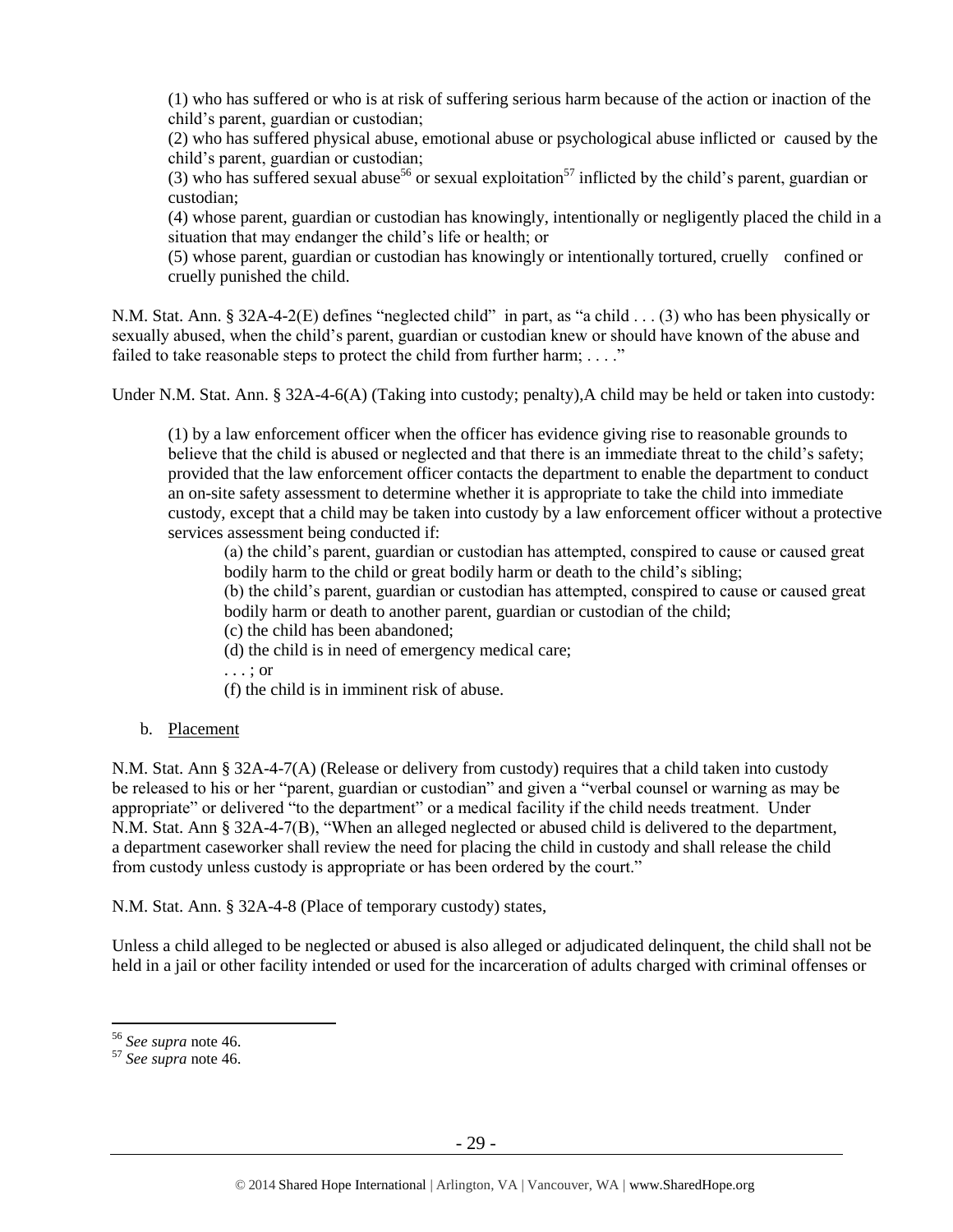for the detention of children alleged to be delinquent children, but may be placed in the following communitybased shelter-care facilities:

A. with a relative of the child who is willing to guarantee to the court that the child will not be returned to the alleged abusive or neglectful parent, guardian or custodian without the prior approval of the court;

B. a licensed foster home or any home authorized under the law for the provision of foster care, group care or use as a protective residence;

C. a facility operated by a licensed child welfare services agency; or

D. a facility provided for in the Children's Shelter Care Act [\[32A-9-1 N.M. Stat. Ann.](https://www.lexis.com/research/buttonTFLink?_m=f3bacb583c49889454f09349851234d8&_xfercite=%3ccite%20cc%3d%22USA%22%3e%3c%21%5bCDATA%5bN.M.%20Stat.%20Ann.%20%a7%2032A-4-8%5d%5d%3e%3c%2fcite%3e&_butType=4&_butStat=0&_butNum=2&_butInline=1&_butinfo=NMCODE%2032A-9-1&_fmtstr=FULL&docnum=1&_startdoc=1&wchp=dGLzVzb-zSkAA&_md5=6cecebf72e5f51549eea9cf382f0c2cb) 1978].

# *II. Process Following Initial Custody of Abused/Neglected Child*

A custody hearing must be held within 10 days of the filing of a petition for temporary custody, and the child must be returned to his or her parents or guardian unless, among other things, "the child is in immediate danger from the child's surroundings, and removal from those surroundings is necessary for the child's safety or wellbeing" or "the child will be subject to injury by others if not placed in the custody of the department." N.M. Stat. Ann. § 32A-4-18(A), (C)(2)–(3).

# *III. Placement Process Pending Adjudication/Investigation*

Pursuant to N.M. Stat. Ann.§ 32A-4-18(D) & (F):

D. At the conclusion of the custody hearing, if the court determines that probable cause exists pursuant to Subsection C of this section, the court may:

(1) return legal custody of the child to the child's parent, guardian or custodian upon such conditions as will reasonably ensure the safety and well-being of the child, including protective supervision by the department; or

(2) award legal custody of the child to the department.

F. At the conclusion of the custody hearing, if the court determines that probable cause does not exist pursuant to Subsection C of this section, the court shall:

(1) retain jurisdiction and, unless the court permits otherwise, order that the respondent and child remain in the jurisdiction of the court pending the adjudication;

(2) return legal custody of the child to the child's parent, guardian or custodian with conditions to provide for the safety and well-being of the child; and

(3) order that the child's parent, guardian or custodian allow the child necessary contact with the child's guardian ad litem or attorney.

*IV. Adjudication* 

Pursuant to N.M. Stat. Ann. § 32A-4-19(B):

Prior to the adjudicatory hearing, all parties to the hearing shall attend a mandatory meeting and attempt to settle issues attendant to the adjudicatory hearing and develop a proposed treatment plan that serves the child's best interest.

Pursuant to N.M. Stat. Ann. § 32A-4-19(A):

The adjudicatory hearing in a neglect or abuse proceeding shall be commenced within sixty days after the date of service on the respondent.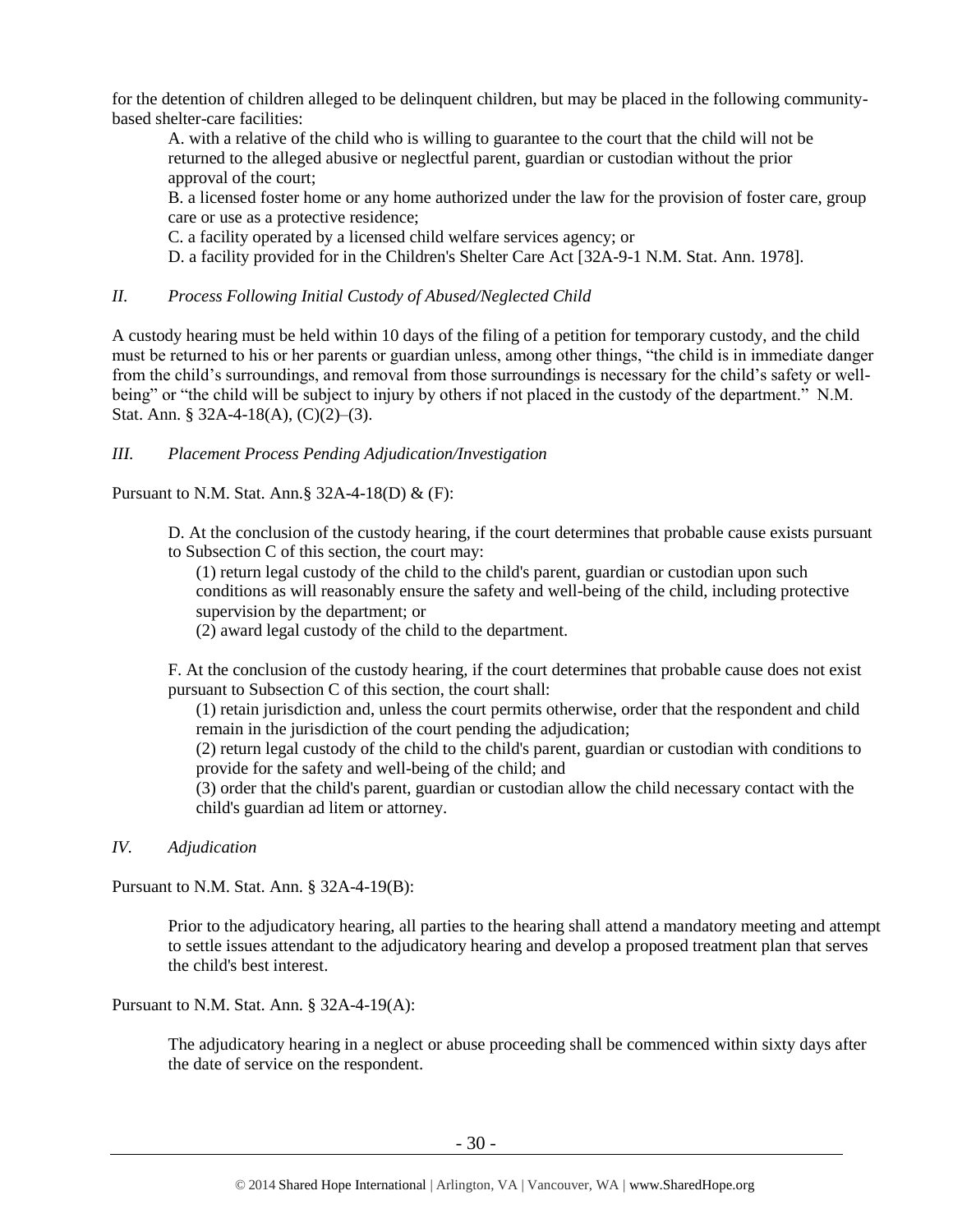Pursuant to N.M.Stat. Ann. § 32A-4-19(D):

When the adjudicatory hearing on any petition is not commenced within the time period specified in Subsection A of this section or within the period of any extension granted, the petition shall be dismissed with prejudice.

*V. Outcomes*

In making its disposition judgment, if the court finds the child to be abused or neglected, pursuant to N.M. Stat. Ann. § 32A-4-22(B), the court may

(1) permit the child to remain with the child's parent, guardian or custodian, subject to those conditions and limitations the court may prescribe;

- (2) place the child under protective supervision of the department; or
- (3) transfer legal custody of the child to any of the following:
	- (a) the noncustodial parent, if it is found to be in the child's best interest;
	- (b) an agency responsible for the care of neglected or abused children; or

(c) a child-placement agency willing and able to assume responsibility for the education, care and maintenance of the child and licensed or otherwise authorized by law to receive and provide care for the child.

N.M.Stat.Ann. § 32A-4-22(C) adds that, "If a child is found to be neglected or abused, in its dispositional judgment the court shall also order the department to implement and the child's parent, guardian or custodian to cooperate with any treatment plan approved by the court. Reasonable efforts shall be made to preserve and reunify the family, with the paramount concern being the child's health and safety. The court may determine that reasonable efforts are not required to be made when the court finds that:

- (1) the efforts would be futile; or
- (2) the parent, guardian or custodian has subjected the child to aggravated circumstances."

N.M. Stat. Ann. § 32A-4-22(F) further specifies that "[u]nless a child found to be neglected or abused is also found to be delinquent, the child shall not be confined in an institution established for the long-term care and rehabilitation of delinquent children."

# **Child Identified as Child in Need of Services**

*I. Initial Custody*

# a. Authority for Initial Custody

Domestic minor sex trafficking victims who are truant from school or who have run away from home also may receive a protective response under the provisions of New Mexico's Family in Need of Court-Ordered Services Act, N.M. Stat. Ann. § 32A-3B et. seq. Specifically, N.M. Stat. Ann. § 32A-3B-3(A) (Protective custody; interference with protective custody; penalty) provides,

A child may be taken into protective custody by a law enforcement officer without court order when the officer has reasonable grounds to believe that:

(1) the child has run away from the child's parent, guardian or custodian;

(2) the child without parental supervision is suffering from illness or injury;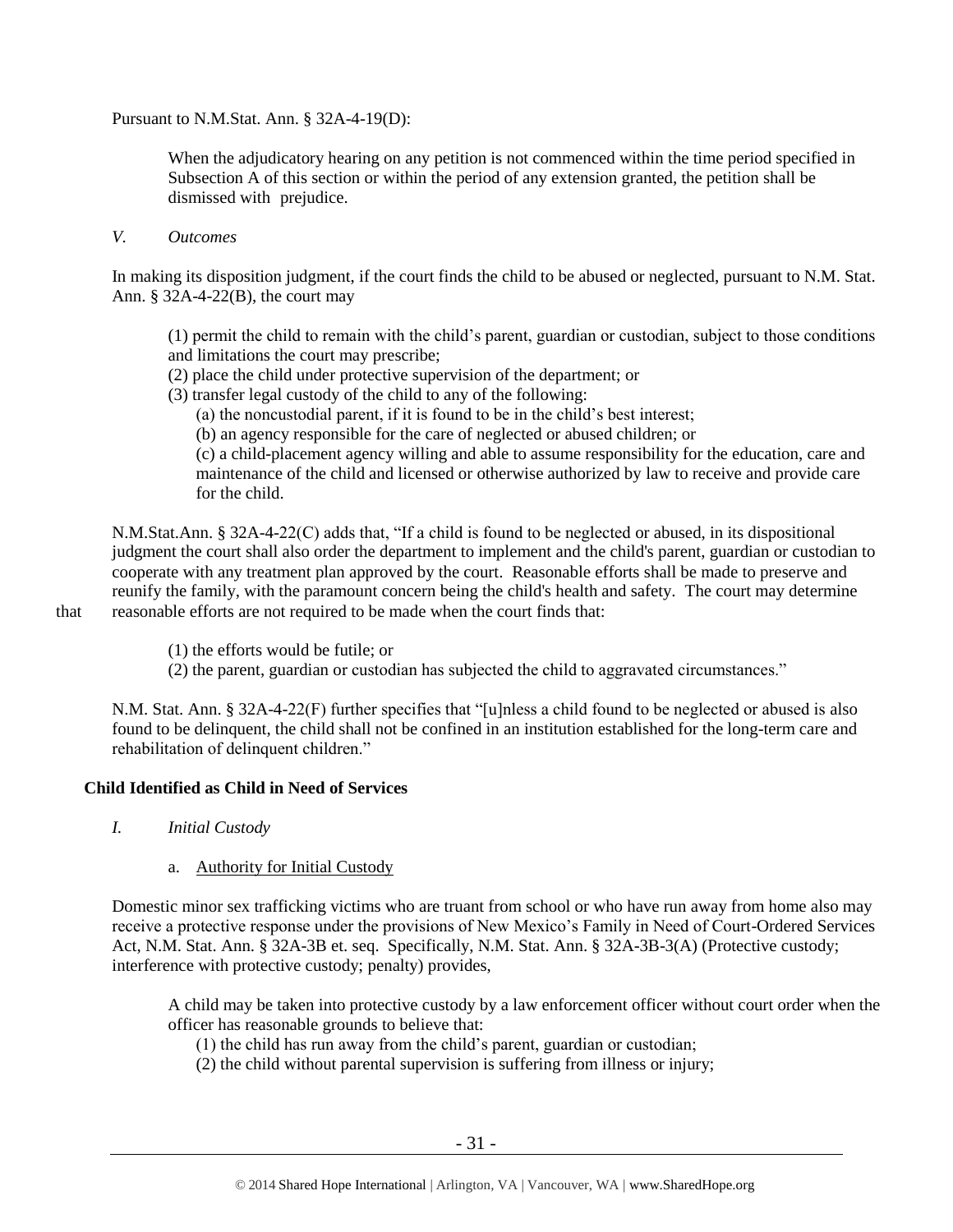(3) the child has been abandoned; or

(4) the child is endangered by his surroundings and removal from those surroundings is necessary to ensure the child's safety.

b. Placement

Once taken into custody pursuant to N.M. Stat. Ann. § 32A-3B-3(A) (Protective custody; interference with protective custody; penalty), pursuant to N.M. Stat. Ann. § 32A-3B-6 (Place of custody),

Unless a child from a family in need of services who has been placed in department custody is also alleged or adjudicated delinquent, the child shall not be held in a jail or other facility intended or used for the incarceration of adults charged with criminal offenses or for the detention of children alleged to be delinquent children, but may be placed in the following community-based shelter-care facilities:

A. a licensed foster-care home or any home authorized under the law for the provision of foster care, group care or use as a protective residence;

B. a facility operated by a licensed child welfare services agency;

C. a facility provided for in the Children's Shelter Care Act [32A-9-1 NMSA 1978]; or

D. in a home of a relative of the child, when the relative provides the court with a sworn statement that the relative will not return the child to the dangerous surroundings that prompted protective custody for the child.

*II. Process Following Initial Custody of Child in Need of Services*

Pursuant to N.M. Stat. Ann. § 32A-3B-7(A) (Protective custody hearing; time limitations):

When a child of an alleged family in need of court-ordered services is taken into protective custody by the department or the department petitions the court for protective custody of the child, a custody hearing shall be held within ten days from the date the petition is filed to determine if the child should remain with the family or be placed in the custody of the department pending adjudication. Upon written request of the respondent, the hearing may be held earlier, but in no event shall the hearing be held sooner than two days after the date the petition was filed.

*III. Placement Process Pending Adjudication/Investigation*

Pursuant to N.M. Stat. Ann. § 32A-3B-7(C)-(D) (Protective custody hearing; time limitations):

(C) When the custody hearing is conducted, the court shall release the child to his parent, guardian or custodian unless probable cause exists to believe that:

(1) the child is in immediate danger from his surroundings and the child's removal from those surroundings is necessary for his safety or well-being;

(2) the child will be subject to injury by others if not placed in the protective custody of the department; or

(3) a parent, guardian or custodian of the child or any other person is unable or unwilling to provide adequate supervision and care for the child.

(D) At the conclusion of the protective custody hearing, if the court determines that protective custody pending adjudication is appropriate, the court may:

(1) award custody of the child to the department; or

(2) return the child to the child's parent, guardian or custodian, subject to conditions that will reasonably assure the safety and well-being of the child.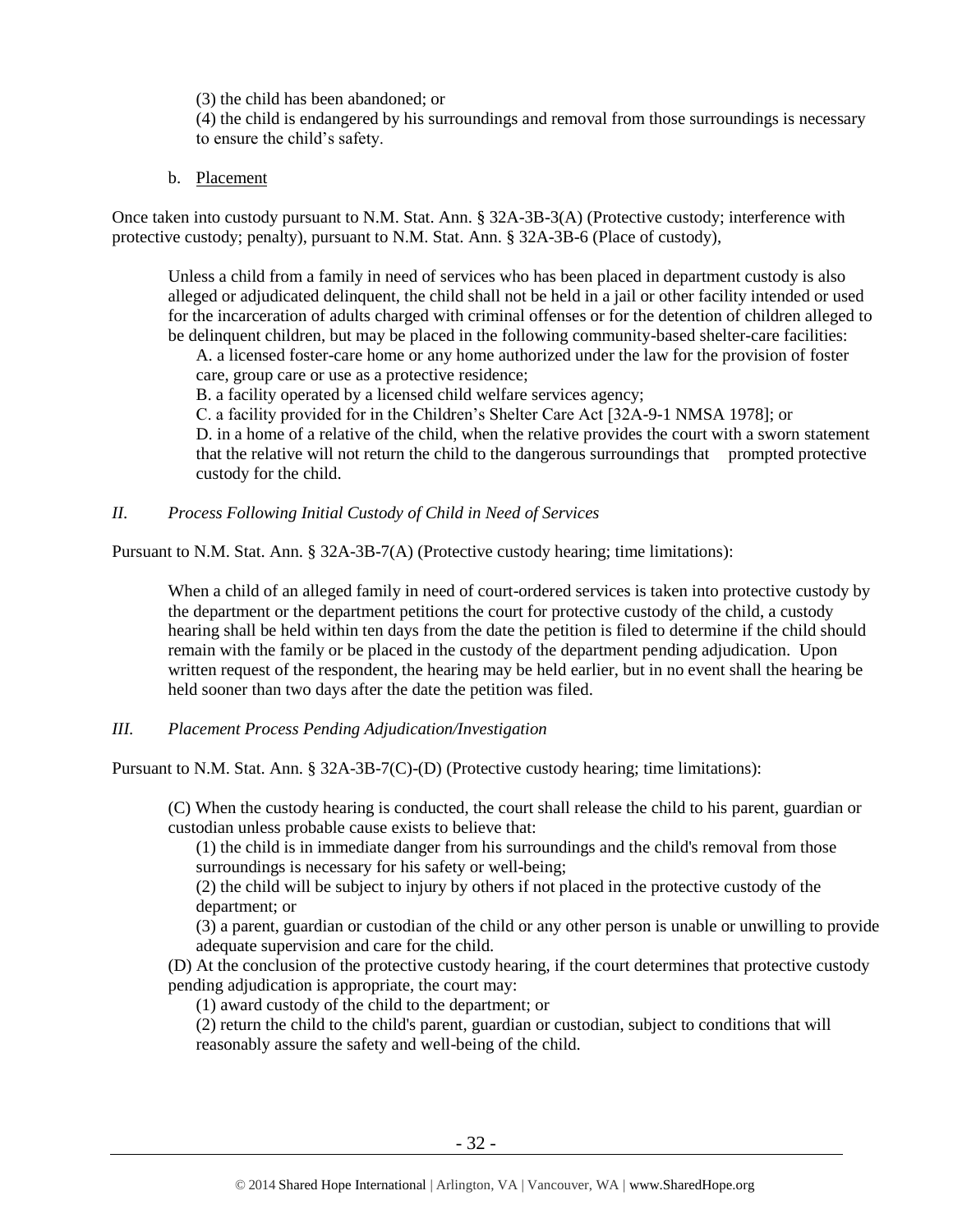# *IV. Adjudication*

Pursuant to N.M. Stat. Ann. § 32A-3B-12(A)  $\&$  (C) (Adjudicatory hearing; time limitations):

(A) An adjudicatory hearing for an alleged family in need of court-ordered services shall be commenced within sixty days after the date of service on the respondent. . . .

(C) If the adjudicatory hearing is not commenced within the time limits specified in this section or within the period of any extension of those time limits, the petition shall be dismissed with prejudice.

*V. Outcomes*

. . .

Pursuant to N.M. Stat. Ann § 32A-3B-16(B)-(C) (Dispositional judgment):

B. When there is an adjudication regarding a family in need of court-ordered services, the court shall enter judgment and make any of the following dispositions:

(1) permit the child to remain with the child's parent, guardian or custodian, subject to conditions and limitations the court may prescribe;

(2) place the child under the protective supervision of the department;

- (3) transfer legal custody of the child to:
	- (a) the department;
	- (b) an agency responsible for the care of neglected or abused children; or

(c) the child's noncustodial parent, if that is found to be in the child's best interests; or (4) if the evidence indicates that the child's educational needs are not being met, the local education agency may be joined as a party and directed to assess the child's needs within fortyfive days, attempt to meet the child's educational needs and document its efforts to meet the child's educational needs.

C. Unless a child of an adjudicated family in need of court-ordered services is also found to be a delinquent child, the child shall not be confined in an institution established for the long-term care and rehabilitation of delinquent children or in a facility for the detention of alleged delinquent children.

# **Child Identified as Delinquent**

- *I. Initial Custody*
	- a. Authority for Initial Custody

Domestic minor sex trafficking victims may also be treated as delinquent children. N.M. Stat. Ann. § 32A-2- 3(B) defines a "delinquent child" as "a child who has committed a delinquent act." A "delinquent act" is defined in part as "an act committed by a child that would be designated as a crime under the law if committed by an adult . . . ." N.M. Stat. Ann. § 32A-2-3(A).

Under N.M. Stat. Ann. § 32A-2-9 (Taking into custody), "[a] child may be taken into custody," among other ways, "pursuant to the laws of arrest for commission of a delinquent act." Once a delinquent child is taken into custody, N.M. Stat. Ann. § 32A-2-10(A) (Release or delivery from custody) states that the person who took the child into custody must "with all reasonable speed" release the child to his or her parents or a guardian with a verbal warning if appropriate or a written promise by the parents to bring the child to court, or take the child to a detention facility, a medical facility, an evaluation facility, or another center or organization.

b. Placement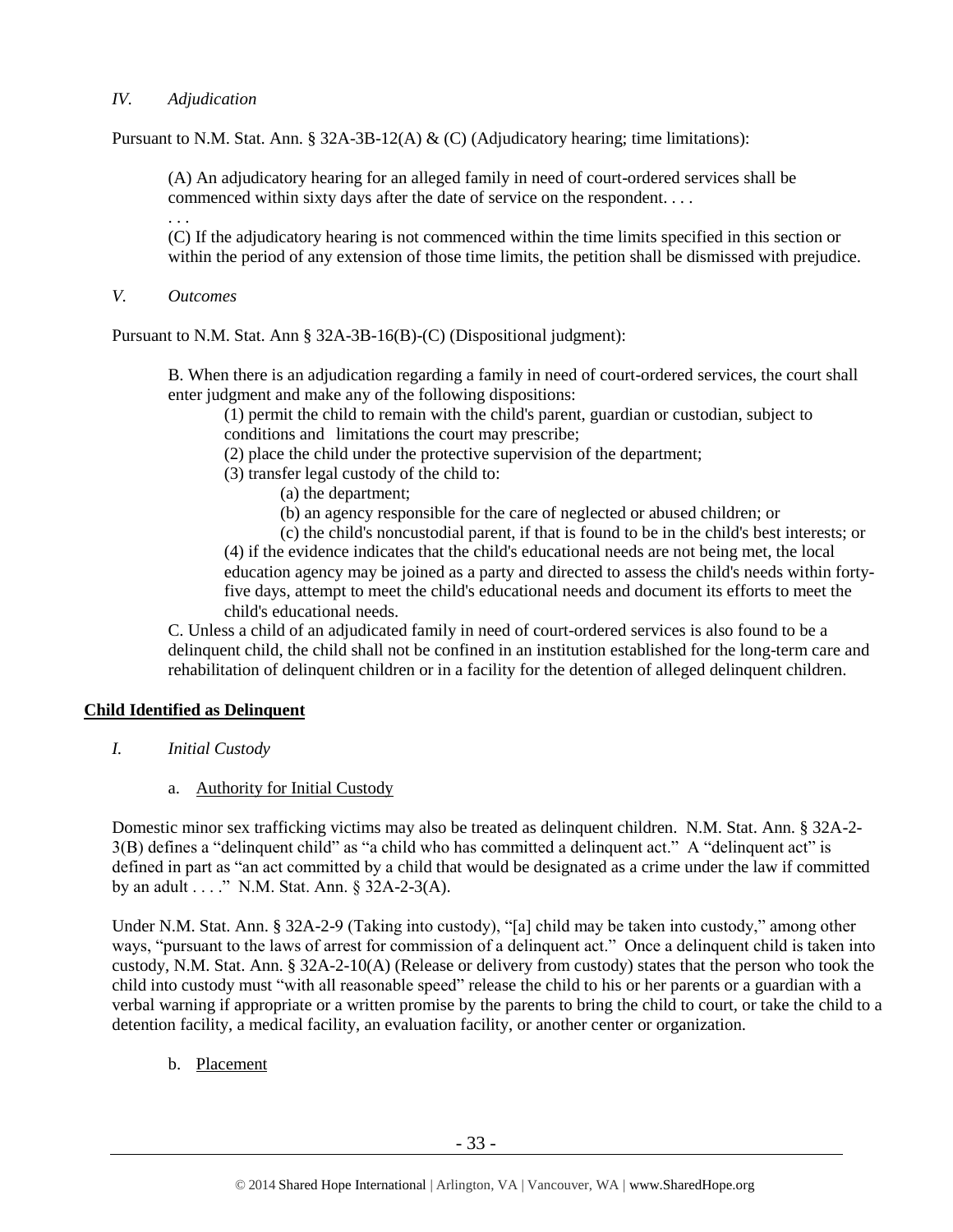Under New Mexico's Children's Shelter Care Act, N.M. Stat. Ann. § 32A-9 et. seq., an alleged or actual child in need of supervision<sup>58</sup> or an alleged delinquent child when "there is no probable cause to believe that the child will injure others or himself, run away or be taken away so as to be unavailable for proceedings of the court or its officers" may "be placed in a community-based shelter-care facility." N.M. Stat. Ann. § 32A-9-6.

Pursuant to § 32A-2-10(C), "A child under the age of eleven shall not be held in detention." Additionally, pursuant to N.M. Stat. Ann. § 32A-2-10(B), when a child is

delivered to a place of detention or organization recognized as an alternative to secure detention, as provided in Section 32A-2-12 NMSA 1978, only a department employee or a trained county detention professional designated by the department may place the child in detention or with a center or organization recognized as an alternative to secure detention in accordance with the criteria for detention set forth in Section 32A-2-11 NMSA 1978. If the criteria for detention of an alleged delinquent child are not met, the child shall be released from custody.

Pursuant to N.M. Stat. Ann. § 32A-2-10 (Release or delivery from custody), a person taking a child into custody shall, with all reasonable speed:

(1) release the child to the child's parent, guardian or custodian or an adult authorized by the child's parent, guardian or custodian and issue verbal counsel or warning as may be appropriate; (2) release the child to the child's parent, guardian or custodian or an adult authorized to sign on behalf of the child's parent, guardian or custodian upon written promise to bring the child before the court when requested by the court. If the parent, guardian or custodian or an adult authorized to sign on behalf of the child's parent, guardian or custodian fails, when requested, to bring the child before the court as promised, the court may order the child taken into custody and brought before the court; (3) deliver the child to a place of detention as provided in Section 32A-2-12 NMSA 1978; (4) deliver the child to a medical facility, if available, if the child is believed to be suffering from a serious illness that requires prompt treatment or prompt diagnosis; (5) deliver the child to an evaluation facility, if available, if the person taking the child into custody has reasonable grounds to believe the child presents a likelihood of serious harm to the child's self or others or is suffering from some other serious mental condition or illness that requires prompt treatment or

prompt diagnosis; or

(6) deliver the child to a center or organization that the court or the department recognizes as an alternative to secure detention.

# *II. Process Following Initial Custody*

 $\overline{a}$ 

When a child taken into custody is not released, "a judicial determination of probable cause" must be made within 48 hours, unless the child was arrested "pursuant to the Children's Court Rules," and a petition must be filed within 24 hours, and a detention hearing must occur within 24 hours after filing. N.M. Stat. Ann. § 32A-2-  $13(A)$ .

# *II. Placement Process Pending Adjudication/Investigation*

 $58$  N.M. Stat. Ann. § 32A-9-3(C) defines a "child in need of supervision" as

<sup>[</sup>A] child found by the children's court or family court division of the district court to: (1) have committed an offense applicable only to children or not classified as criminal; and (2) be in need of care or rehabilitation.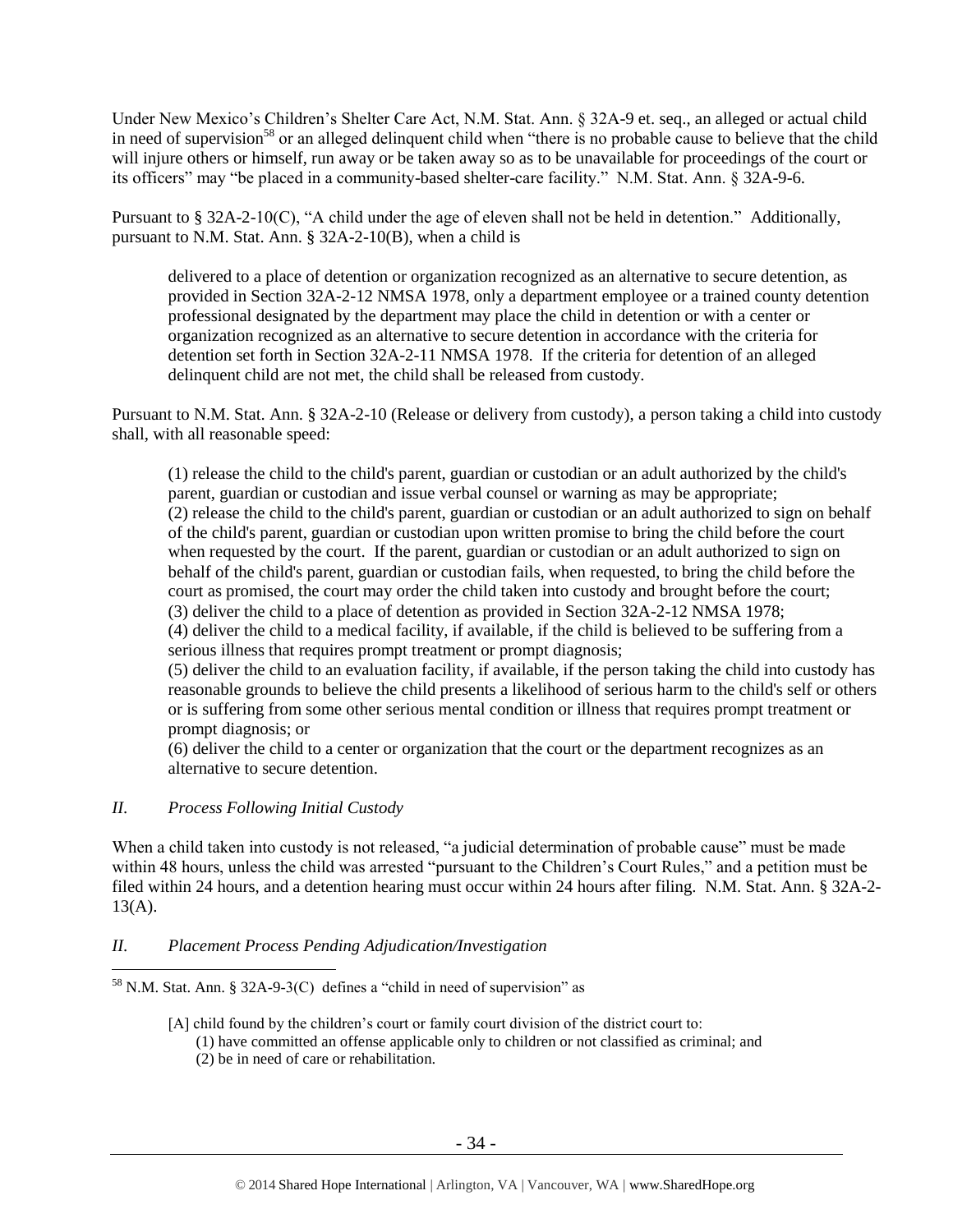Pursuant to N.M. Stat. Ann. § 32A-2-11(A) (Criteria for detention of children),

Unless ordered by the court pursuant to the provisions of the Delinquency Act, a child taken into custody for an alleged delinquent act shall not be placed in detention unless a detention risk assessment instrument is completed and a determination is made that the child:

(1) poses a substantial risk of harm to himself;

(2) poses a substantial risk of harm to others; or

(3) has demonstrated that he may leave the jurisdiction of the court.

Pursuant to N.M. Stat. Ann. § 32A-2-12(A) (Placement or detention), a child alleged to be delinquent may also "be placed or detained" in

(1) a licensed foster home or a home otherwise authorized under the law to provide foster or group care;

(2) a facility operated by a licensed child welfare services agency;

(3) a shelter-care facility provided for in the Children's Shelter Care Act [32A-9-1 NMSA 1978] that is in compliance with all standards, conditions and regulatory requirements and that shall be considered a temporary placement subject to judicial review within thirty days of placement; (4) a detention facility certified by the department for children alleged to be delinquent children; (5) any other suitable place, other than a facility for the long-term care and rehabilitation of delinquent children to which children adjudicated as delinquent may be confined pursuant to Section 32A-2-19 NMSA 1978, designated by the court and that meets the standards for detention facilities pursuant to the Children's Code [32A-1-1 NMSA 1978] and federal law; or (6) the child's home or place of residence, under conditions and restrictions approved by the court.

Pursuant to N.M. Stat. Ann. § 32A-2-13(F), "If the judge or special master finds that detention of the child is not appropriate under the criteria established by the Children's Code," the child shall be released and possibly subjected to certain conditions; specifically, the judge or special master may

(1) place the child in the custody of a parent, guardian or custodian or under the supervision of an agency agreeing to supervise the child;

(2) place restrictions on the child's travel, association with other persons or place of abode during the period of the child's release; or

(3) impose any other condition deemed reasonably necessary and consistent with the criteria for detaining children established by the Children's Code [32A-1-1 NMSA 1978], including a condition requiring that the child return to custody as required.

- *III. Adjudication* 
	- a. Adjudicatory/Dispositional Hearing

Pursuant to N.M. Stat. Ann. § 32A-2-15 (Time limitations on delinquency adjudicatory hearing):

The adjudicatory hearing in a delinquency proceeding shall be held in accordance with the time limits set forth in the Children's Court Rules and Forms.

Pursuant to N.M.R.A. RULE 10-243 (Adjudicatory hearing; time limits):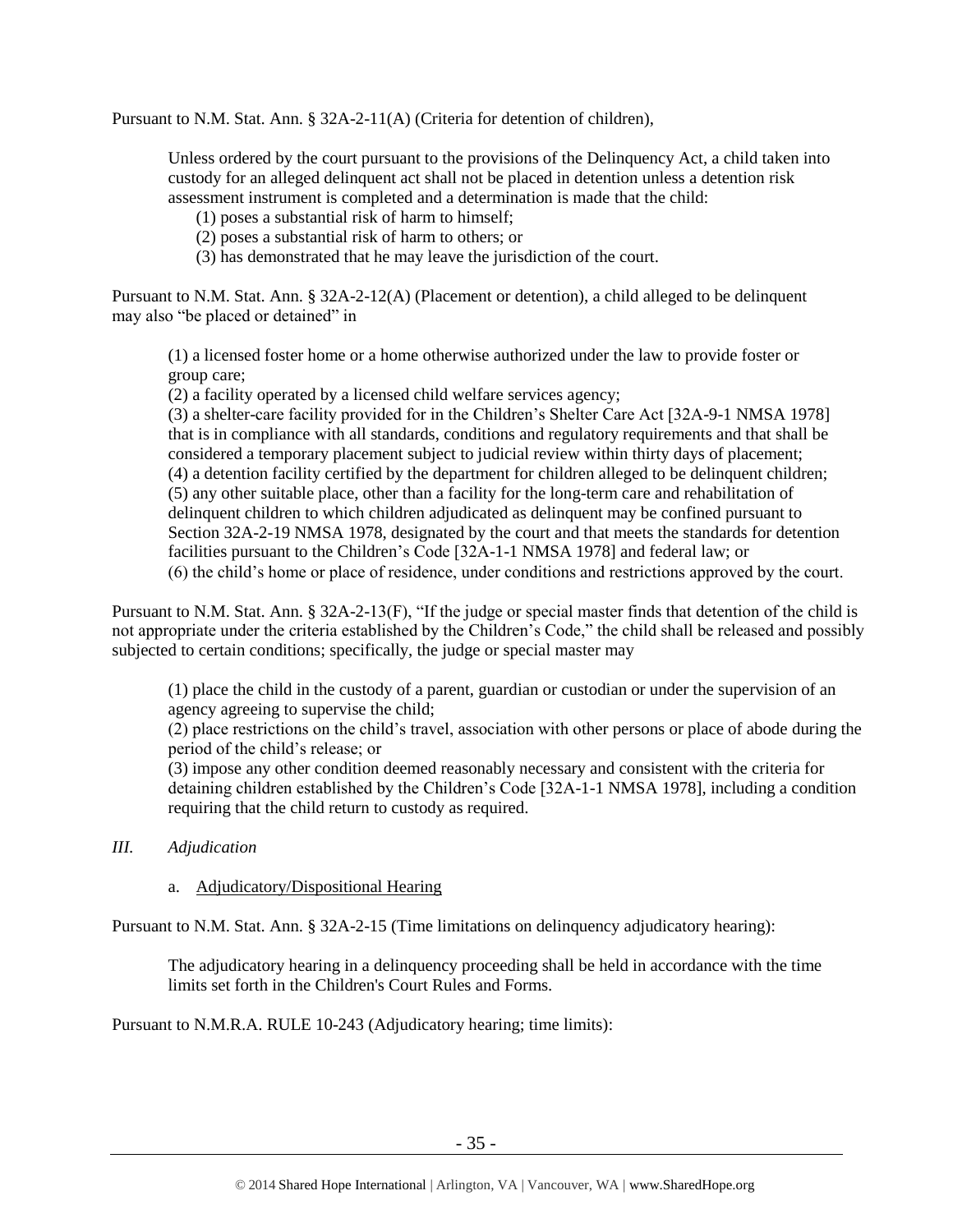(A) If the child is in detention, the adjudicatory hearing shall be commenced within thirty (30) days from whichever of the following events occurs latest:

- (1) the date the petition is served on the child;
- (2) the date the child is placed in detention;
- (3) if an issue is raised concerning the child's competency to participate at the adjudicatory hearing, the date an order is entered finding the child is competent to participate at the adjudicatory hearing. . . .

(B) Child Not in Detention. If the child is not in detention, or has been released from detention prior to the expiration of the time limits set forth in this rule for a child in detention, the adjudicatory hearing shall be commenced within one-hundred twenty (120) days from whichever of the following events occurs latest:

- (1) the date the petition is served on the child;
- (2) if an issue is raised concerning the child's competency to participate at the adjudicatory hearing, the date an order is entered finding the child is competent to participate at the adjudicatory hearing . . .

### *IV. Outcomes*

Under N.M. Stat. Ann. § 32A-2-19(B) (Disposition of an adjudicated delinquent offender), for a child found to be delinquent, in its dispositional order, the court may order any of the following:

(1) transfer legal custody to the department, an agency responsible for the care and rehabilitation of delinquent children, which shall receive the child at a facility designated by the secretary of the department as a juvenile reception facility. The department shall thereafter determine the appropriate placement, supervision and rehabilitation program for the child. The judge may include recommendations for placement of the child. Commitments are subject to limitations and modifications set forth in Section 32A-2-23 NMSA 1978 [Limitations on dispositional judgments; modification; termination or extension of court orders]. The types of commitments include:

(a) a short-term commitment of one year in a facility for the care and rehabilitation of adjudicated delinquent children. No more than nine months shall be served at the facility and no less than ninety days shall be served on supervised release, unless: 1) a petition to extend the commitment has been filed prior to the commencement of supervised release; 2) the commitment has been extended pursuant to Section 32A-2-23 NMSA 1978; or 3) supervised release is revoked pursuant to Section 32A-2-25 NMSA 1978 [Parole revocation; procedures];

(b) a long-term commitment for no more than two years in a facility for the care and rehabilitation of adjudicated delinquent children. No more than twenty-one months shall be served at the facility and no less than ninety days shall be served on supervised release, unless: 1) supervised release is revoked pursuant to Section 32A-2-25 NMSA 1978; or 2) the commitment is extended pursuant to Section 32A-2-23 NMSA 1978;

. . . (2) place the child on probation under those conditions and limitations as the court may prescribe; (3) place the child in a local detention facility that has been certified in accordance with the provisions of Section 32A-2-4 NMSA 1978 [Detention facilities; standards; reports; appeals] for a period not to exceed fifteen days within a three hundred sixty-five day time period; ....

. . . .

N.M. Stat. Ann. § 32A-2-19(D) further specifies that "[a] child found to be delinquent shall not be committed or transferred to a penal institution or other facility used for the execution of sentences of persons convicted of crimes<sup>"</sup>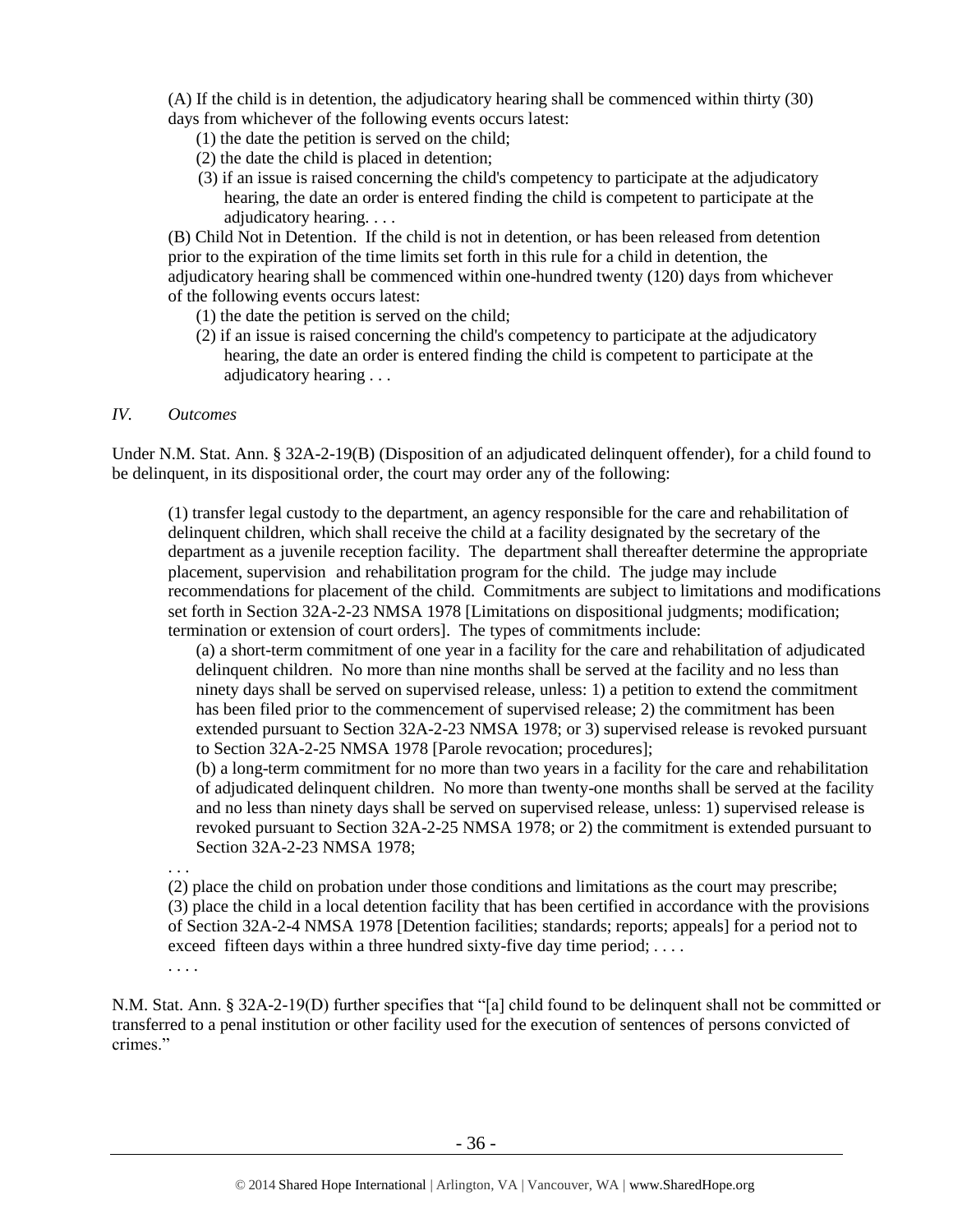*5.5 Commercial sexual exploitation is identified as a type of abuse and neglect within child protection statutes.*

Sexual exploitation is covered by the definitions of an abused child and a neglected child as used in New Mexico's Children's Code. As used in Chapter 32A, Article 4 (Child Abuse and Neglect), an "abused child" is defined in N.M. Stat. Ann. § 32A-4-2(B) as a child

(1) who has suffered or who is at risk of suffering serious harm because of the action or inaction of the child's parent, guardian or custodian;

(2) who has suffered physical abuse, emotional abuse, or psychological abuse inflicted or caused by the child's parent, guardian or custodian;

(3) who has suffered sexual abuse<sup>59</sup> or sexual exploitation<sup>60</sup> inflicted by the child's parent, guardian or custodian;

(4) whose parent, guardian or custodian has knowingly, intentionally or negligently placed the child in a situation that may endanger the child's life or health; or

(5) whose parent, guardian or custodian has knowingly or intentionally tortured, cruelly confined or cruelly punished the child.

Similarly, N.M. Stat. Ann. § 32A-4-2(E) defines a "neglected child" in part, as a child "(3) who has been physically or sexually abused, when the child's parent, guardian or custodian knew or should have known of the abuse and failed to take reasonable steps to protect the child from further harm; . . . ."

*5.6 The definition of "caregiver" (or similar term) in the child welfare statutes is broad enough to include a trafficker who has custody or control of a child in order to bring a trafficked child into protection of child protective services.*

N.M. Stat. Ann. § 32A-1-4(E) (Definitions) defines a "custodian" as "an adult with whom the child lives who is not a parent or guardian<sup>61</sup> of the child." The definition of "custodian" in N.M. Stat. Ann. § 32A-1-4(E) could be broad enough to cover situations in which a trafficker is in possession of a child for purposes of New Mexico's Children's Code.

*5.7 Crime victims' compensation is specifically available to a child victim of sex trafficking or commercial sexual exploitation of children (CSEC) without regard to ineligibility factors.*

Only victims of certain enumerated crimes, including N.M. Stat. Ann. § 31-22-8(A)(16) (Human trafficking), § 30-9-11 (Criminal sexual penetration), and § 30-9-13 (Criminal sexual contact of a minor) who have been "injured $^{62}$  or killed by any act or omission of any other person coming within the criminal jurisdiction of the state" may receive reparations. N.M. Stat. Ann. §§ 31-22-7(A), 31-22-8(A)(10)–(11). CSEC crimes are not specifically listed as offenses for which victims are eligible to receive awards pursuant to New Mexico's Crime Reparation Act.

Therefore, to the extent domestic minor sex trafficking victims qualify as victims of N.M. Stat. Ann. § 31-22-8(A)(16) (Human trafficking), § 30-9-11 (Criminal sexual penetration), or § 30-9-13 (Criminal sexual contact of a minor), they may be eligible for compensation; however, several other factors could present difficulties for victims of domestic minor sex trafficking. Specifically, in determining whether to

<sup>59</sup> *See supra* note [46](#page-19-0) for the definition of "sexual abuse."

<sup>&</sup>lt;sup>60</sup> See supra note [46](#page-19-0) for the definition of "sexual exploitation."

<sup>&</sup>lt;sup>61</sup> N.M. Stat. Ann.§ 32A-1-4(I) defines "guardian" as "a person appointed as a guardian by a court or Indian tribal authority or a person authorized to care for the child by a parental power of attorney as permitted by law."

<sup>62</sup> *See supra* note [54.](#page-25-0)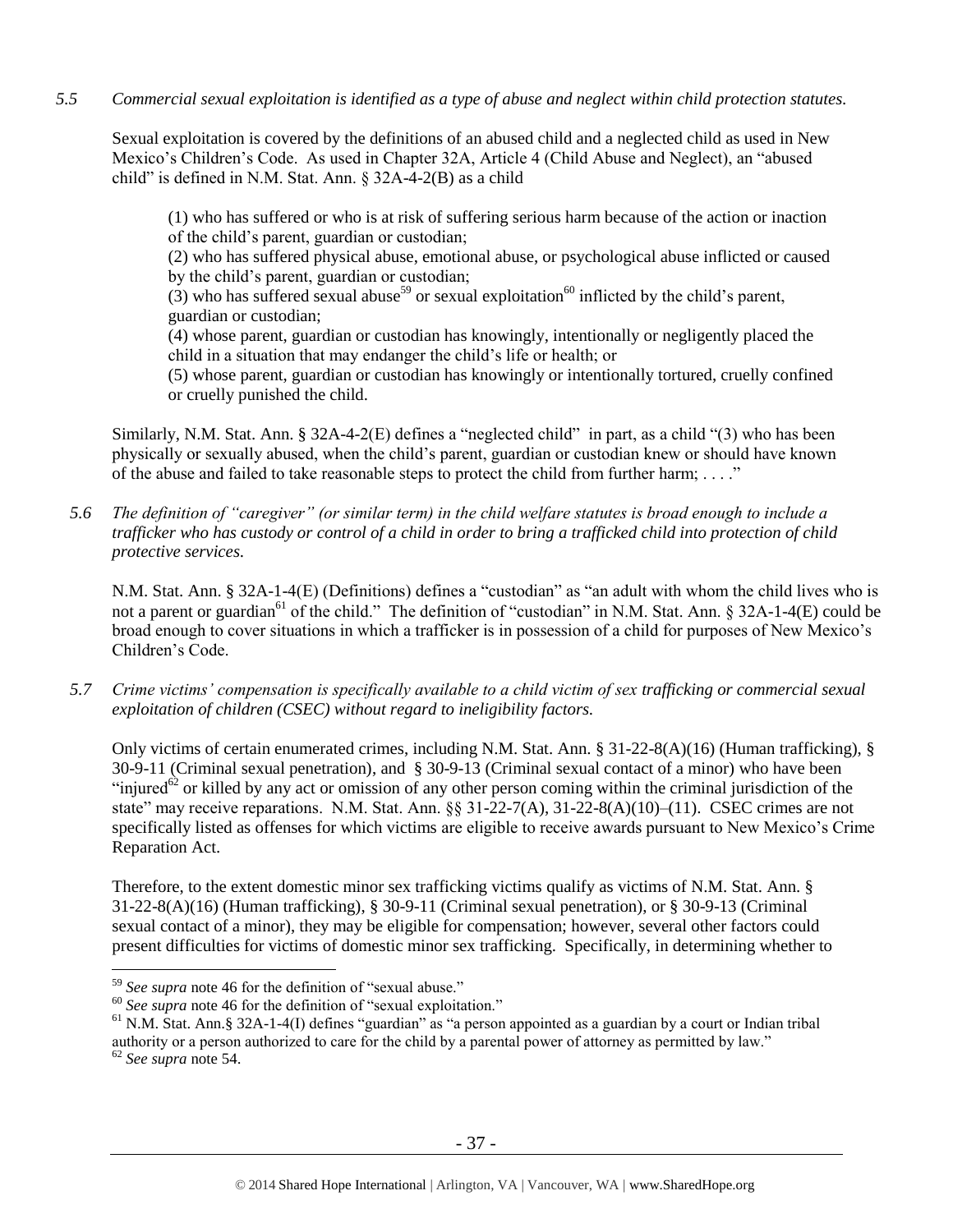award reparations, "The commission shall consider the behavior of the victim and whether, because of provocation or otherwise, the victim bears responsibility for the crime that caused his injury . . . and shall reduce the amount of reparation in accordance with its assessment of the degree of responsibility attributable to the victim." N.M. Stat. Ann. § 31-22-7(C).

No award may be made to a victim "unless the commission finds that . . . the claimant or victim fully cooperated with the appropriate law enforcement agencies. N.M. Stat. Ann. § 31-22-7(D)(3). Pursuant to § 30-52-2(A) a human trafficking victim can be eligible for benefits and services by the state until TVPA benefits are authorized "provided that the victim cooperates in the investigation and prosecution of the person charged with the crime of human trafficking." Additionally, to be eligible for a reparation award, a victim must file an application for an award within 2 years of the date the injury occurs and must report the crime to law enforcement within 30 days after the occurrence of the crime, unless the crime is sexual assault, in which case the victim has 180 days, or if the crime is N.M. Stat. Ann. § 30-9-11 (Criminal sexual penetration) or N.M. Stat. Ann. § 30-9-13 (Criminal sexual contact of a minor), in which case victims have 2 years from the earlier of the date they turn 18 or the date the crime is reported to law enforcement. N.M. Stat. Ann. § 31-22-14(A), (F)(1). Nothing expressly exempts domestic minor sex trafficking victims from any of these requirements.

5.7.1 Recommendation: Amend N.M. Stat. Ann. § 31-22-8 (Crimes enumerated), § 31-22-7 (Eligibility for reparation) and § 31-22-14 (Limitations on award; collateral recovery; preliminary award) to make victims of N.M. Stat. Ann. § 30-6A-4 (Sexual exploitation of children by prostitution), § 30-6A-3 (Sexual exploitation of children), § 30-9-1 (Enticement of child), and § 30-37-3.2 (Child solicitation by electronic communication device) expressly eligible for victims compensation and exempt these categories of victims, as well as human trafficking victims, from the ineligibility factors.

# *5.8 Victim-friendly procedures and protections are provided in the trial process for minors under 18.*

Several victim-friendly criminal justice procedures and protections are afforded to minor victims of commercial sexual exploitation or related offenses.

New Mexico law provides special protections for victims of sexual offenses. For example, N.M. Stat. Ann. § 30-9-16 (Testimony; limitations; in camera hearing) establishes limitations on the type of evidence that can be admitted in court. Specifically, in prosecutions for certain offenses, including N.M. Stat. Ann. § 30-9-11 (Criminal sexual penetration) and § 30-9-13 (Criminal sexual contact of a minor), "evidence of the victim's past sexual conduct, opinion evidence of the victim's past sexual conduct or of reputation for past sexual conduct, shall not be admitted unless, and only to the extent the court finds that, the evidence is material to the case and that its inflammatory or prejudicial nature does not outweigh its probative value." N.M. Stat. Ann. § 30-9-16(A).<sup>63</sup>

<sup>63</sup> N.M. Stat. Ann. § 30-9-16(C) states,

C. If the evidence referred to in Subsection A or B of this section is proposed to be offered, the defendant shall file a written motion prior to trial. The court shall hear the pretrial motion prior to trial at an in camera hearing to determine whether the evidence is admissible pursuant to the provisions of Subsection A or B of this section. If new information, which the defendant proposes to offer pursuant to the provisions of Subsection A or B of this section, is discovered prior to or during the trial, the judge shall order an in camera hearing to determine whether the proposed evidence is admissible. If the proposed evidence is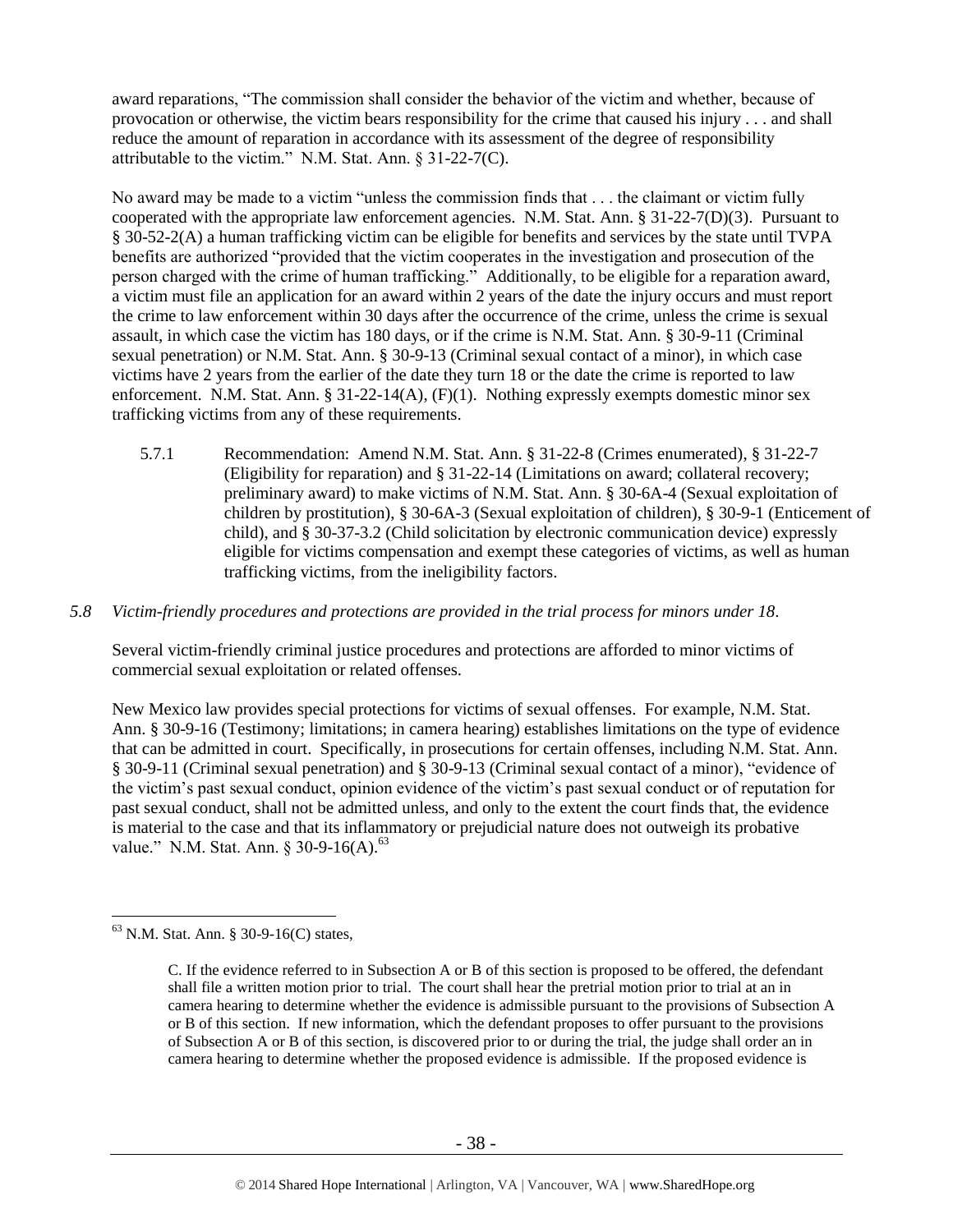Additionally, pursuant to N.M. Stat. Ann. § 30-9-17(A), in a prosecution for N.M. Stat. Ann. § 30-9-11 or § 30-9-13, where the victim is under 16,

[T]he district court may, for a good cause show, order the taking of a videotaped deposition of any alleged victim under the age of sixteen years. The videotaped deposition shall be taken before the judge in chambers in the presence of the district attorney, the defendant and his attorneys. Examination and cross-examination of the alleged victim shall proceed at the taking of the videotaped deposition in the same manner as permitted at trial under the provisions of Rule 611 of the New Mexico Rules of Evidence [Rule 11-611 NMRA]. Any videotaped deposition taken under the provisions of this act [this section] shall be viewed and heard at the trial and entered into the record in lieu of the direct testimony of the alleged victim.

Pursuant to N.M. Dist. Ct. R. Cr. P. § 5-504 (Videotaped depositions; testimony of certain minors who are victims of sexual offenses), such videotape testimony may be taken "upon a showing that the child may be unable to testify without suffering unreasonable and unnecessary mental or emotional harm." Under subsections (B) and (C),

B. At the trial of a defendant charged with criminal sexual penetration or criminal sexual contact on a child under sixteen (16) years of age, any part or all of the videotaped deposition of a child under sixteen (16) years of age taken pursuant to Paragraph A of this rule, may be shown to the trial judge or the jury and admitted as evidence as an additional exception to the hearsay rule of the Rules of Evidence if:

(1) the child is unable to testify before the court without suffering unreasonable and unnecessary mental or emotional harm;

(2) the deposition was presided over by a district judge and the defendant was present and was represented by counsel or waived counsel; and

(3) the defendant was given an adequate opportunity to cross-examine the child, subject to such protection of the child as the judge deems necessary.

C. Additional use at trial. In addition to the use of a videotaped deposition as permitted by Paragraph B of this rule, a videotaped deposition may be used for any of the reasons set forth in Paragraph N of Rule 5-503 NMRA.

However, prostituted children may receive less protection when they or their offender are charged with violations of N.M. Stat. Ann. § 30-9-2 (Prostitution), § 30-9-3 (Patronizing prostitutes), or § 30-9-4 (Promoting prostitution). Pursuant to N.M. Stat. Ann. § 30-9-6 (Testimony of witnesses to prostitution and lewdness), in any hearing or trial dealing with a violation of the aforementioned offenses,

[N]o person shall be excused from giving testimony or producing documentary or other evidence material to such investigation, proceeding, preliminary hearing or trial on the ground that the testimony or evidence required of him is incriminating evidence; provided that, any person who is so subpoenaed and ordered to testify or produce evidence concerning such crimes shall be immune to prosecution or conviction for any violation of such crimes about which he may testify.

5.8.1 Recommendation: Amend N.M. Stat. Ann. § 30-9-16 and § 30-9-17 to include N.M. Stat. Ann.§ 30-52-1 (Human trafficking), § 30-6A-4 (Sexual exploitation of children by prostitution), § 30-37-3.2 (Child solicitation by electronic communication device), § 30-6A-3

deemed admissible, the court shall issue a written order stating what evidence may be introduced by the defendant and stating the specific questions to be permitted.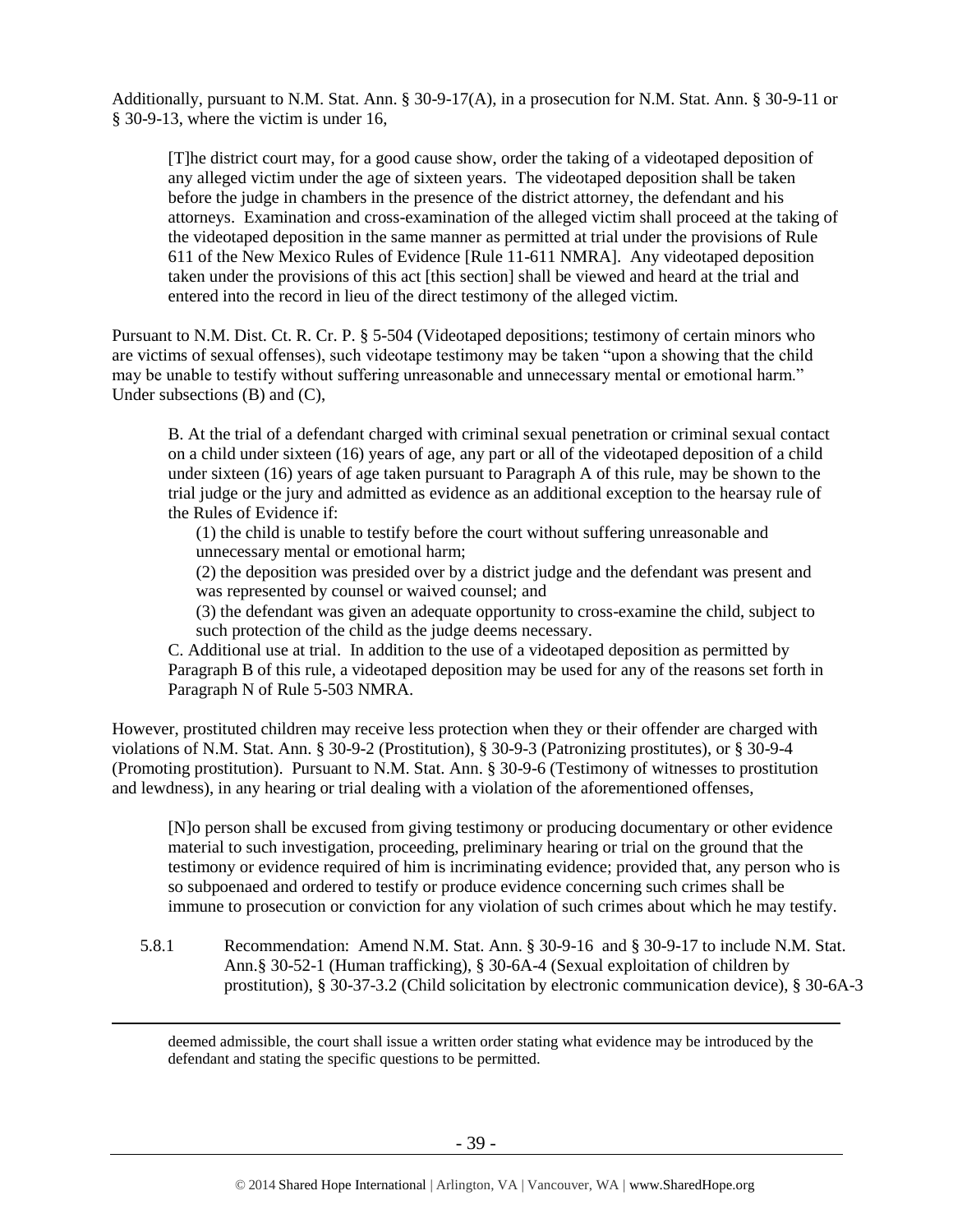(Sexual exploitation of children), and § 30-9-1 (Enticement of child) as offenses for which minor victims may receive victim-friendly criminal justice procedures.

*5.9 Expungement or sealing of juvenile delinquency records resulting from arrests or adjudications for prostitution-related offenses committed as a result of, or in the course of, the commercial sexual exploitation of a minor is available within a reasonable time after turning 18.*

New Mexico law allows for the expungement of juvenile records, as long as certain conditions are met. N.M. Stat. Ann. § 32A-3B-21(A) (Expungement of records) provides,

On motion by or on behalf of an individual who has been the subject of a petition filed under the Children's Code [32A-1-1 NMSA 1978], or on the court's own motion, the court shall vacate its findings, orders and judgments on the petition, and order the legal and social files and records of the court, the department and any other agency in the case expunged . . . if the court finds that: (1) two years have elapsed since the final release of the individual from legal custody and

supervision or two years have elapsed since the entry of any other judgment not involving legal custody or supervision; and

(2) the individual has not, within the two years immediately prior to filing the motion, been convicted of a felony or of a misdemeanor involving moral turpitude or found delinquent by a court, and no proceeding is pending seeking such a conviction or finding.

*5.10 Victim restitution and civil remedies for victims of domestic minor sex trafficking or commercial sexual exploitation of children (CSEC) are authorized by law.*

N.M. Stat. Ann. § 30-52-1 (Human trafficking) expressly authorizes human trafficking victims to receive restitution from their offenders. Specifically, N.M. Stat. Ann. § 30-52-1(F) provides, "A person convicted of human trafficking shall, in addition to any other punishment, be ordered to make restitution to the victim for the gross income or value of the victim's labor or services and any other actual damages in accordance with Section 31-17-1 NMSA 1978 [Victim Restitution]."

Minor victims of other CSEC crimes also may be eligible to receive restitution, pursuant to N.M. Stat. Ann. § 31-17-1(B), which states,

If the trial court exercises either of the sentencing options under Section 31-20-6 NMSA 1978 [Conditions of order deferring or suspending sentence], the court shall require as a condition of probation or parole that the defendant, in cooperation with the probation or parole officer assigned to the defendant, promptly prepare a plan of restitution, including a specific amount of restitution to each victim and a schedule of restitution payments. . . .

Pursuant to N.M. Stat. Ann. § 31-26-4(H) (Victim's rights), victims of violations of N.M. Stat. Ann. § 30- 9-11 and § 30-9-13 are expressly afforded the right to receive restitution. However, a victim may only exercise this right if the victim reports the crime to law enforcement within 5 days of the occurrence or discovery of the offense, "unless the district attorney determines that the victim had a reasonable excuse for failing to do so," and the victim cooperates completely with the "reasonable requests made by law enforcement agencies and the district attorneys." N.M. Stat. Ann. § 31-26-5(A),  $(\hat{C})$ .<sup>64</sup>

 $\overline{a}$ <sup>64</sup> For the purposes of Chapter 31, Article 26 (Victims of Crime), a "victim" is defined in part as "an individual against whom a criminal offense is committed." N.M. Stat. Ann. § 31-26-3(F). The definition of "criminal offense" includes violations of N.M. Stat. Ann. § 30-9-11 (Criminal sexual penetration) and § 30-9-13 (Criminal sexual contact of a minor). N.M. Stat. Ann. § 31-26-3(B)(11), (12).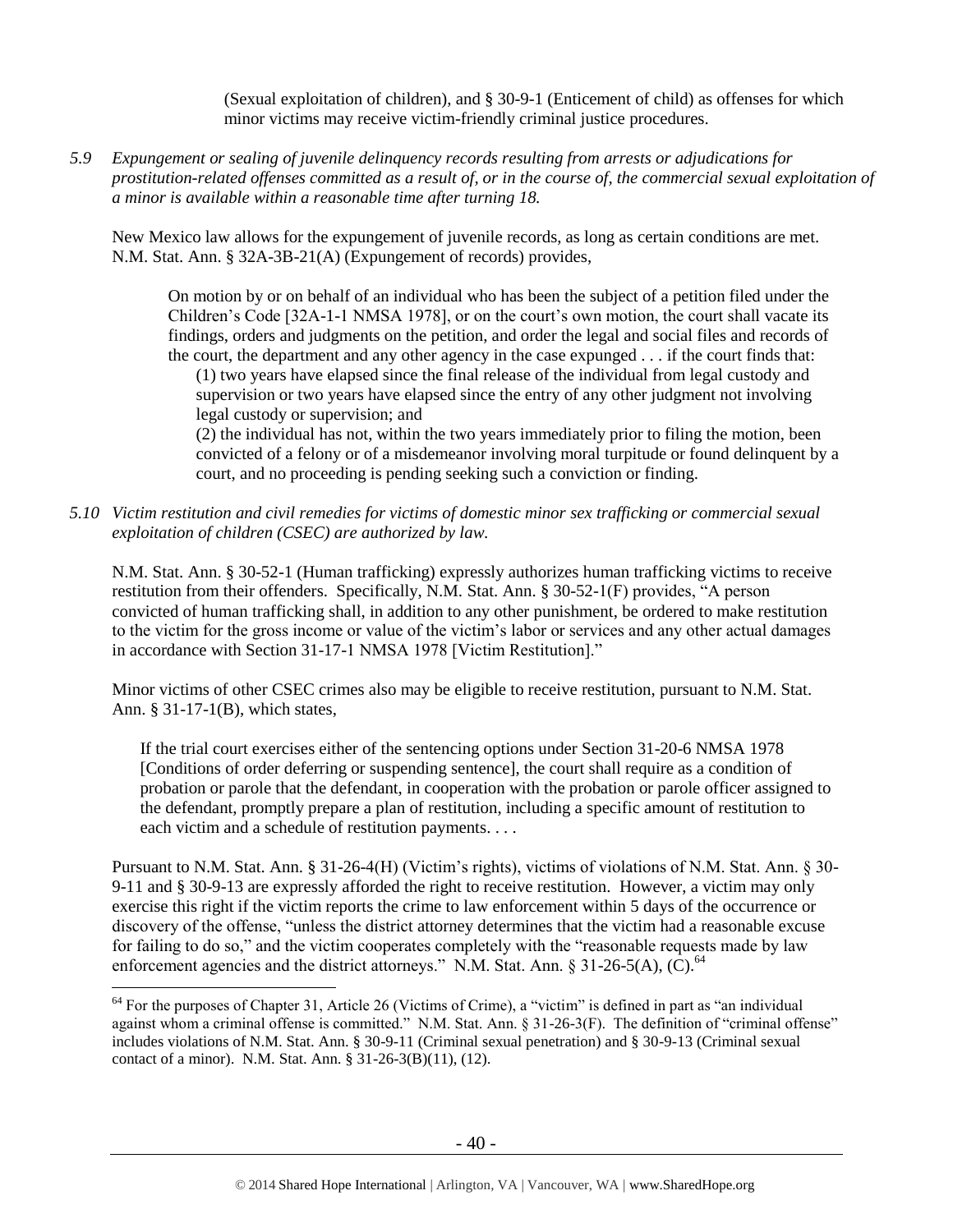In addition to restitution available through the criminal process, N.M. Stat. Ann. § 30-52-1.1(A) allows a human trafficking victim to bring a civil action "in any court of competent jurisdiction against an alleged human trafficker for actual damages, compensatory damages, punitive damages, injunctive relief or any other appropriate relief. Where the court finds that a defendant's actions were willful and malicious, the court may award treble damages to the plaintiff.

Civil remedies are available to victims of childhood sexual abuse<sup>65</sup> for "personal injury caused by childhood sexual abuse." N.M. Stat. Ann. § 37-1-30. Additionally, victims whose offenders are convicted of violating New Mexico's racketeering statute, N.M. Stat. Ann. § 30-42-4 (Prohibited activities; penalties) may have a civil cause of action for treble damages. N.M. Stat. Ann. § 30-42-6(A) (Racketeering; civil remedies) provides, "A person who sustains injury to his person, business or property by a pattern of racketeering activity may file an action in the district court for the recovery of three times the actual damages proved and the costs of the suit, including reasonable attorney's fees."

*5.11 Statutes of limitations for civil and criminal actions for child sex trafficking or commercial sexual exploitation of children (CSEC) offenses are eliminated or lengthened sufficiently to allow prosecutors and victims a realistic opportunity to pursue criminal action and legal remedies.*

Civil actions for the other trafficking and CSEC offenses listed in this report are not expressly limited by statute in Chapter 37, Article 1 (Limitations of actions). Nevertheless, N.M. Stat. Ann. § 37-1-10 (Minors; incapacitated persons) generally tolls the applicable statute of limitation for minors until "one year from and after the termination of such incapacity." In addition, N.M. Stat. Ann. § 30-52-1.1(B) specifically addresses civil actions brought by survivors of human trafficking. Civil actions may be filed within 10 years from the date on which, (1) the defendant's human trafficking actions occurred; or (2) the victim attains eighteen years of age if the victim was a minor when the defendant's actions occurred.

There is no statute of limitations that applies to a "first degree violent felony." N.M. Stat. Ann. § 30-1- 8(I). Generally, a 6-year statute applies to second degree felonies, a 5-year statute applies to third or fourth degree felonies, a 2-year statute applies to misdemeanors, a 1-year statute applies to petty misdemeanors, and a 3-year limitation applies to crimes not included in the Criminal Code or where a limitation is not provided. N.M. Stat. Ann. § 30-1-8(A)–(D), (H).

For minor victims of N.M. Stat. Ann § 30-6-1 (Abandonment or abuse of a child), N.M. Stat. Ann. § 30- 9-11 (Criminal sexual penetration), and N.M. Stat. Ann. § 30-9-13 (Criminal sexual contact of a minor), however, the statute of limitations for criminal actions tolls "until the victim attains the age of eighteen or the violation is reported to a law enforcement agency, whichever occurs first." N.M. Stat. Ann. § 30-1- 9.1

A victim seeking civil damages for childhood sexual abuse is subject to the statute of limitations provided in N.M. Stat. Ann. § 37-1-30(A) (Action for damages due to childhood sexual abuse; limitation on actions), which states,

An action for damages based on personal injury caused by childhood sexual abuse<sup>66</sup> shall be commenced by a person before the latest of the following dates:

<sup>65</sup> "Childhood sexual abuse" is defined in N.M. Stat. Ann. § 37-1-30(B) as including violations of N.M. Stat. Ann. § 30-9-11 (Criminal sexual penetration), § 30-9-13 (Criminal sexual contact of a minor), § 30-6A-3 (Sexual exploitation of children), and § 30-6A-4 (Sexual exploitation of children by prostitution). <sup>66</sup> *See supra* note [46.](#page-19-0)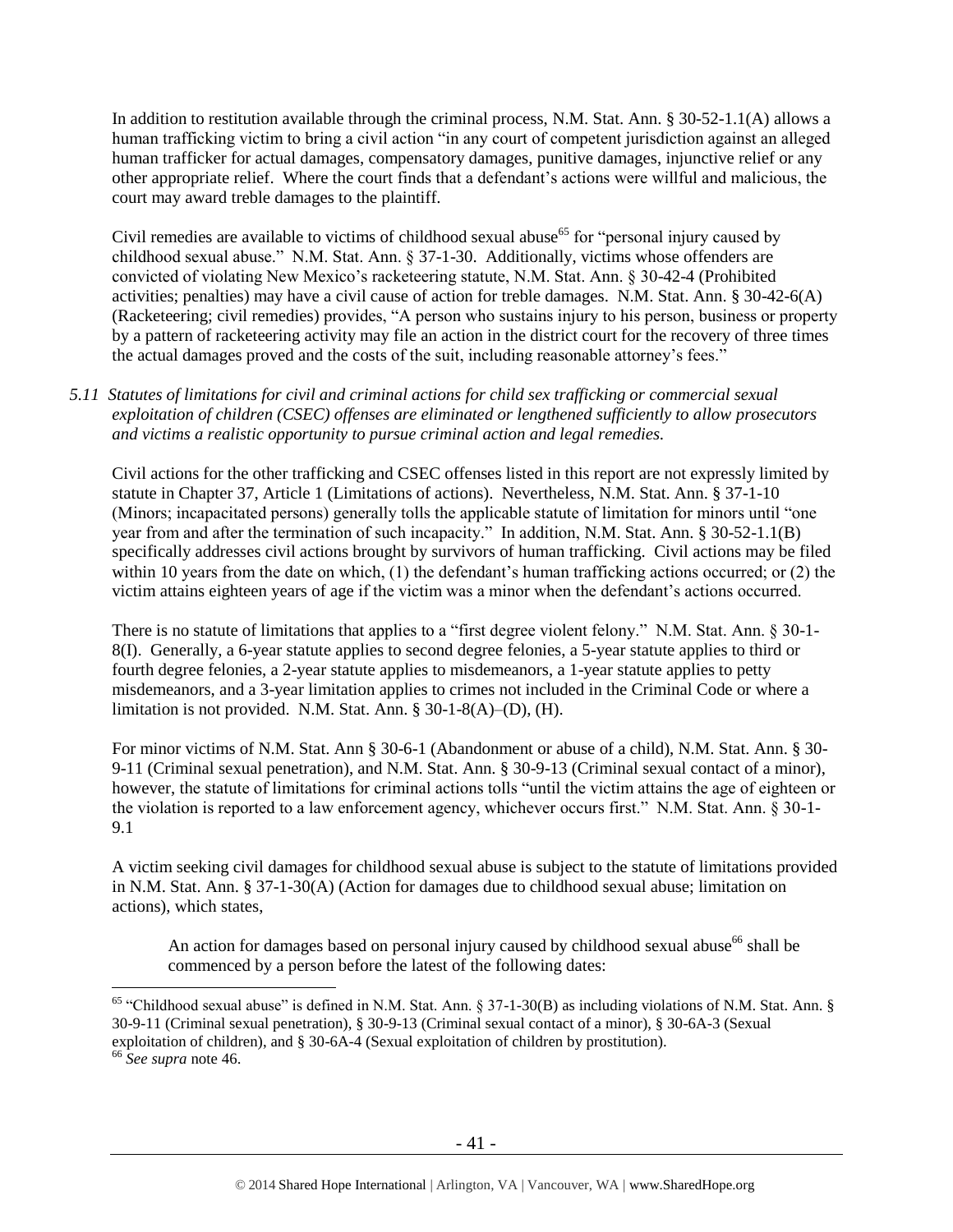(1) the first instant of the person's twenty-fourth birthday; or

(2) three years from the date of the time that a person knew or had reason to know of the childhood sexual abuse and that the childhood sexual abuse resulted in an injury to the person, as established by competent medical or psychological testimony.

5.11.1 Recommendation: Enact a law under Article 1 (Limitations of actions) eliminating the statute of limitations for human trafficking and CSEC offenses.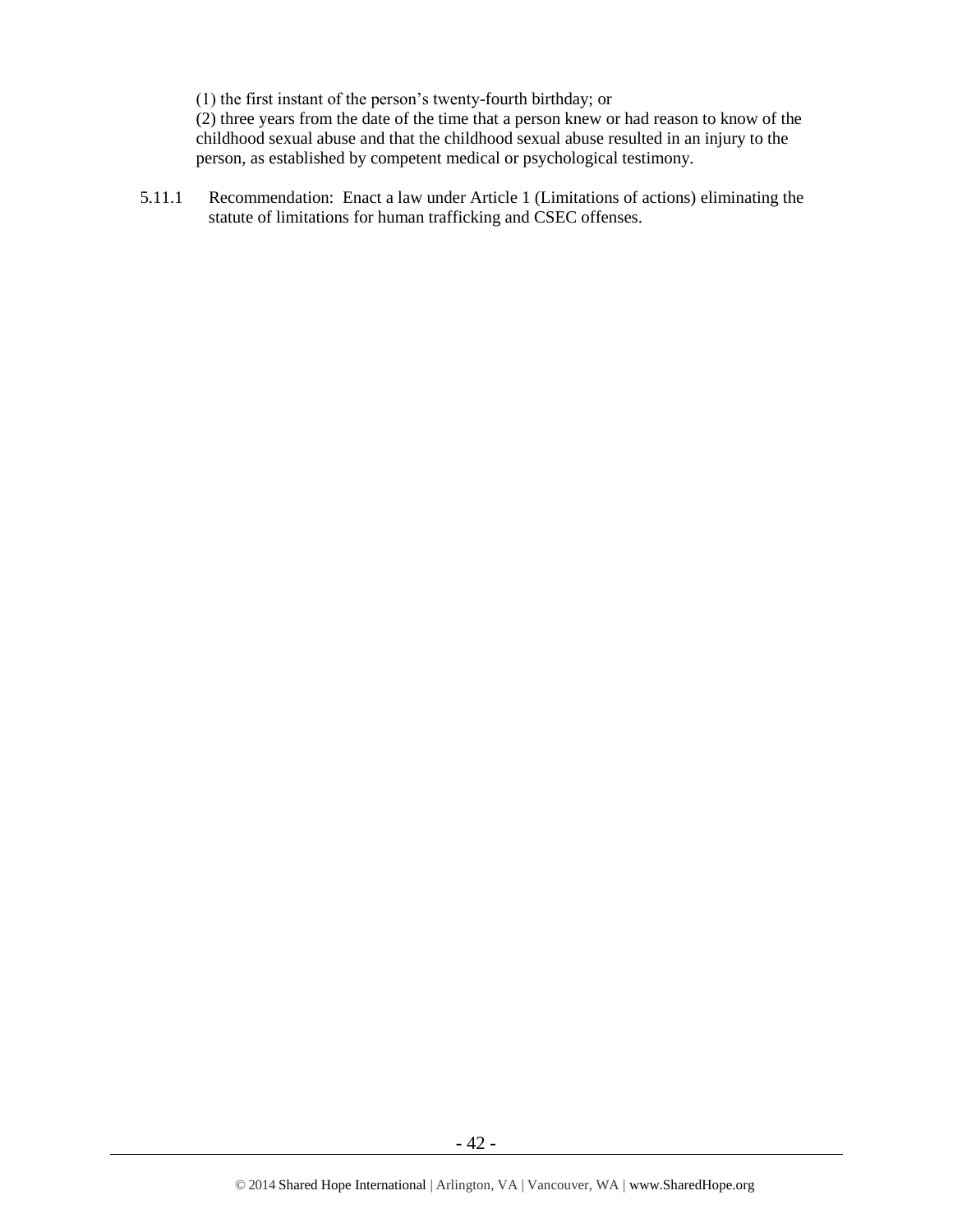#### FRAMEWORK ISSUE 6: CRIMINAL JUSTICE TOOLS FOR INVESTIGATION AND PROSECUTIONS

# *Legal Components:*

- *6.1 Training on human trafficking and domestic minor sex trafficking for law enforcement is statutorily mandated.*
- *6.2 Single party consent to audiotaping is permitted in law enforcement investigations.*
- *6.3 Wiretapping is an available tool to investigate domestic minor sex trafficking.*
- *6.4 Using a law enforcement posing as a minor to investigate buying or selling of commercial sex acts is not a defense to soliciting, purchasing, or selling sex with a minor.*
- *6.5 Using the Internet to investigate buyers and traffickers is a permissible investigative technique.*
- *6.6 Law enforcement and child welfare agencies are mandated to promptly report missing and recovered children. \_\_\_\_\_\_\_\_\_\_\_\_\_\_\_\_\_\_\_\_\_\_\_\_\_\_\_\_\_\_\_\_\_\_\_\_\_\_\_\_\_\_\_\_\_\_\_\_\_\_\_\_\_\_\_\_\_\_\_\_\_\_\_\_\_\_\_\_\_\_\_\_\_\_\_\_\_\_\_\_\_\_\_\_\_\_\_\_\_\_\_\_\_\_*

# *Legal Analysis:*

*6.1 Training on human trafficking and domestic minor sex trafficking for law enforcement is statutorily mandated or authorized.*

N.M. Stat. Ann. § 30-52-3 (Temporary provision; task force to combat human trafficking; membership; duties (Effective until July 1, 2016)) expressly establishes a task force to combat trafficking and directs the task force to, among other things, "develop and conduct training for law enforcement personnel and victims services providers to identify victims of human trafficking." N.M. Stat. Ann. § 30-52-3(B)(4). However, the task force is not permanent and will terminate on July 1, 2016. N.M. Stat. Ann. § 30-52- 3(F). In addition, N.M. Stat. Ann. § 29-11-5(A) (Sexual crimes prosecution and treatment program) provides for the development of:

[A] statewide comprehensive plan to train law enforcement officers and criminal justice and medical personnel in the ability to deal with sexual crimes; to develop strategies for prevention of such crimes; to provide assistance in the assembly of evidence for the facilitation of prosecution of such crimes; and to provide medical and psychological treatment to victims of such crimes. This plan shall include, but not be limited to:

(1) education and training of law enforcement officers and criminal justice and medical personnel;

(2) collection, processing and analysis of evidence which facilitates prosecution of suspects of sexual crimes; and

(3) medical and psychological treatment of victims of such crimes.

# *6.2 Single party consent to audiotaping is permitted in law enforcement investigations.*

Single-party consent to audio-taping is permitted in New Mexico. N.M. Stat. Ann. § 30-12-1(C) (Interference with communications; exception) permits single-party consent to audio-taping by stating, "[i]nterference with communications consists of knowingly and without lawful authority: . . . (C) reading, interrupting, taking or copying any message, communication or report intended for another by telegraph or telephone without the consent of a sender or intended recipient thereof ." No interference with communications occurs where the interference is done "by a person acting under color of law in the investigation of a crime, where such person is a party to the communication, or one of the parties to the communication has given prior consent to such interception, monitoring or recording of such communication." N.M. Stat. Ann. § 30-12-1(E)(3).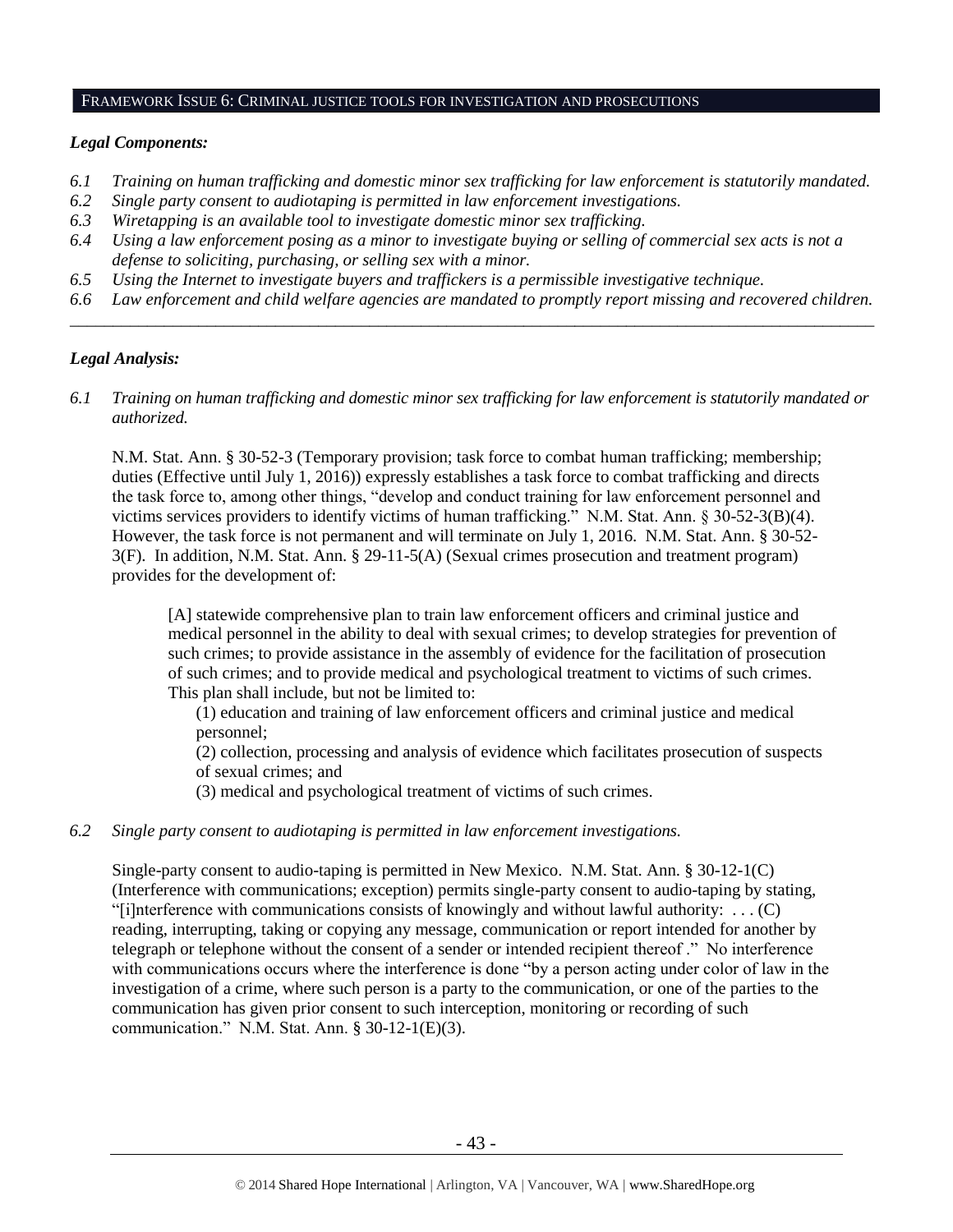*6.3 Wiretapping is an available tool to investigate domestic minor sex trafficking.* 

Under N.M. Stat. Ann. § 30-12-2(A) (Grounds for order of interception), the attorney general and the district attorney have express authority to seek an order for wiretapping in investigations related to N.M. Stat. Ann. § 30-9-11(A) (Criminal sexual penetration). Pursuant to N.M. Stat. Ann. § 30-12-2,

An ex parte order for wiretapping, eavesdropping or the interception of any wire or oral communication may be issued by any judge of a district court upon application of the attorney general or a district attorney, stating that there is probable cause to believe that:

A. evidence may be obtained of the commission of:

. . . .

(1) the crime of murder, kidnapping, extortion, robbery, trafficking or distribution of controlled substances or bribery of a witness;

(2) the crime of burglary, aggravated burglary, criminal sexual penetration, arson, mayhem, receiving stolen property or commercial gambling, if punishable by imprisonment for more than [1] year; or

B. the communication, conversation or discussion is itself an element of any of the above specified crimes.

N.M. Stat. Ann. § 30-12-8(A) (Use of contents as evidence; disclosure; motion to suppress) allows the use of wiretapping and resulting evidence in court only where,

[E]ach party, not less than ten days before the trial, hearing or proceeding has been furnished with a copy of the court order and accompanying application, under which interception was authorized or approved. This ten-day period may be waived by the court if it finds that it was not possible to furnish the party with such information ten days before the trial, hearing or proceeding, and that the party will not be prejudiced by the delay in receiving such information.

- 6.3.1 Recommendation: Amend N.M. Stat. Ann. § 30-12-2(A) (Grounds for order of interception) to permit the use of electronic surveillance in investigations involving human trafficking and CSEC offenses.
- *6.4 Using a law enforcement posing as a minor to investigate buying or selling of commercial sex acts is not a defense to soliciting, purchasing, or selling sex with a minor.*

New Mexico's human trafficking law and CSEC laws do not contain language indicating the availability of decoys as an investigative technique or prohibiting a defense to prosecution based on the person not in fact being a minor. However, N.M. Stat. Ann. § 30-37-3.2 (Child solicitation by electronic communication device) allows law enforcement officers to use a police officer as a decoy. N.M. Stat. Ann. § 30-37-3.2(D) states that "[i]n a prosecution for child solicitation by electronic communication device, it is not a defense that the intended victim of the defendant was a peace officer posing as a child under sixteen years of age." Additionally, N.M. Stat. Ann. § 30-9-3 (Patronizing prostitutes) does state in part that "[p]atronizing prostitutes consists of . . . knowingly hiring or offering to hire a prostitute, or one believed by the offeror to be a prostitute, to engage in a sexual act with the actor or another," implying that if the buyer believes a law enforcement decoy to be a prostitute the buyer would still violate the provision. However, this limits law enforcement to charging this crime even when the person believed to be a prostitute is a minor.

6.4.1 Recommendation: Amend N.M. Stat. Ann. § 30-52-1(A)(2) (Human trafficking), § 30- 6A-4 (Sexual exploitation of children by prostitution), § 30-6A-3(C) (Sexual exploitation